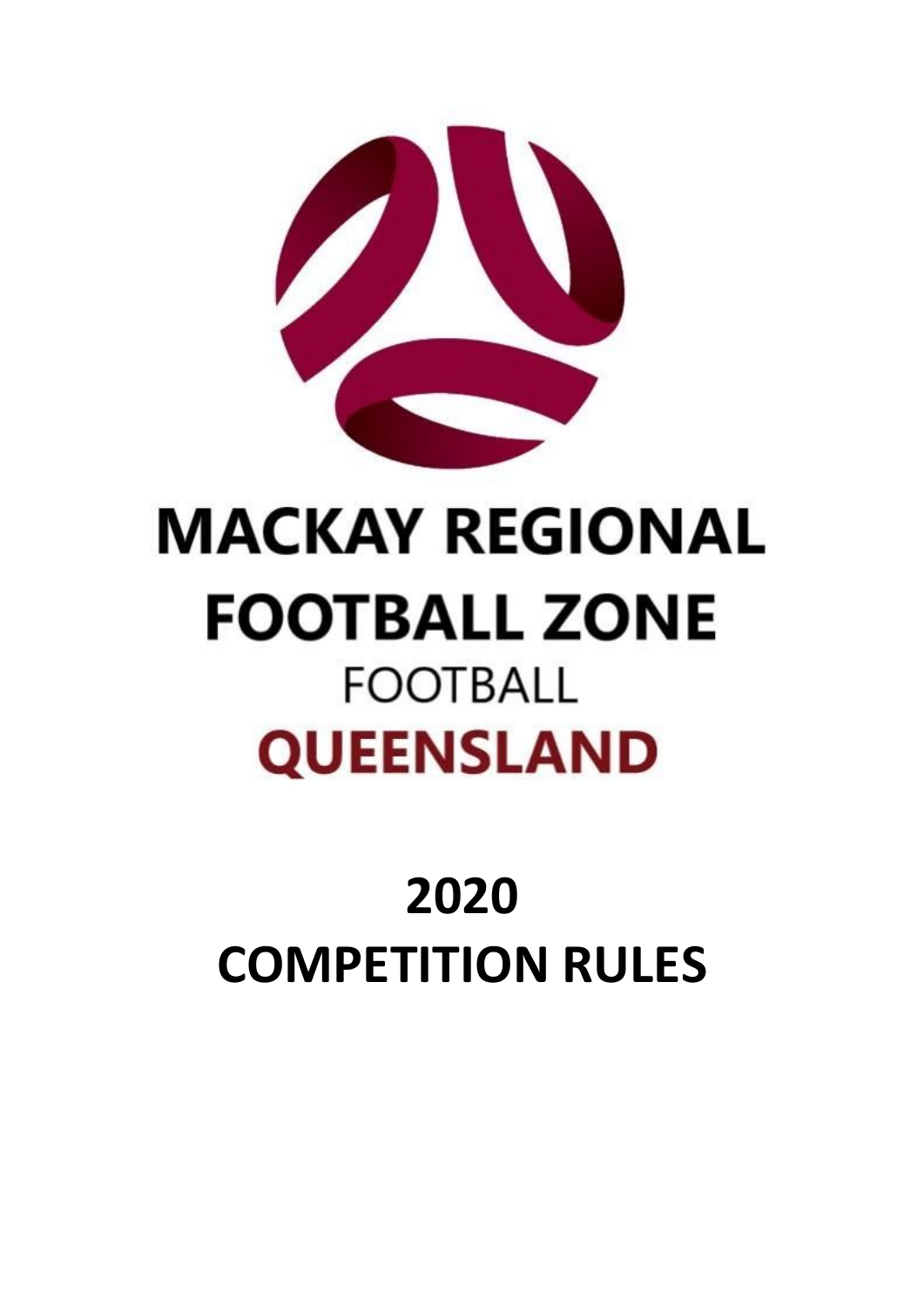#### **TABLE OF CONTENTS**

| 1 AFFILIATION                                                    | 3              |
|------------------------------------------------------------------|----------------|
| 2 APPLICATION and DEFINITION                                     | 3              |
| 3 COMPETITION STRUCTURE                                          | 4              |
| Men <sub>5</sub>                                                 |                |
| Women                                                            | 5              |
| Player Age Policy                                                | 6              |
| Men <sub>6</sub>                                                 |                |
| Women                                                            | 6              |
| Senior Players Eligibility - Finals Series                       | $\overline{7}$ |
| <b>JUNIORS - Player Movement</b>                                 | 7              |
| <b>MENS- Player Movement</b>                                     | 8              |
| <b>WOMENS - Player Movement</b>                                  | 8              |
| 4 HOSTING RIGHTS FOR THE MACKAY PREMIER LEAGUE (MPL) COMPETITION | 9              |
| 5 THE TECHNICAL AREA                                             | 10             |
| 6 LIGHTING                                                       | 11             |
| 7 APPLICATION FOR ALTERATION TO SCHEDULED FIXTURES               | 11             |
| 8 FORFEITED FIXTURES                                             | 11             |
| 9 WITHDRAWAL FROM FIXTURES                                       | 11             |
| 10DELAYED, SUSPENDED AND ABANDONED FIXTURES                      | 12             |
| 11MEDICAL                                                        | 14             |
| <b>12ADVERSE WEATHER</b>                                         | 15             |
| <b>13TEAM OFFICIALS</b>                                          | 16             |
| <b>14GROUND OFFICIALS</b>                                        | 17             |
| <b>15MATCH DAY INFORMATION</b>                                   | 17             |
| <b>16MATCH DAY FORMS AND REPORTS</b>                             | 20             |
| 17TABLE OF OFFENCES and FINES IMPOSED                            | 23             |
| <b>18PLAYER REGISTRATION</b>                                     | 24             |
| <b>19PLAYER INSURANCE</b>                                        | 29             |
| <b>20PLAYER ELIGIBILITY</b>                                      | 29             |
| 21MINIMUM SQUAD SIZES AND PLAYER ROSTERS                         | 30             |
| 22 National Disciplinary Regulations (NDR)                       | 31             |
| <b>ATTACHMENT 1</b>                                              | 43             |
| <b>ATTACHMENT 2</b>                                              | 44             |
| <b>ATTACHMENT 3</b>                                              | 45             |
| <b>GLOSSARY</b>                                                  | 46             |
| Schedule 1 - Match Official Fees                                 | 50             |
| Schedule 2 - Grading of Offences                                 | 51             |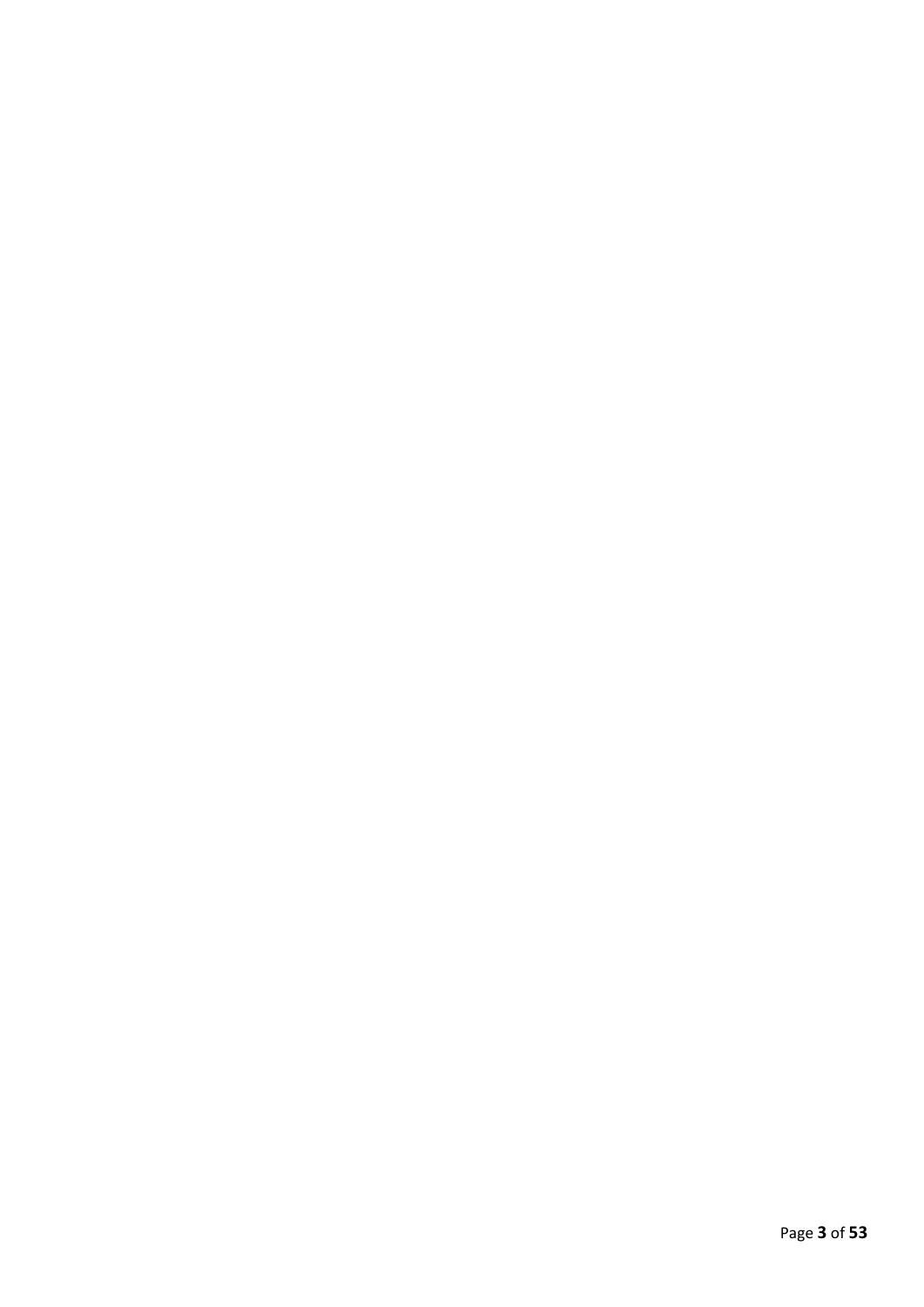#### <span id="page-3-0"></span>**1 AFFILIATION**

- a) Participation in any level of competition is subject to the payment of a registration fee to be notified by MRFZ. MRFZ will not accept nominations to participate in any competition if the Club is un-financial with MRFZ unless written agreement has been reached with MRFZ. MRFZ reserves the right to decline a club's application without prejudice.
- b) Any club wishing to participate in any competition within the control of MRFZ must apply for and lodge a Club Affiliation Pack and the necessary fees by 1 March 2020.
- c) Each club must supply to MRFZ a copy of current club constitution.

#### <span id="page-3-1"></span>**2 APPLICATION and DEFINITION**

- 2.1 These Rules shall apply to all Mackay and Regional Football Zone (MRFZ) Mackay Premier League, Mackay City League, Junior Competitive, Small Sided Games and Sanctioned Matches.
- 2.2 All matches under the jurisdiction of MRFZ will be played in accordance with the FIFA Laws of the Game and Men's, Women's and Junior Competition appendix. This includes the Regular Season and any Final Series matches.
- 2.3 Competition Regulations means these Rules which apply to the MRFZ Leagues, administered by MRFZ for Players as amended and updated by MRFZ from time to time.
- 2.4 The Competition Rules outlined below are in addition to those stipulated in the FIFA Laws of the Game [\(www.fifa.com\)](http://www.fifa.com/).
- 2.5 Clubs, Players and Team Officials must comply with and agree to abide by the regulations of Football Federation Australia and Football Queensland, including but not limited to;
	- (a) Football Federation Australia National Registration Regulations;
	- (b) Football Federation Australia National Disciplinary Regulations;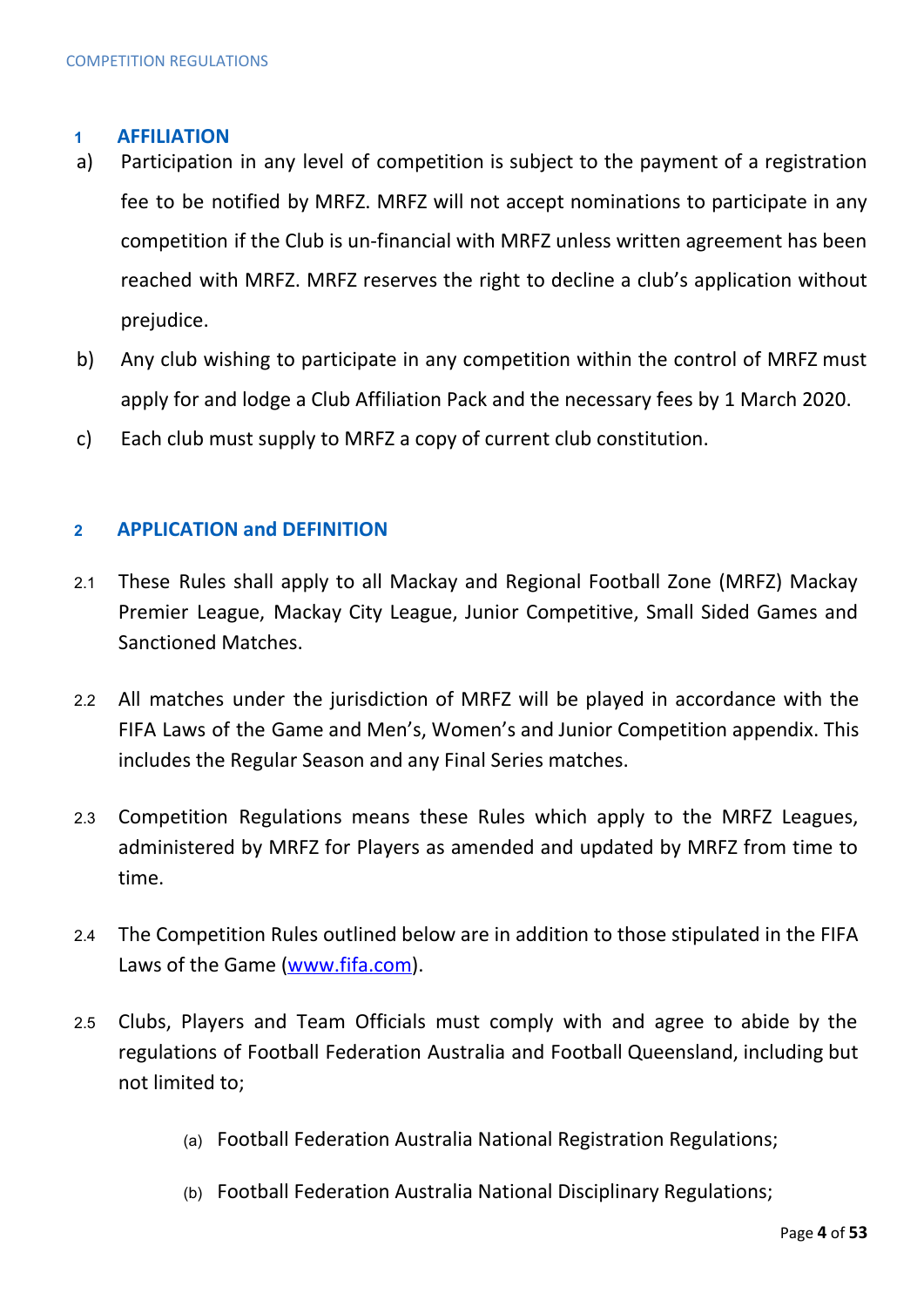- (c) Football Federation Australia Code of Conduct;
- (d) Football Federation Australia Grievance Resolution Regulations;
- (e) Football Federation Australia and Football Queensland Member Protection Policies;
- (f) Football Queensland By-Laws;
- (g) Mackay and Regional Football Zone By-Laws

#### <span id="page-4-0"></span>**3 COMPETITION STRUCTURE**

- 3.1 The season will comprise of club's teams nominated and approved by Mackay and Regional Football Zone.
- 3.2 MRFZ reserves the right to decide on, or amend the size, structure and composition of any competition. These Regulations shall apply to all:

3.3

- i. MRFZ Senior Competition Fixtures;
- ii. MRFZ Junior Competition Fixtures (U12 U16)
- iii. MRFZ Mini-Roos (U5-U11)

*Collectively referred to in these Regulations as 'MRFZ Competitions'.*

MRFZ may conduct additional competitions as it deems appropriate before, during or after the competition season. The rules for these competitions will be provided prior to commencement. MRFZ may, from time to time, also schedule other sanctioned competitions within the zone such as social, cup competitions, etc.

- 3.4 MRFZ determines the number of teams to play in each age group in any particular season.
- 3.5 The Season will consist of a Regular Season with a finals series.
- 3.6 The following points will be awarded for competition matches during the Regular Season.

Win  $=$  3 points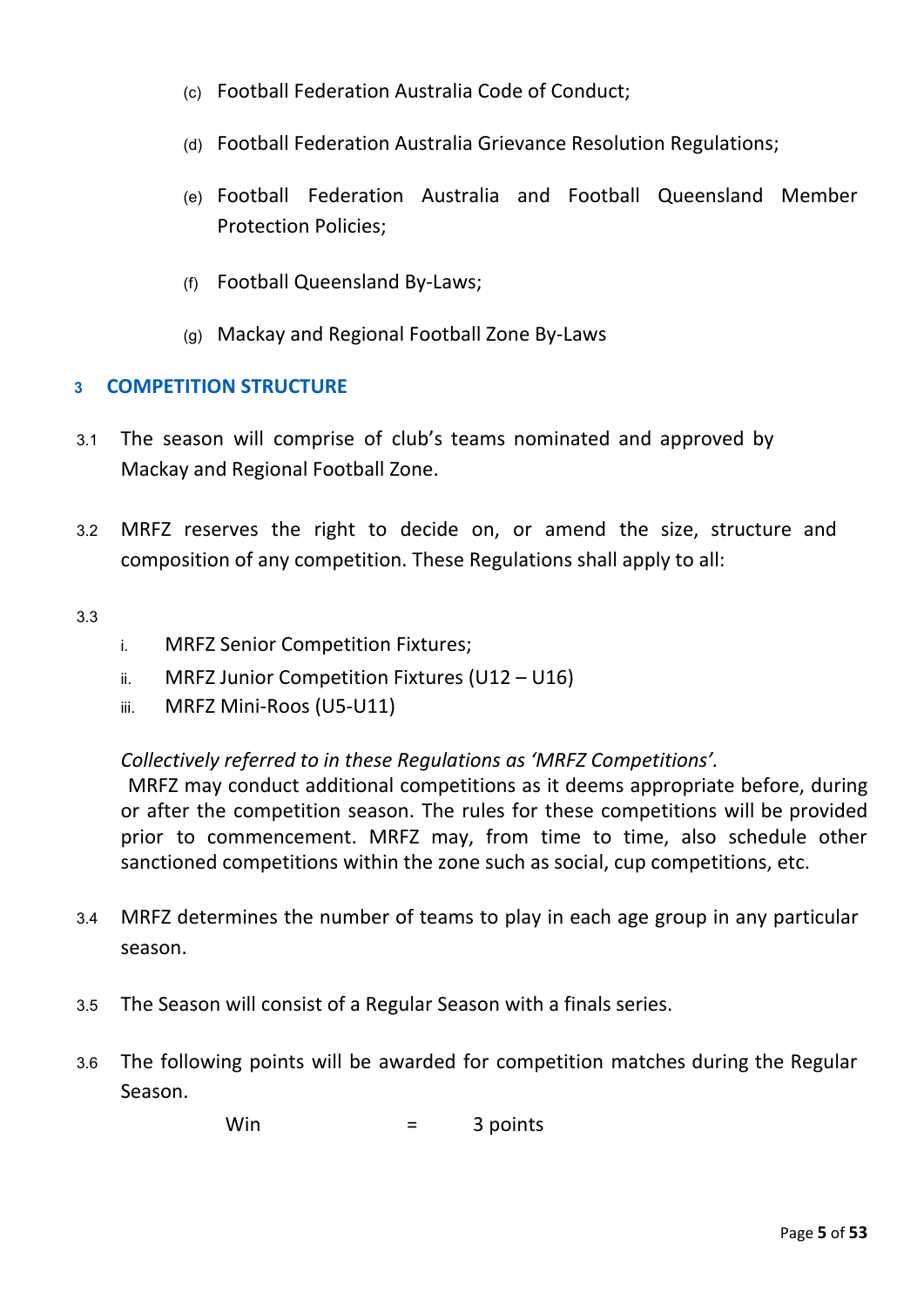| Draw                 |   | 1 point  |
|----------------------|---|----------|
| Loss                 |   | 0 points |
| Forfeit              | = | 3 points |
| Received             |   | 0 points |
| <b>Forfeit Given</b> |   |          |

- 3.7 The NPL licensed teams are permitted to play in the MRFZ competitions and are eligible for the division premiership and Grand Finals series in Senior Competitive and Junior Competitive.
- 3.8 Up to the top four (4) teams at the conclusion of the Regular Season will participate in the Finals Series.

#### <span id="page-5-0"></span>*Men*

- 3.9 There will be two (2) leagues of Senior Men's competition
	- Mackay Premier Men's League consisting of Premier League and Premier Reserve
	- Mackay City League consisting of  $1<sup>st</sup>$  division and  $2<sup>nd</sup>$  division
- 3.10 MRFZ reserves the right to allocate teams into a division for the benefit of the competition.

#### <span id="page-5-1"></span>*Women*

- 3.11 There will be two (2) divisions in the women's competition  $-$ 
	- Mackay Premier Women's Division
	- Mackay Premier Reserve Women's Division
- 3.12 MRFZ reserves the right to allocate teams into a division for the benefit of the competition.
- 3.13 For all Under 12 to Under 16 year age groups, players are required to play in their correct age Division, according to their year of birth. A club may choose to play a player from one age Division below up to the next age Division.
- 3.14 A player cannot play more than one age Division above their current relative age group. If a Club requires consideration of playing a player greater than one age Division up then a request can be made to MRFZ on the FQ Player Age Request Form along with a \$40 nomination cost. Player assessments will be conducted during round one of the Junior Competitive Season and nominations must be received prior to the player taking the field in the higher age division however can play in the higher age division whilst assessment is carried out.
- 3.15 A player can play from their own age competition from their Division One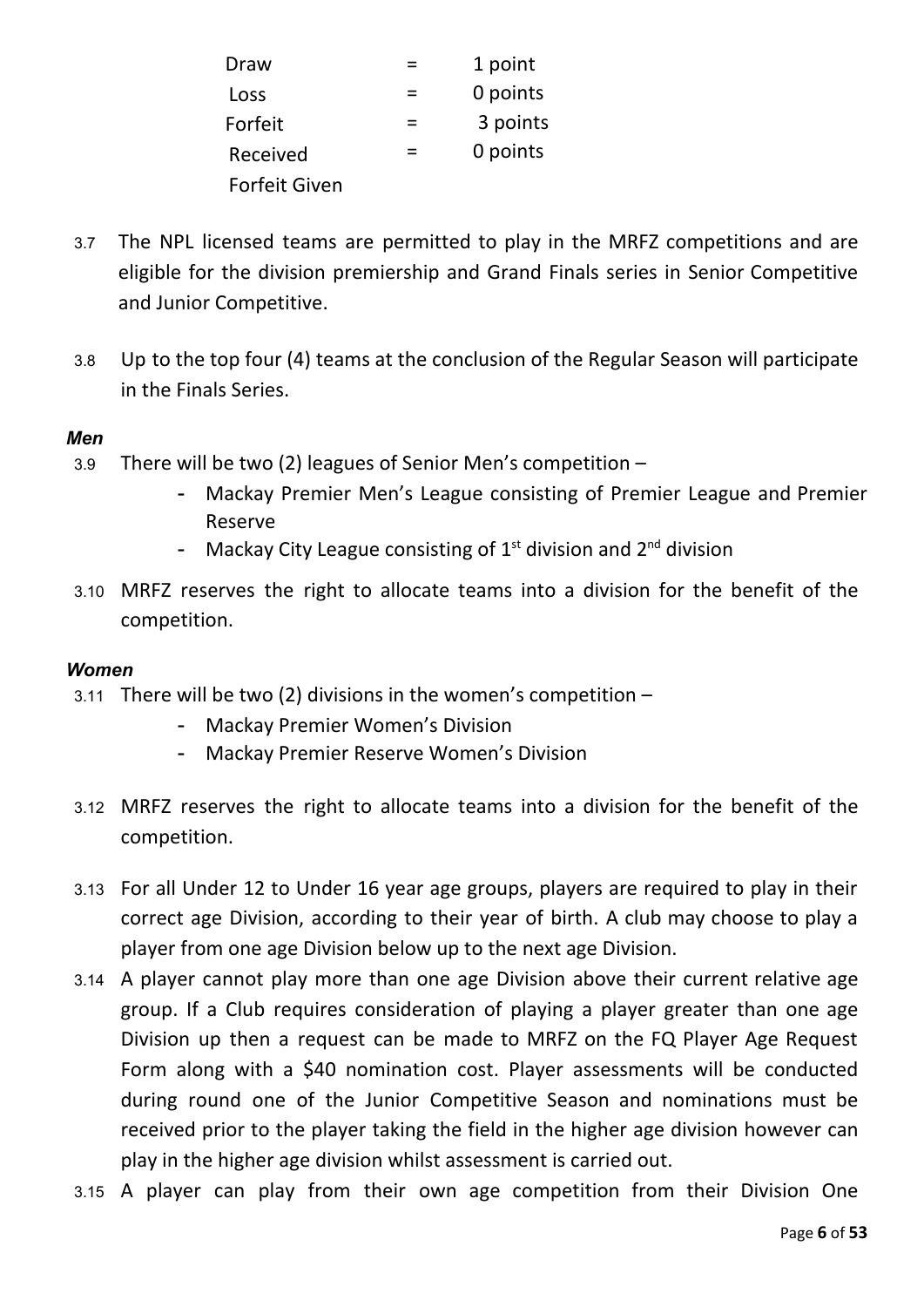substantive team into their clubs Premier Division Team and finals qualifications will entail Final Series Eligibility.

- 3.16 U11 players may be allowed to play up into U12 a maximum of four (4) x U11 players may play up each week. For a Club that has multiple U12 Teams this would be four (4) per team.
- 3.17 The Junior Competitive Divisions for the 2020 season are set out below but are subject to change based on the nomination of teams in the below age groups.

| U15/16 Division | 2005/04 |
|-----------------|---------|
| U13/14 Division | 2007/06 |
| U12 Division    | 2008    |

- 3.18 Clubs can have multiple teams in the competition however they must identify a team to be included in the Mackay Premier League. Clubs that field more than one team must nominate their Premier team prior to the first round. Teams are to be a maximum of 16 players. Once nominated players cannot play in the club's other team in that division (No Cross Pooling).
- 3.19 Clubs nominating two teams in same Competition/Division cannot cross pool players in the same Competition/Division.
- 3.20 Clubs playing a player in both of its teams within the same Competition/Division will be deemed to have played an ineligible player and may face disciplinary action and sanctions.

#### <span id="page-6-0"></span>**Player Age Policy**

#### <span id="page-6-1"></span>*Men*

- 3.21 Males who are turning 16 years of age or older are permitted to play in the Men's competition in accordance with the player age policy.
- 3.22 Males who are less than 15 years old are required to undergo assessment as per the player age policy.

#### <span id="page-6-2"></span>*Women*

- 3.23 Females who are turning 15 years of age or older are permitted to play in the women's competition in accordance with the player age policy.
- 3.24 Females who have not turned 14 years of age are required to undergo assessment as per the player age policy.

#### **Finals Series Eligibility and Player Movement**

3.25 Should teams be level on points accumulated at the completion of the Regular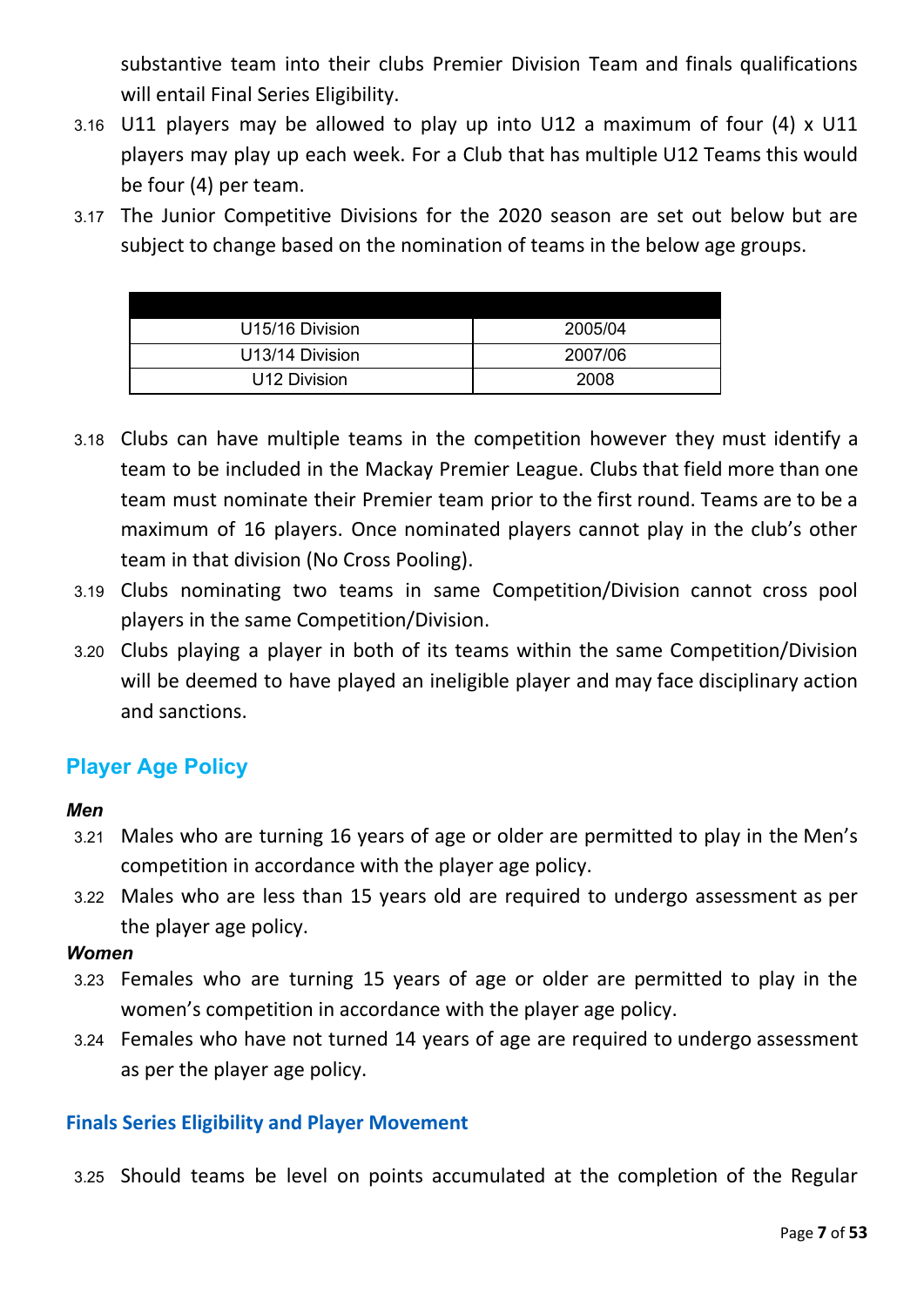Season, the below criteria will apply to determine the final placings:

- (a) Highest number of points accumulated during the Regular Season;
- (b) Where two (2) or more teams are level on points accumulated, the following criteria shall be applied in order:
	- i. Highest goal difference;
	- ii. Highest number of goals scored;
	- iii. Highest number of points accumulated in matches between the teams concerned;
	- iv. Highest goal difference in matches between the teams concerned;
	- v. Lowest number of red cards accumulated;
	- vi. Replay the match as a knockout and then penalty shootout;
- 3.26 The Teams finishing in positions 1 to 4 at the conclusion of the Regular Season will qualify for the Finals Series.
- 3.27 The venue for all Finals Series matches, including Semi and Grand Finals, will be Mackay Football Park, 10 Hewitt Way, Glenella, Queensland, 4740.

#### <span id="page-7-0"></span>*Senior Players Eligibility - Finals Series*

- 3.28 To be eligible to play in the final series, a player must have played the minimum amount of 6 (six) games to qualify in a division.
- 3.29 A player may play in a higher division if needed, but not play down any division. If a player has played the same amount of games in 2 divisions, they must play in the higher division for all final series games.
- 3.30 A junior player who has played 8 (eight) games in the junior competition and is eligible under the Player Age Policy can play for their club in the Seniors Finals series if they have played four (4) games to qualify them to play in that particular Senior Division.

#### <span id="page-7-1"></span>*JUNIORS - Player Movement*

- 3.31 A junior competitive player must qualify for each division and age group they wish to play final series for.
- 3.32 A junior competitive player must have played four (4) games in the division they wish qualify for play in the finals series for that division. This includes any players playing up from lower age divisions and also those that require player assessments to play up to the higher age group and have been approved. It also includes U11 players playing up into U12 teams.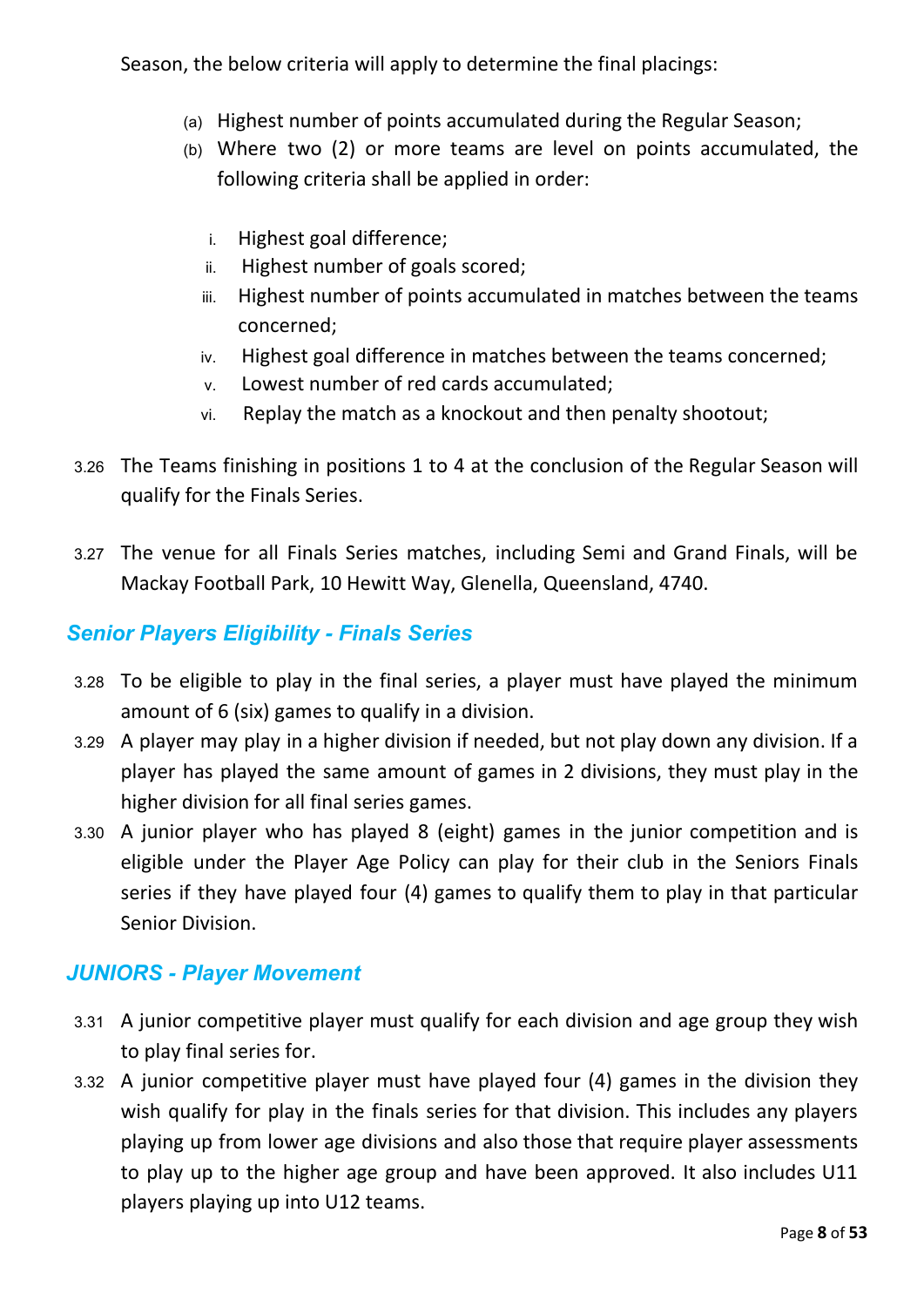- 3.33 Nominated junior players for Finals are to be submitted to MRFZ six (6) days before any scheduled finals matches are to be played.
- 3.34 Any request for exemptions from these qualification rules shall be in writing to MRFZ on club letterhead at least six (6) days before the start of the junior final series and any decision by MRFZ is final.
- 3.35 A junior player cannot play down into any age group lower than that for which the player qualifies unless exceptional circumstances apply and supported by Football Queensland.
- 3.36 A junior player cannot play up, regularly or casually, into an age Division which includes players more than two (2) years older than the player unless the player has been approved as per the player eligibility requirements.
- 3.37 There is no limit on the number of times that a junior player can sub up into any division of an age Division above that of the player, provided they meet the requirements of 2.17
- 3.38 Premier division junior players cannot substitute down to division one in the same age division.
- 3.39 Players in junior Premier Division can only substitute up into the next highest age division into their junior Premier Team.

#### <span id="page-8-0"></span>*MENS- Player Movement*

- 3.40 In **Mackay Premier League** there will be unlimited movement between the Premier and Premier Reserve teams
- 3.41 In the **Mackay City League** there will be unlimited movement between 1 st division and 2<sup>nd</sup> division.
- 3.42 Once any player has played one game in the Premier League, either in Premier or Premier Reserve division, a player cannot play in the City League  $2<sup>nd</sup>$  division.
- 3.43 Movement between Premier Reserve and  $1<sup>st</sup>$  division will be unlimited players up from  $1<sup>st</sup>$  Div. to Premier Reserve but limited to ONLY 3 (three) players down from Premier Reserve to  $1<sup>st</sup>$  Div. between games.
- 3.44 In Premier Division only, a player who has been substituted may NOT return to the field.
- 3.45 In Premier Division only, up to 5 (five) substitutions. Premier Reserve, Division 1, Division 2 are unlimited interchange.

#### <span id="page-8-1"></span>*WOMENS - Player Movement*

3.46 Movement between Premier and Premier Reserve will be unlimited players up from Premier Reserve to Premier Division but limited to ONLY 4 (four) players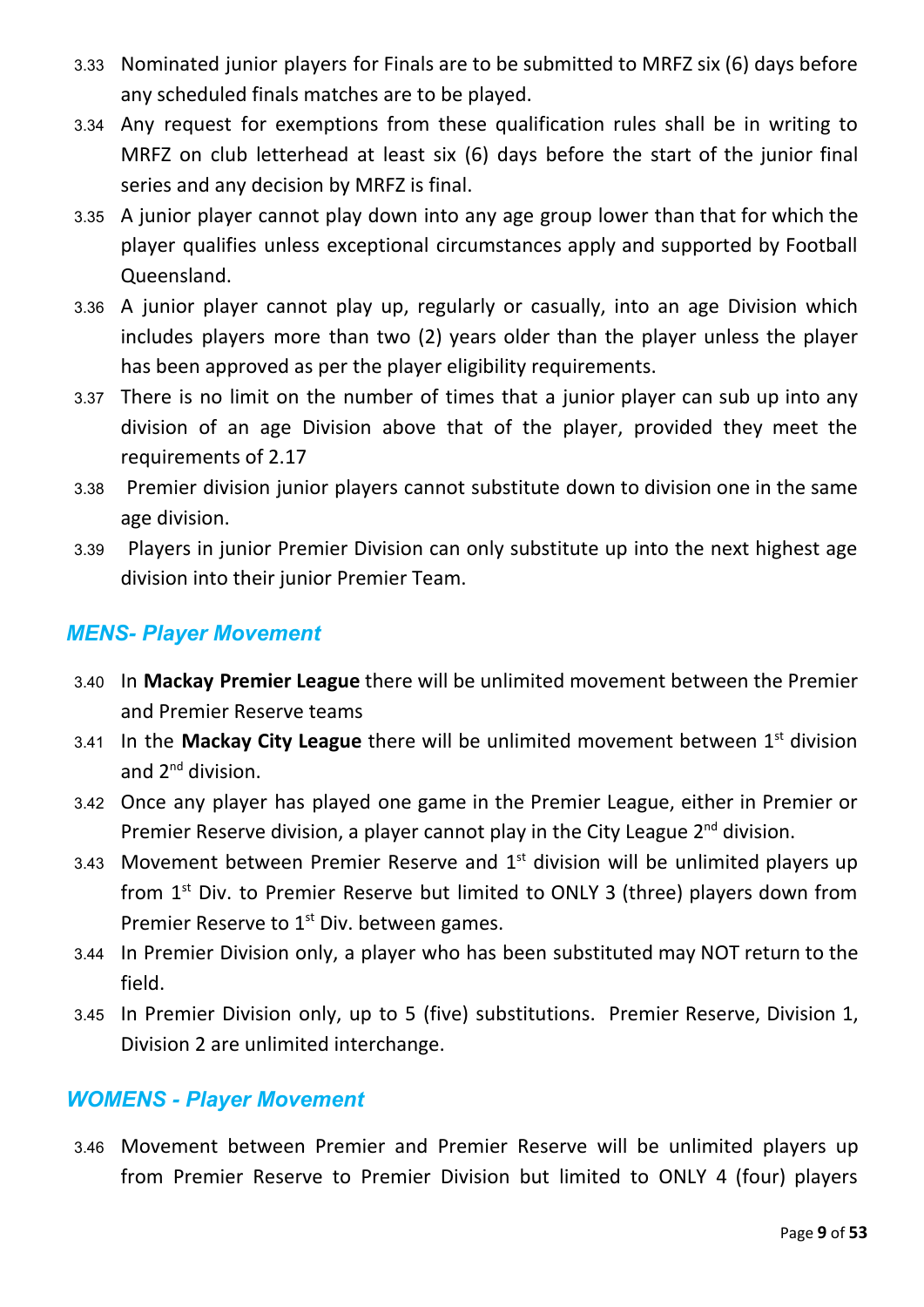down from Premiers to Premier Reserve between games. In the case where a Club has more than one team in Premier Reserve, unlimited players up from Premier Reserve to Premier Division will be allowed, however, 4 (four) players ONLY IN TOTAL will be permitted to return to the Premier Reserve teams between games.

3.47 Premier and Premier Reserve have unlimited interchange during the game.

#### **Procedures to Determine the Winner of Finals Series Matches**

- 3.48 If, at the conclusion of any single match in the SENIOR Finals Series, the scores between the 2 (two) teams are tied, then extra time of two (2) equal periods of fifteen (15) minutes will be played. The conditions of FIFA Laws of the Game.
- 3.49 If scores remain equal at the conclusion of both periods of extra time, penalty kicks will be taken, in accordance with FIFA Laws of the Game, to determine the winner of the match
- 3.50 If, at the conclusion of any single match in the JUNIORS Finals Series,
	- *a) In the Semi Finals if scores are equal, then extra time of two (2) equal periods of ten (10) minutes will be played. If there is still no result, then the game will be decided by a penalty shootout. Only the 11 players per team on the field at the end of the extra time period are eligible to take part in the penalty shootout.*

#### <span id="page-9-0"></span>**4 HOSTING RIGHTS FOR THE MACKAY PREMIER LEAGUE (MPL) COMPETITION**

4.1 Any club wishing to nominate for the MPL must field a team in the following divisions; Men's Premier League, Premier Women's team, Men's Premier reserve.

#### **FACILITIES / GROUND CONDITIONS**

- 4.2 Each club must take all reasonable steps to maintain its pitch in good condition throughout the season. MRFZ may require a Club to take such steps as it may prescribe from time to time if it is not satisfied that the pitch is being maintained to an adequate and acceptable standard.
- 4.3 The home club must ensure;
	- (a) The ground is correctly marked, including the technical area, in accordance with Law 1 of the FIFA Laws of the Game;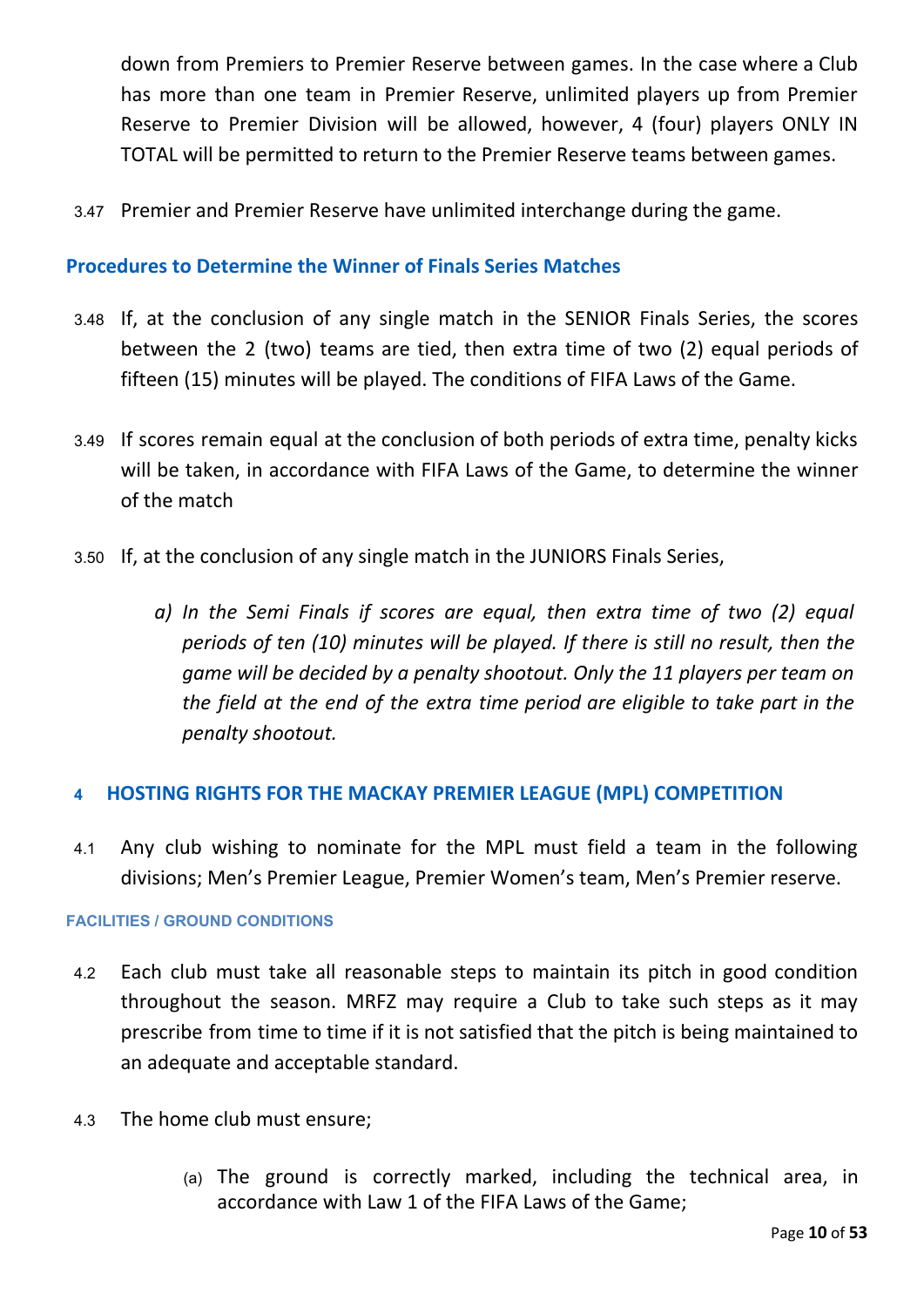- (b) It provides suitable goal nets, safely fastened to the ground and corner flags;
- (c) It provides toilet and dressing room facilities for players and match officials that are hygienic and clean;
- (d) It has adequate refreshment / canteen facilities open to the public; and
- (e) It provides a safe environment for players, officials and spectators.
- 4.4 Any Club whose facilities do not meet the requirements specified may be liable to disciplinary action by MRFZ.
- 4.5 MRFZ reserves the right to allocate venues to host games.

#### <span id="page-10-0"></span>**5 THE TECHNICAL AREA**

- 5.1 Each club must have Technical Areas clearly marked as stipulated by FIFA guidelines and provide sufficient seating to allow all personnel to be seated during the match.
- 5.2 The technical area should be clearly marked out, extending no further than one (1) meter on either side (left and right) of the designated seating area (extra seats should be available for use in addition to permanent seating if necessary) and extends forward up to a distance of one (1) meter from the touch line.
- 5.3 For all matches played during the Regular Season and Finals Series, a maximum of ten (10) persons are permitted to occupy the Technical Area for each Team during any fixture. This includes five (5) named substitutes and up to three (3) registered Team Officials.
- 5.4 Players not participating in the match are not permitted to occupy the Technical Area. Only players listed on the team sheet and the Team Officials displaying appropriate accreditation are permitted to do so.
- 5.5 A Player or Team Official who is under suspension must not occupy a seat in the Technical Area.
- 5.6 Only one (1) person at a time is authorised to convey tactical instructions to the players during the match and he must return to his position after giving these instructions.
- 5.7 The coach and other officials must remain within the confines of the Technical Area, except in special circumstances, for example, a team physio or doctor entering the field of play, with the referee's permission, to assess an injured player.
- 5.8 All substitutes must be seated within the Technical Area. Substitutes are permitted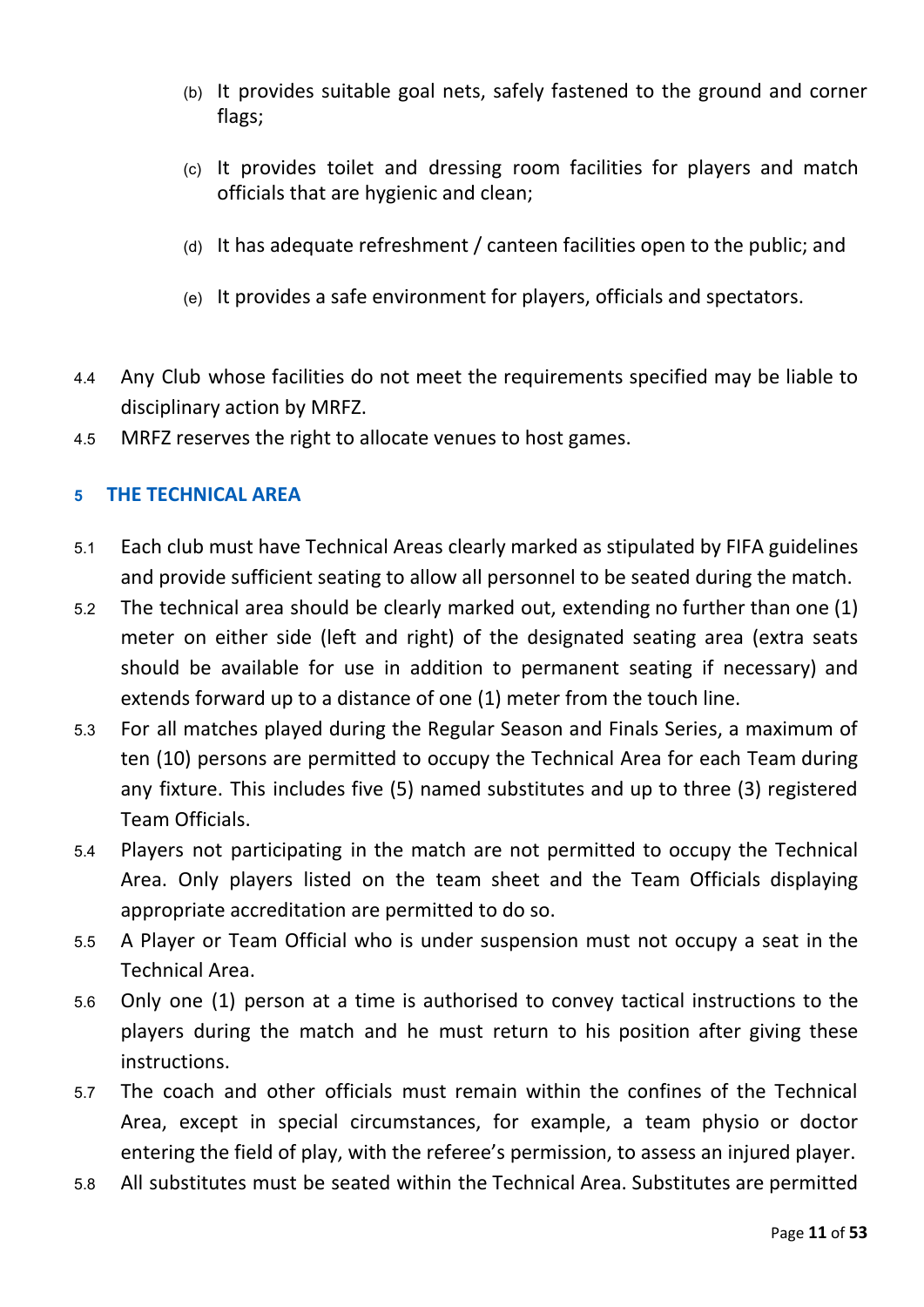to warm up outside of the Technical Area, provided they are wearing bibs or an alternate coloured uniform to the team strip.

- 5.9 All occupants of the Technical Area must behave in a responsible manner. The Match Referee has the right to eject any person from the Technical Area at any time as he or she sees fit. The game will not recommence until that person has left to the Match Referee's satisfaction.
- 5.10 Smoking within the confines of the player barrier/fence is strictly prohibited. This includes the team bench within the Technical Area and all of its occupants. No smoking at Mackay Football Park.

#### <span id="page-11-0"></span>**6 LIGHTING**

6.1 For the 2020 season each club must have two fields lit to an average of 100 lux on each field.

#### <span id="page-11-1"></span>**7 APPLICATION FOR ALTERATION TO SCHEDULED FIXTURES**

- 7.1 Any application for alteration to scheduled fixtures must be agreed to by both clubs before presenting to the MRFZ within 7 days of the scheduled fixture. The application must be in writing on the host team's official letterhead.
- **7.2 Any application must be accompanied with a \$100 administration fee.**

#### <span id="page-11-2"></span>**8 FORFEITED FIXTURES**

- 8.1 Should a Club forfeit a fixture prior to kick-off, the opposing team shall be awarded the full points and be deemed to have won the match by a score of three (3) goals to nil (0).
- 8.2 Should a Club forfeit a fixture after a match has commenced, the opposing team shall be awarded the full points and be deemed to have won the match by a score of three (3) goals to nil (0), or the actual goal difference, whichever is the greater.
- 8.3 A Club who forfeits a fixture will also be subject to a fine (as per TABLE OF OFFENCES and FINES IMPOSED). Further possible sanctions by MRFZ will be applied if a team forfeits three times 3x in a season.

#### <span id="page-11-3"></span>**9 WITHDRAWAL FROM FIXTURES**

9.1 If a Club withdraws a team after drawing of fixtures, then the recorded results for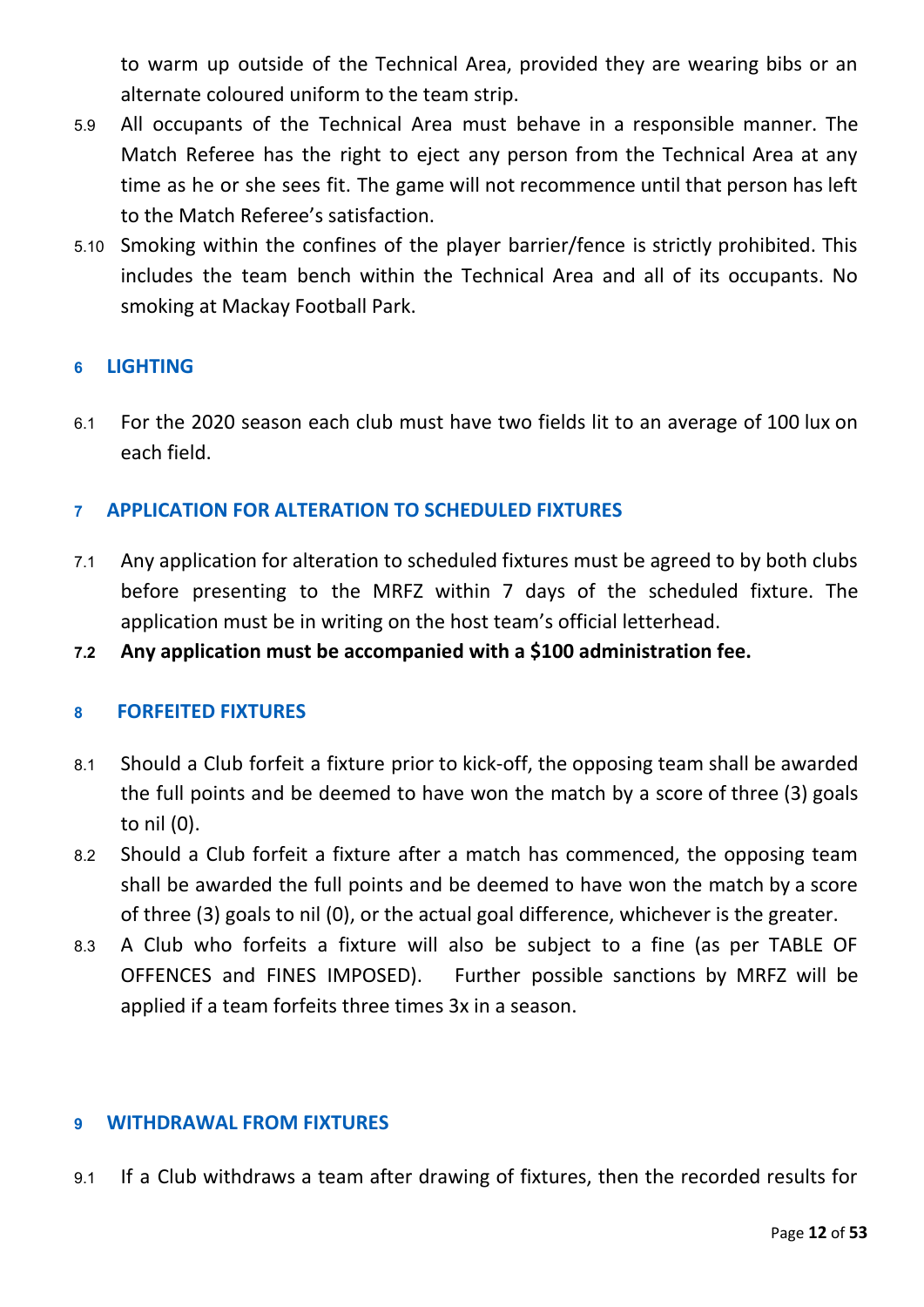that team will be deleted and a bye in the competition will be substituted.

9.2 A Club who withdraws a team after drawing of fixtures will also be subject to sanction by MRFZ.

#### <span id="page-12-0"></span>**10 DELAYED, SUSPENDED AND ABANDONED FIXTURES**

- 10.1 The following alternatives apply to matches in relation to severe adverse weather conditions or major injury issues;
	- (a) *Delay* the commencement to a fixture may be delayed but not for a time period exceeding two (2) hours or to a kick-off time later than 9pm. The decision to delay a fixture must consider, but not be limited to, the impact on travel arrangements, particularly for afternoon/evening fixtures;
	- (b) *Suspend* a fixture may be suspended but not for an unreasonable length of time;
	- *(c) Abandoned – a fixture may be abandoned post commencement with the game to be rescheduled at the discretion of MRFZ.*

#### **Pre-match Monitoring**

10.2 Should severe adverse weather be active or forecast, the home club must notify the MRFZ as soon as is reasonably feasible, who will then contact all relevant parties.

#### **Decision to Delay or Postpone a Match**

- 10.3 The decision to delay or postpone a match prior to the scheduled kick-off time as a result of severe adverse weather conditions will ultimately be made at the match venue by the Match Referee and/or a MRFZ delegate, after an assessment has been made by the Match Referee of the potential risk of playing to Players and Match Officials.
- 10.4 Should the match be considered unplayable due to severe adverse weather conditions at the scheduled time, the Match Referee must advise MRFZ of the decision to delay or postpone the match immediately.

#### **Decision to Commence a Delayed Match**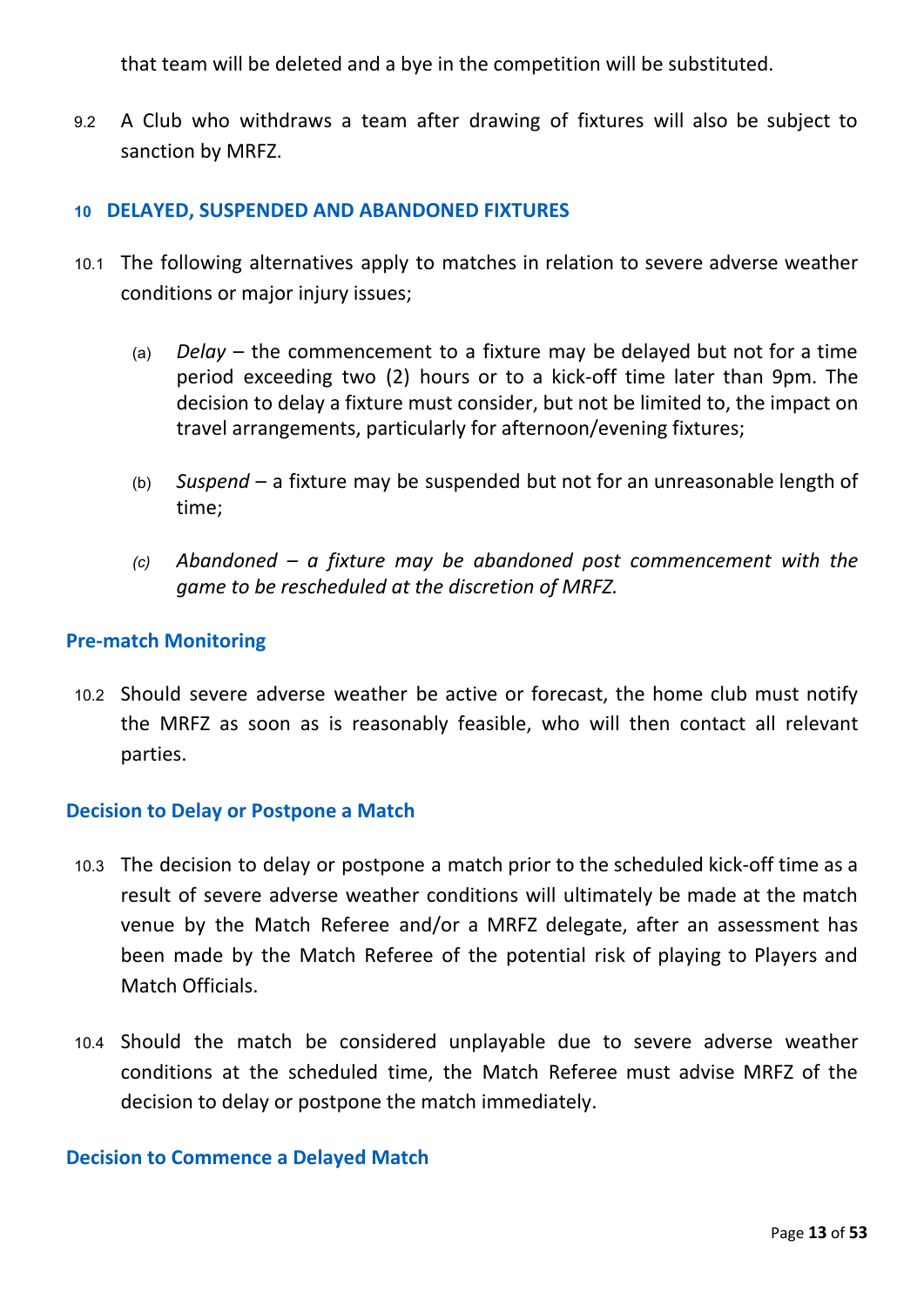10.5 A delayed match may be commenced in accordance with the provisions of clause 9.1 (a). This decision will be made at the match venue by the MRFZ delegate or Match Referee. The Match Referee has the discretion to confer with the key match day stakeholders prior to the decision being taken.

#### **Decision to Suspend or Abandon a Match**

10.6 Once a match has commenced, the Match Referee has sole responsibility to determine if the match should be suspended or abandoned due to severe adverse weather conditions. The Match Referee has the discretion to confer with the key match day stakeholders prior to the decision being taken.

#### **Decisions to Re-Start a Suspended Match**

- 10.7 A suspended match may be restarted in accordance with the provisions of clause 9.1(b).
- 10.8 This decision will be made at the match venue by the Match Referee. The Match Referee has the discretion to confer with MRFZ, and the key match day stakeholders prior to the decision being taken.

#### **Determining the Score of an Abandoned Match**

- 10.9 In the event of a match being abandoned at half-time or during the second (2nd) half of the match due to adverse weather or any cause over which neither club or Match Referee has control, the match result at the time of abandonment will be declared the final result.
- 10.10 In the event of a match being abandoned before half-time due to weather conditions or any cause over which neither the Club or Match Referee has control, the match will be declared a postponed match and rescheduled at the discretion of MRFZ
- 10.11 Any Club who is found to be responsible, either directly or indirectly, for the abandonment of a fixture will be subject to sanctions. In the case of loss of points, the opposing team will be deemed to have won the match by a score of three (3) goals to nil (0), or the actual goal difference, whichever is greater.

#### **Decision to Cancel a Match**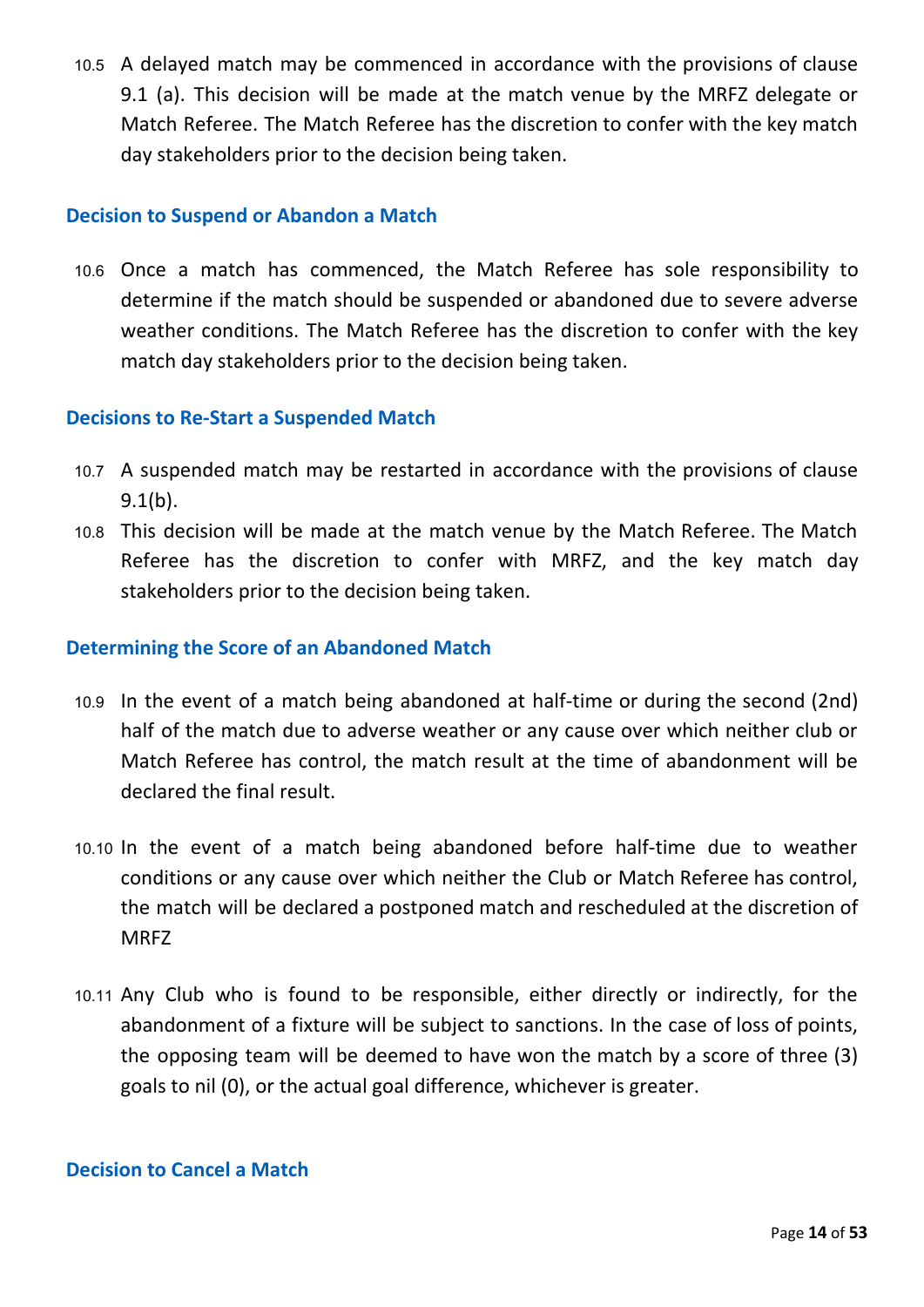10.12 The decision to cancel a match or matches will be made at MRFZ's sole discretion and will not be open to appeal. A cancelled match will be recorded as a goalless draw (0-0).

#### **Decision to Delay, Postpone, or Abandon a Match – Finals Series**

10.13 The decision to delay, postpone or abandon any Finals Series matches will be made at MRFZ's sole discretion and will not be open to appeal.

#### **Non-attendance or unavailability of Match Officials**

- 10.14 Should the appointed Match Official fail to honour their appointment or is late on arrival, then the next most senior Match Official will be appointed to take charge of the fixture, provided the next Match Official has the experience and qualifications to do so.
- 10.15 In the event no registered Match Official is present to take charge of the match, then the teams shall consult each other and appoint a Match Official to take charge of the match as per FIFA Laws. This appointed Match Official has the same powers as a registered Match Official. All clubs are obligated to fulfil all fixtures regardless of whether the appointed Match Official is present to take charge.
- Should any club fail or refuse to participate in any fixture on the above grounds, then:
	- i. The match will be recorded as a 3-0 win in favour of the opposing team, and the points will be awarded to the opposing team.
	- ii. In the event both teams refuse to play, the MRFZ reserves the right to award a 'NO RESULT' and fines both clubs and take further disciplinary action.

#### <span id="page-14-0"></span>**11 MEDICAL**

11.1 All clubs must provide spectator and player medical support service during scheduled matches.

#### **Ambulance Access**

11.2 Clearly signed, unrestricted access to the field of play shall be provided for Ambulance Vehicles when required.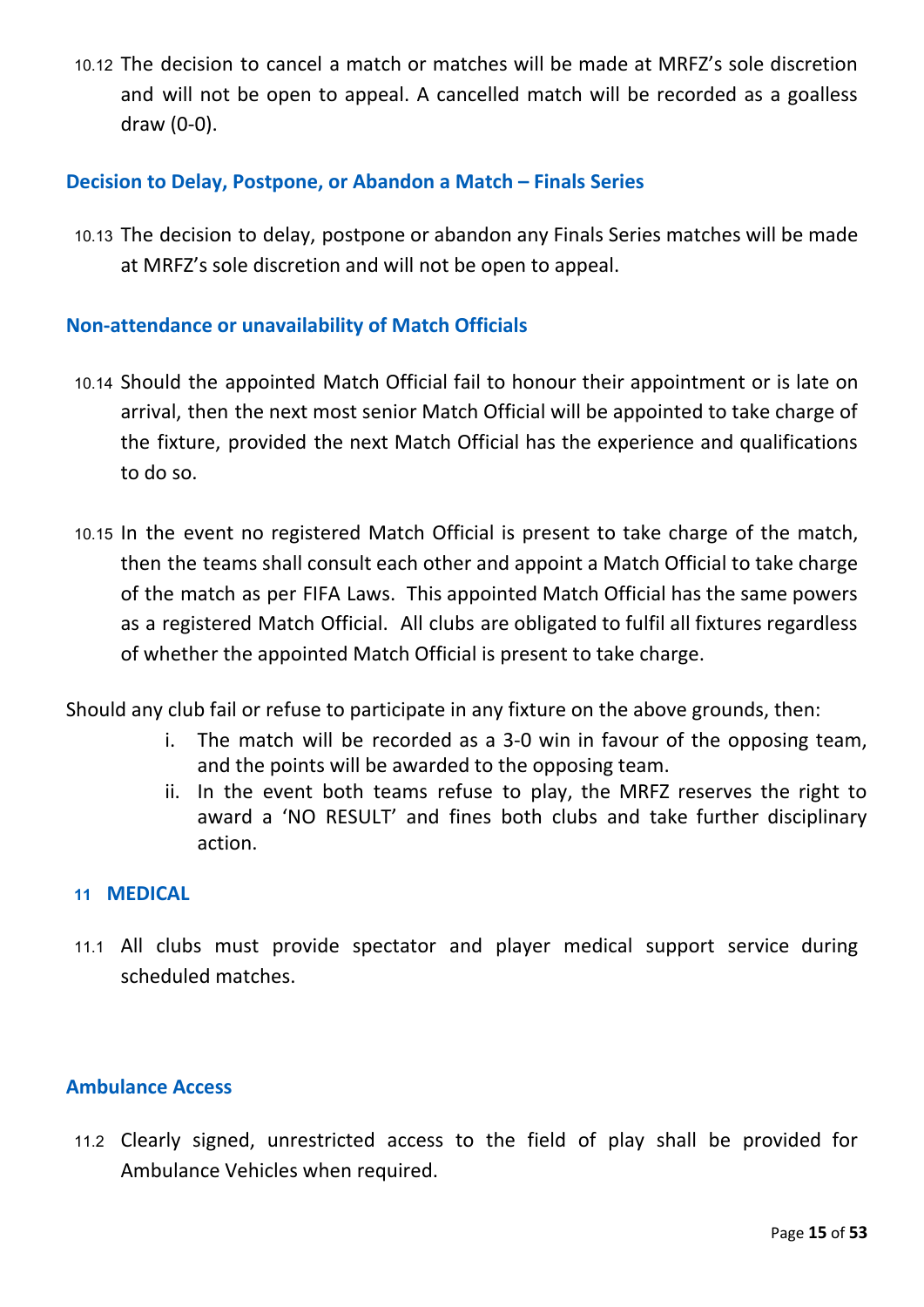#### **Water Bottles**

11.3 For safety reasons, water bottles are not to be thrown either on or off the field.

#### **Blood Ruling**

- 11.4 In the event a player suffers an injury or wound which results in the loss of blood, the match official will request that the injured player receive attention outside the field of play and only when he/she is satisfied that the injury or wound is safely covered and contained, will the player be permitted to re-join the game.
- 11.5 In the event the player's uniform or attire is splattered with blood, the referee will instruct that player to change his or her attire before being permitted to re-join the game.
- 11.6 If an injured player is required to change his or her uniform, and a shirt displaying the same number as the original shirt is unavailable, the Match Official may in his or her discretion allow the player to wear an alternative numbered or blank shirt.

#### **Concussion**

11.7 For advice on Concussion, refer to the FFA Concussion guidelines.

#### <span id="page-15-0"></span>**12 ADVERSE WEATHER**

- 12.1 If the Host Club considers that the field may be unplayable they must contact MRFZ to arrange a ground inspection. Host officials should be mindful of travelling time for opposing teams on that day and seek early inspections to save on unnecessary travel.
- 12.2 When high temperatures occur on match day, the Match Referee and/or MRFZ delegate may determine: (Refer to FQ Hot Weather Guidelines)
	- (a) To play the match under standard conditions;
	- (b) To play the match with provision for extra breaks for consumption of fluid; or
	- (c) To delay the match.

12.3 The decision to invoke these provisions should be based primarily on an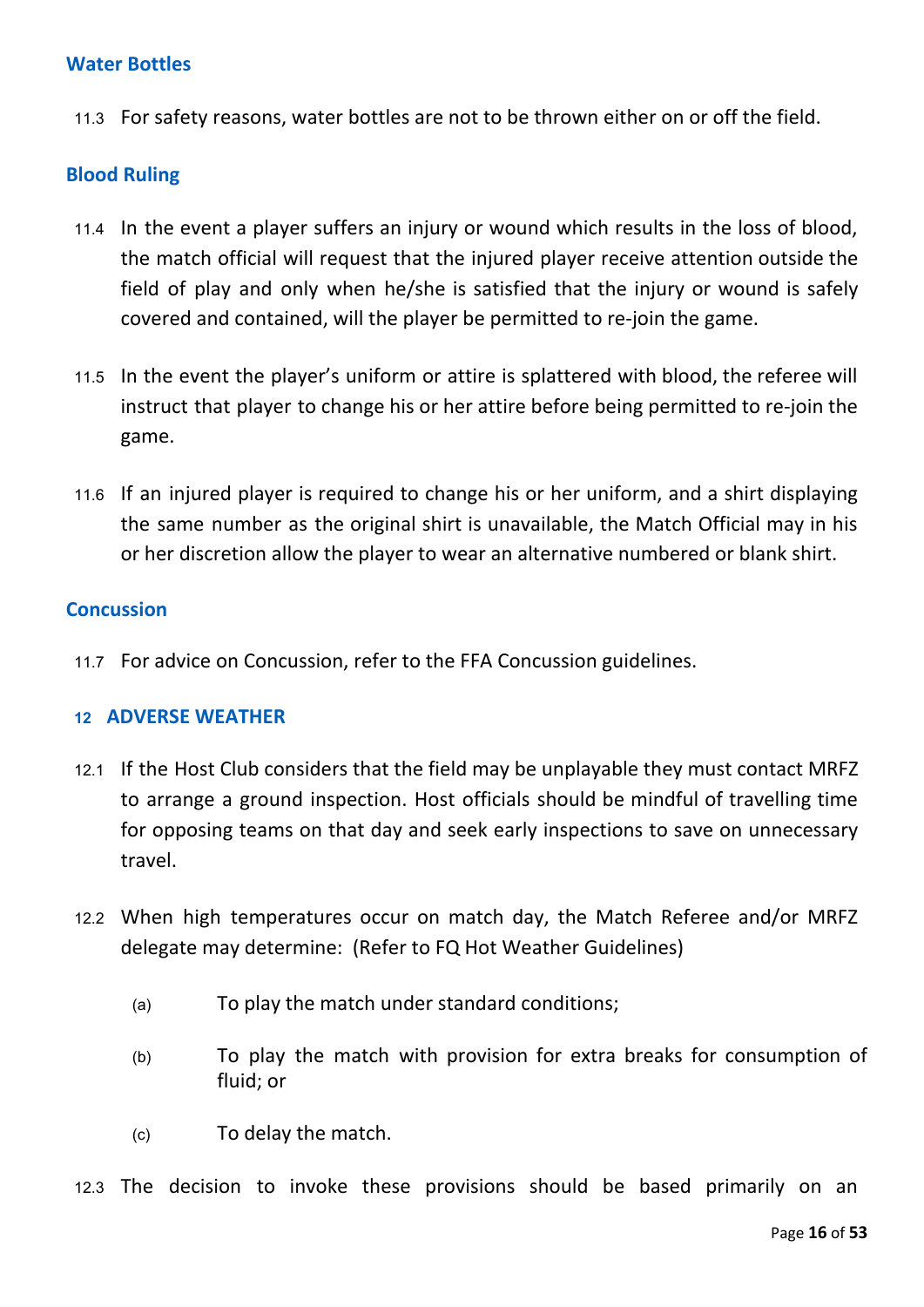assessment of the potential medical risk of playing in the heat to both Players and Match Officials.

- 12.4 All clubs, players, match officials and Match Commissioners are requested to please note the following when high temperatures occur on match day;
	- (a) If the temperature is 32º or above, water bottles should be made available and placed along the sidelines to enable any player to take a drink during the course of the game; and
	- (b) If conditions are considered extreme by the Match Referee, he or she has discretion to allow a two (2) minute break during the course of each half.
	- (c) Any decision to play a match under altered match conditions can only be made with reference to the published Competition Regulations
	- (d) If, due to adverse weather, fixtures are postponed, the competing teams will be notified on MRFZ Competitions website.

#### <span id="page-16-0"></span>**13 TEAM OFFICIALS**

- 13.1 All Team Officials must conduct themselves in accordance with the FFA Code of Conduct.
- 13.2 MRFZ may impose disciplinary action upon such persons and Clubs, where it is found that Team Officials and/or Club Officials have breached the Code of Conduct.
- 13.3 Team officials are only covered by insurance provided they are registered in Play Football and hold an **'active'** registration. With regards to team trainers or medical staff, clubs should not use the services of any other person to treat players in regard to injuries, unless such persons have their own insurance coverage to safeguard themselves if any legal action is implemented as a result of treatment of injuries.
- 13.4 Team Officials must remain within the Technical Area and are required to display their Accreditation at all times. Team Officials not displaying the appropriate accreditation will not be permitted to be seated in the Technical Area during the match and will be removed by Match Officials.
- 13.5 Team Officials are responsible for ensuring players behave in an appropriate manner at all times before, during and after any match.
- 13.6 Team Officials are not to argue or address any disagreements or comment through to a Match Referee. Any complaints should be directed to MRFZ on club letterhead.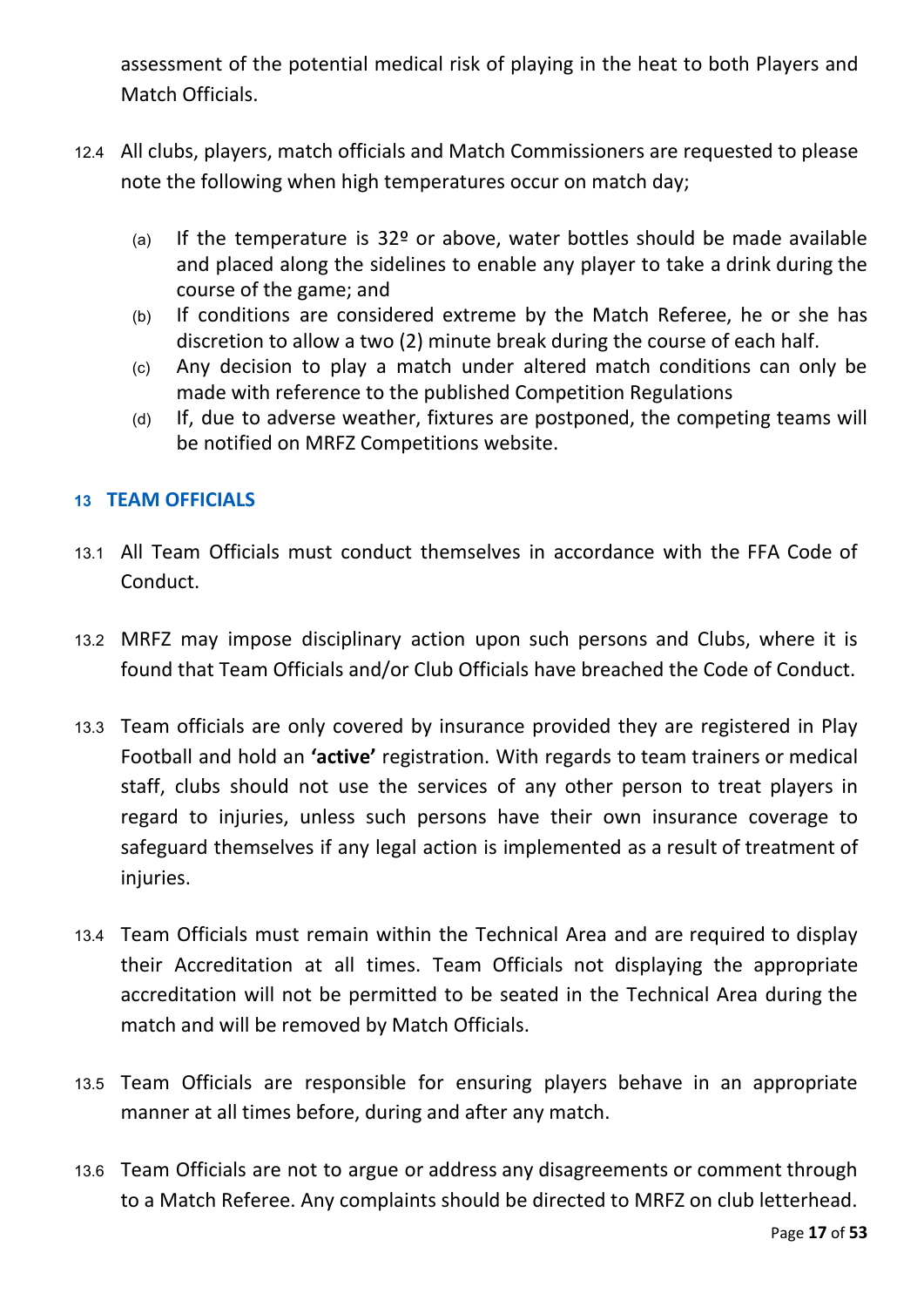13.7 A Team Official can only enter the field of play when the referee indicates to do so.

#### <span id="page-17-0"></span>**14 GROUND OFFICIALS**

14.1 It is the responsibility of the Home Club to provide a minimum of one (1) club volunteers to act in the role of 'Ground Official'. Failure to provide the required number of Ground Officials within fifteen (15) minutes of the nominated kick off time will result in the offending Club/Team being sanction at the discretion of MRFZ.

Ground Officials must:

- a. Be at least 18 years of age;
- b. Be in clearly identifiable vest/uniform;
- c. Be visible from the Field of Play at all times; and
- d. Escort the Match Official(s) to and from the change rooms and the Field of Play at the commencement of the Competition Fixture, at half time and at full time; and
- e. Where required, assist the Match Official(s) to ensure a safe playing environment for all players, Club Officials and spectators.
- 14.2 MRFZ may vary the minimum Ground Official requirements for any MRFZ Competition Fixture at any time.

#### <span id="page-17-1"></span>**15 MATCH DAY INFORMATION**

#### **Playing Time and Match Ball Size**

15.1 The following will apply to all scheduled matches.

| $\Box$ Under 12    | 30 minutes each half - Size 4 ball |
|--------------------|------------------------------------|
| $\Box$ Under 13/14 | 35 minutes each half - Size 5 ball |
|                    |                                    |

 $\Box$  Under 15/16 40 minutes each half – Size 5 ball

*Ten (10) minutes half time break in these age groups.*

 $\Box$  Senior teams 45 minutes each half – Size 5 Ball

*Fifteen (15) minutes half time break in these age groups.*

15.2 The Hosting Venue shall provide the Match Official with three (3) Quality match balls no later than 30 minutes prior to the start of the scheduled Competition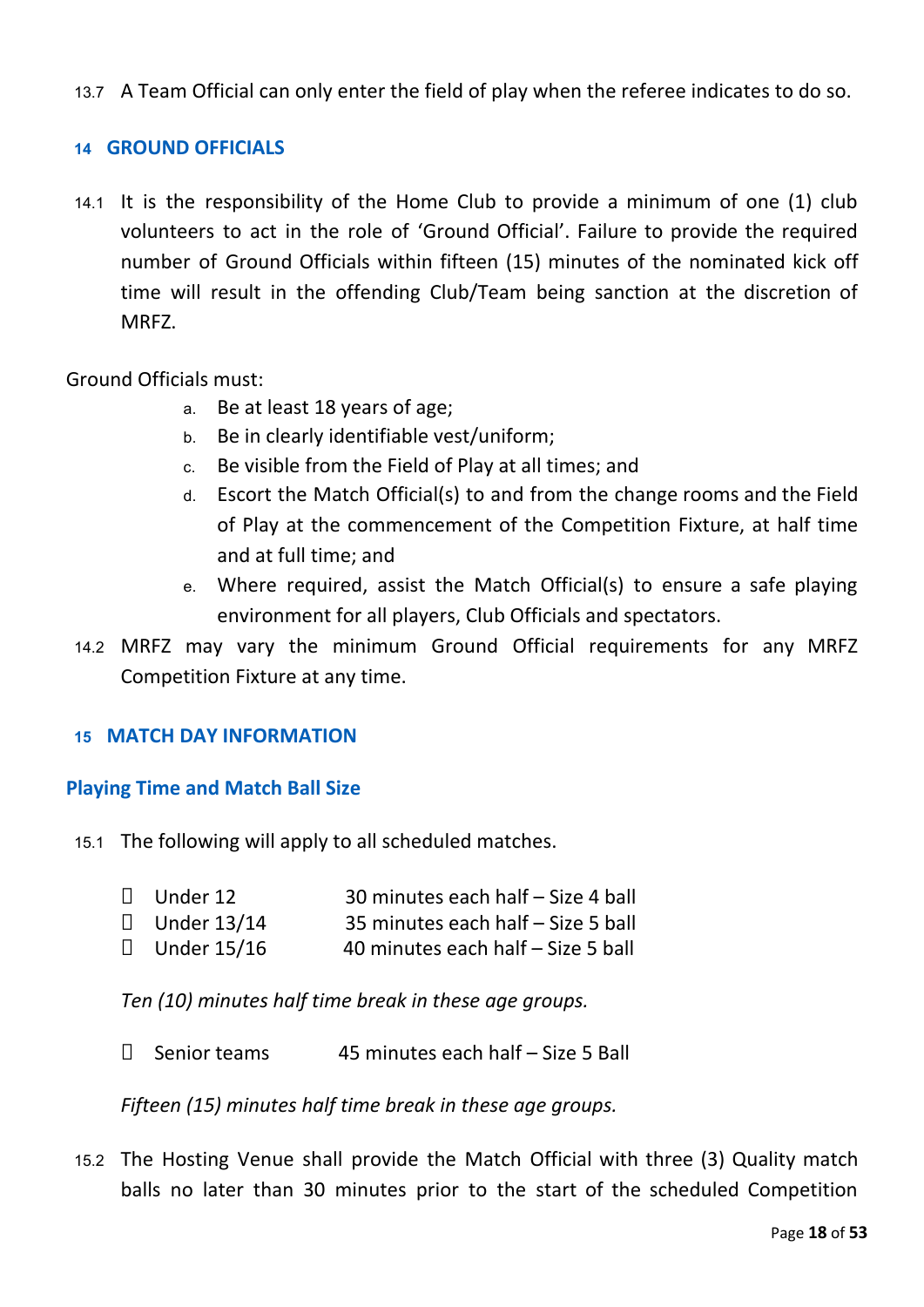Fixture.

#### **Playing Strip**

- 15.3 All Clubs must nominate a 'main' playing uniform and have available an 'alternate' playing uniform. The alternate playing uniform must comprise of different colour jersey, shorts and socks from the nominated 'main' uniform and must be worn, in whole or part of, by the away team when there is a clash of colours.
- 15.4 All Club on-field uniforms must be approved by MRFZ prior to manufacturer or by the commencement of a new season, whichever comes first.
- 15.5 Numbers on playing jerseys must be clearly distinguishable from the colour of the shirt and, where applicable, playing shorts.
- 15.6 All first named clubs will be deemed the 'Home' team and therefore will play in their nominated 'Main' colours.
- 15.7 In the event there is a clash of colours (shirts, shorts or socks) with the visiting team, it will be the responsibility of the visiting team to change into all or part of their alternate strip unless otherwise authorised by MRFZ.
- 15.8 The Match Referee has the sole discretion with regards to clash of colours.

#### **Referee Fees**

- 15.9 Match Official fees for all MRFZ Competition matches will be paid by MRFZ in the first instance and then re-charged to Clubs. All teams will be charged 50% of the referee's fees in matches in which they participate. Refer to Schedule 1 which sets out the 2020 Match Official Fees. Referee fees are subject to change.
- 15.10 MRFZ is not responsible for the payment of Match Officials for any pre-season competition or friendly matches. Clubs participating in these matches are to make payments directly to the Match Officials prior to kick off.

#### **Player Equipment**

- 15.11 It is the Match Referee's responsibility to ensure all players taking the field of play are wearing equipment that is safe to themselves and other persons.
- 15.12 All players must abide by the Laws of the Game in relation to wearing of shin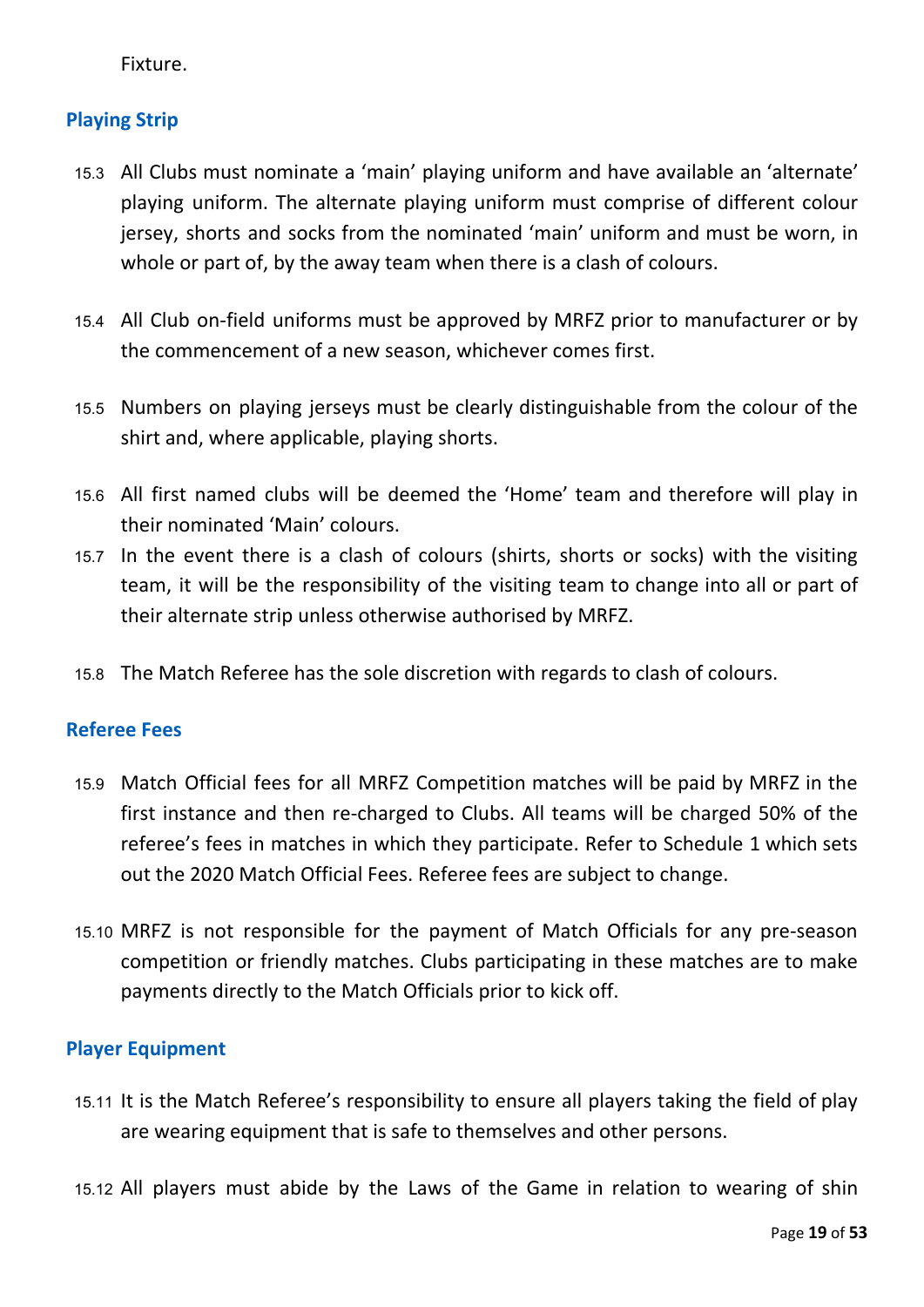guards, undergarments, undershorts and tape on socks.

#### **Jewellery**

15.13 In accordance with FIFA 'Laws of the Game', all items of jewellery (necklaces, rings, bracelets, earrings, leather bands, rubber bands, etc) are forbidden and must be removed. Using tape to cover jewellery is not permitted.

#### **Captain Armbands**

15.14 Captain armbands must be worn at all times during Senior Men's and Women's matches. Captains leaving the field of play shall pass the armband to another player.

#### **Interchange of Junior Players**

- 15.15 For all Competition Fixtures (U12 to U16) a maximum of 16 Players may be named on the Match Record.
- 15.16 In all competitions, unlimited interchange is permitted, a player who has been substituted may return to the field for another player.
- 15.17 Unless otherwise stated in the Grievance and Disciplinary Regulations, or in these Regulations, a Player listed on the team sheet for games played with Interchange will be deemed to have participated in the match**.**

#### **General Interchange/Substitution Rules – All Competitions**

- 15.18 Only players listed on the match record before the match commences are permitted to take part in the match.
- 15.19 All interchange/substitute players must be seated within the Technical Area.
- 15.20 Interchange/substitute players are permitted to warm up outside of the Technical Area provided they are wearing bibs or an alternate coloured uniform to the team uniform.
- 15.21 All interchanges/substitutions can only occur at a break in play with the approval of the Referee and the change must take place at the halfway line.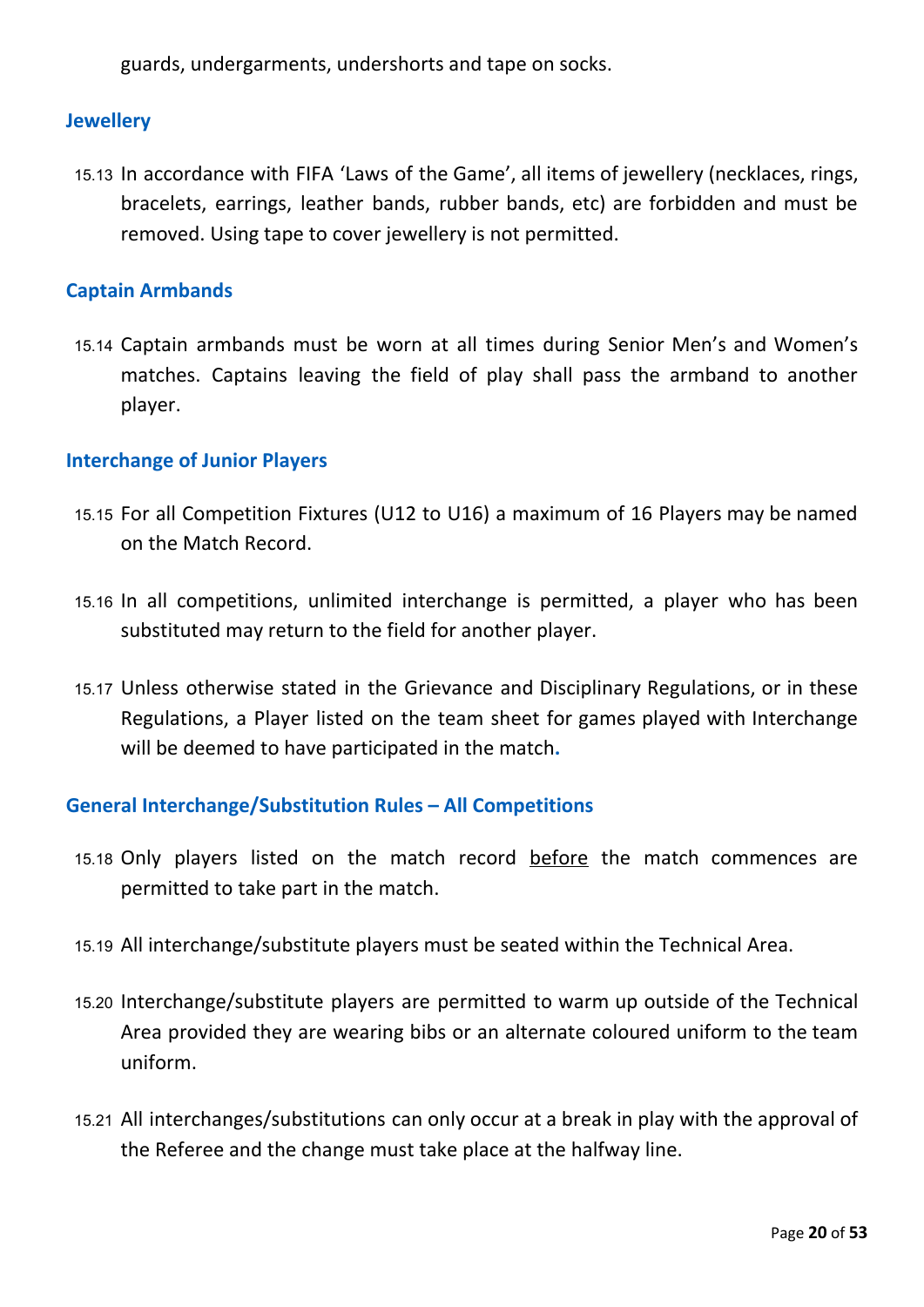- 15.22 All player changes made at half time must enter the field of play from the half way line on the referees signal just prior to kick-off of the second half.
- 15.23 Where substitution is used, a Player listed on the match record is only deemed to have participated in the match if they entered the field of play.

#### <span id="page-20-0"></span>**16 MATCH DAY FORMS AND REPORTS**

#### **Match Records (Team Sheets)**

- 16.1 All team sheets are to be completed online via Play Football by midnight Monday immediately after game day fixtures.
- 16.2 Clubs are required to note the shirt number of each Player in Play Football. This information appears automatically next to the Player's name on the team sheet.
- 16.3 On match day, both participating teams will be required to provide a printed paper copy of their electronic team sheet to the referee 30 minutes prior to the commencement of any match.
- 16.4 A Completed Team Sheet must include:
	- (a) List all match details (age group, division, date, participating teams, and venue);
	- (b) List all players taking part in the match with first name, surname, shirt number and FFA number;
	- (c) List all borrowed players (Junior Competitions), and the club name of where they are borrowed from;
	- (d) Not list more than 16 players for any fixture;
	- (e) List all Team Officials; and
	- $(f)$  Indicate the team Captain with a 'C' beside the relevant person's name in MRFZ Competition Fixtures only.
		- i. The Match Referee is responsible for ensuring the names of all Match Officials are listed on the team sheet. (match record)
- 16.5 Changes to the team sheet will be permitted any time until ten (10) minutes prior to kick off, at which point the following will apply:
	- (a) The number on the back of the Player's jersey will correspond to the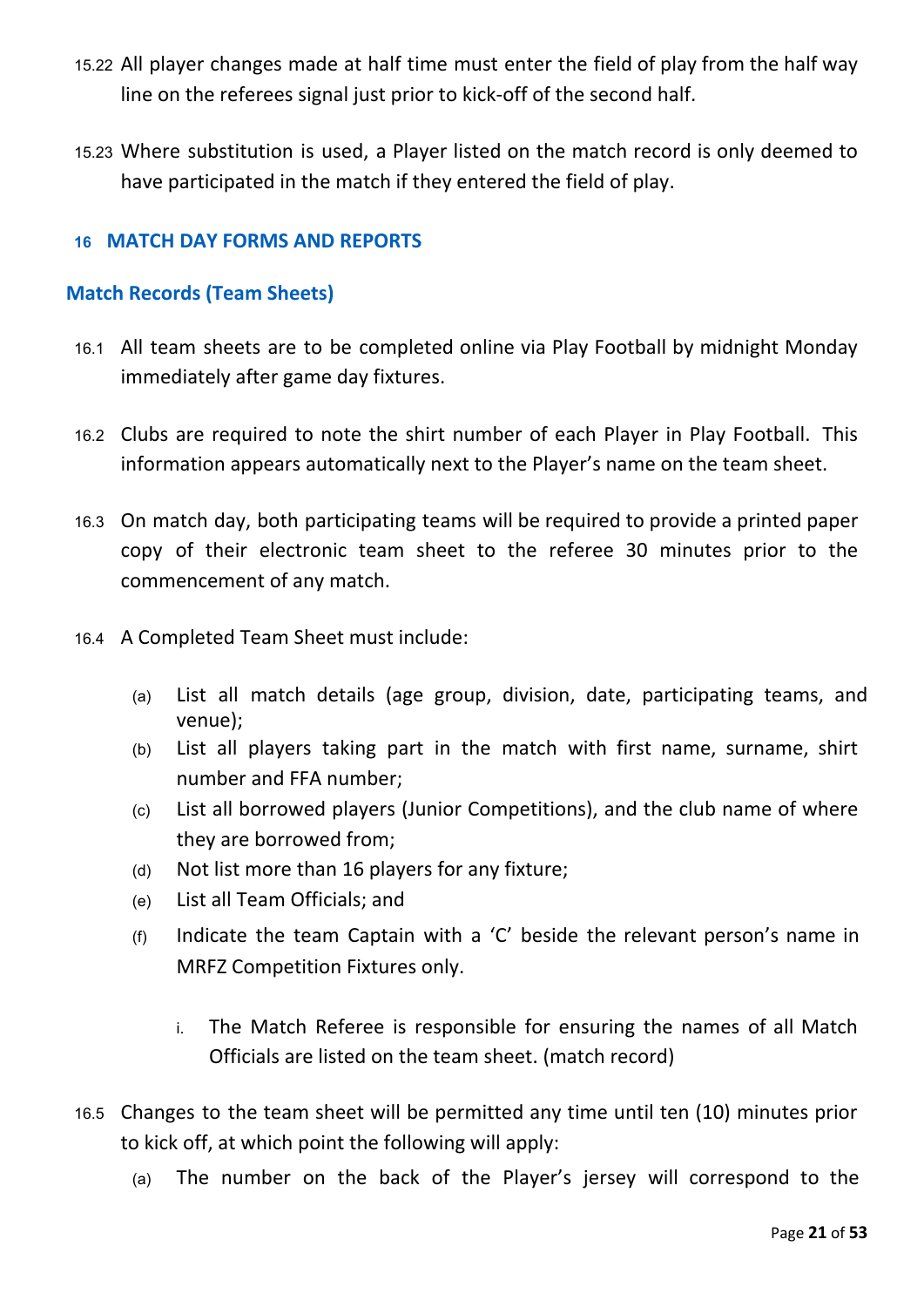numbers on the match record handed to the Referee before the commencement of the match. There must be no change of numbers from ten (10) minutes prior to or during a Match (this includes goalkeepers).

#### **Procedures Following a Match**

- 16.6 Following the match, a Team Official from both the home and away Club together with the Match Referee are to approve the match record at the completion of a match to confirm the accuracy of final result, game details (red cards, cautions, goal scorers and times), including the Players listed, Match Officials listed, players cautioned or expelled, that the listed half time and full-time scores are correct and the player of the match details have been completed. Any changes made to the match record should be initialled by both club representatives and the Match Referee.
	- For the avoidance of doubt, these match records are the official 'Match Record' and as such there will be **no** appeal against the score line shown, goal scorers or the recipients of yellow and red cards issued on a match sheet once it has been signed post-match by all relevant parties.
- 16.7 MRFZ may impose a fine on clubs that fail to complete match records.
- 16.8 When a match is forfeited, the match record will be endorsed accordingly by the Match Referee.
- 16.9 Ineligible Player protests must be directed to MRFZ via email. Please note that this is not the Match Officials responsibility.
- 16.10 If a player that is originally listed on the match record is no longer participating in that Competition Fixture, then that change must be acknowledged by the Match Referee prior to the commencement of the Competition Fixture. Failure to comply will deem the player to have played that fixture.

16.11 Clerical errors by either team on the match sheet may result in a fine.

Clerical errors may include, but are not limited to, duplicate shirt numbers, incorrect shirt numbers, team Captain not being identified and failing to sign off on the match record.

#### **Match Result Reporting**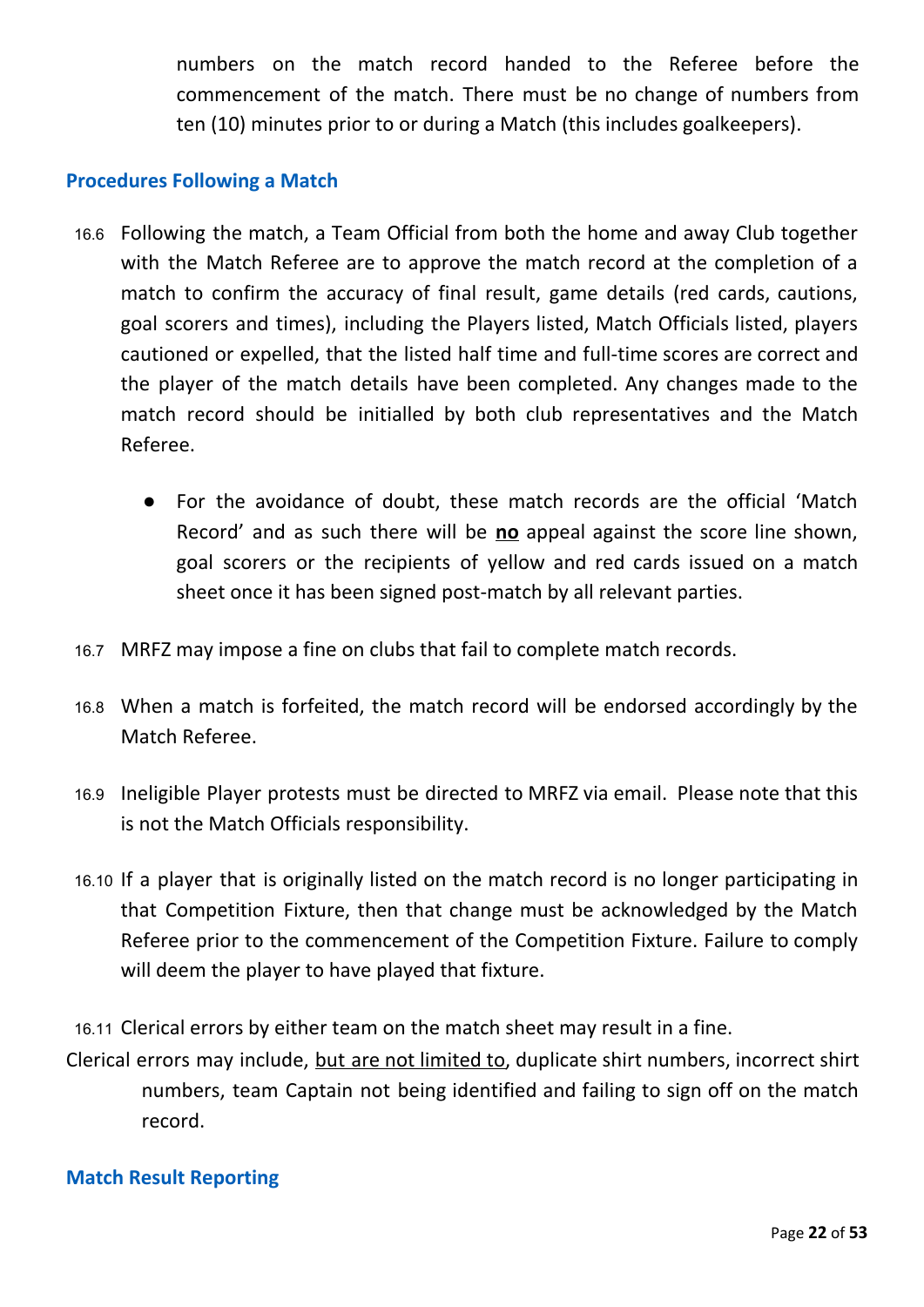- 16.12 For all MRFZ Competition matches, the results of Competition Fixtures must be entered by the teams in the Competition Management System, Sports TG (or the Competition Management System in place at the time of the fixtures). MRFZ may impose a fine on Clubs that fail to record their match data within the required timeframe which is midnight Monday night immediately after the weekend fixture. After this time, the system will lock out all teams from entering match information.
	- (a) As a minimum Clubs are required to enter the following match record information into Sports TG for all grades;
		- i. Player of the Year Points (1/2/3 points awarded for Seniors and Junior Competitive);
		- ii. Halftime and Fulltime Score (for all competitions);
		- iii. Goal Scorers and the time in which goals were scored (for all competitions);
		- iv. Infringements (Yellow and Red Cards) Issued (for all competitions); and
		- v. Substitutions and the time the player was substituted (Premier Men's)

16.13 Failure to comply with any part of this article may result in a fine being issued.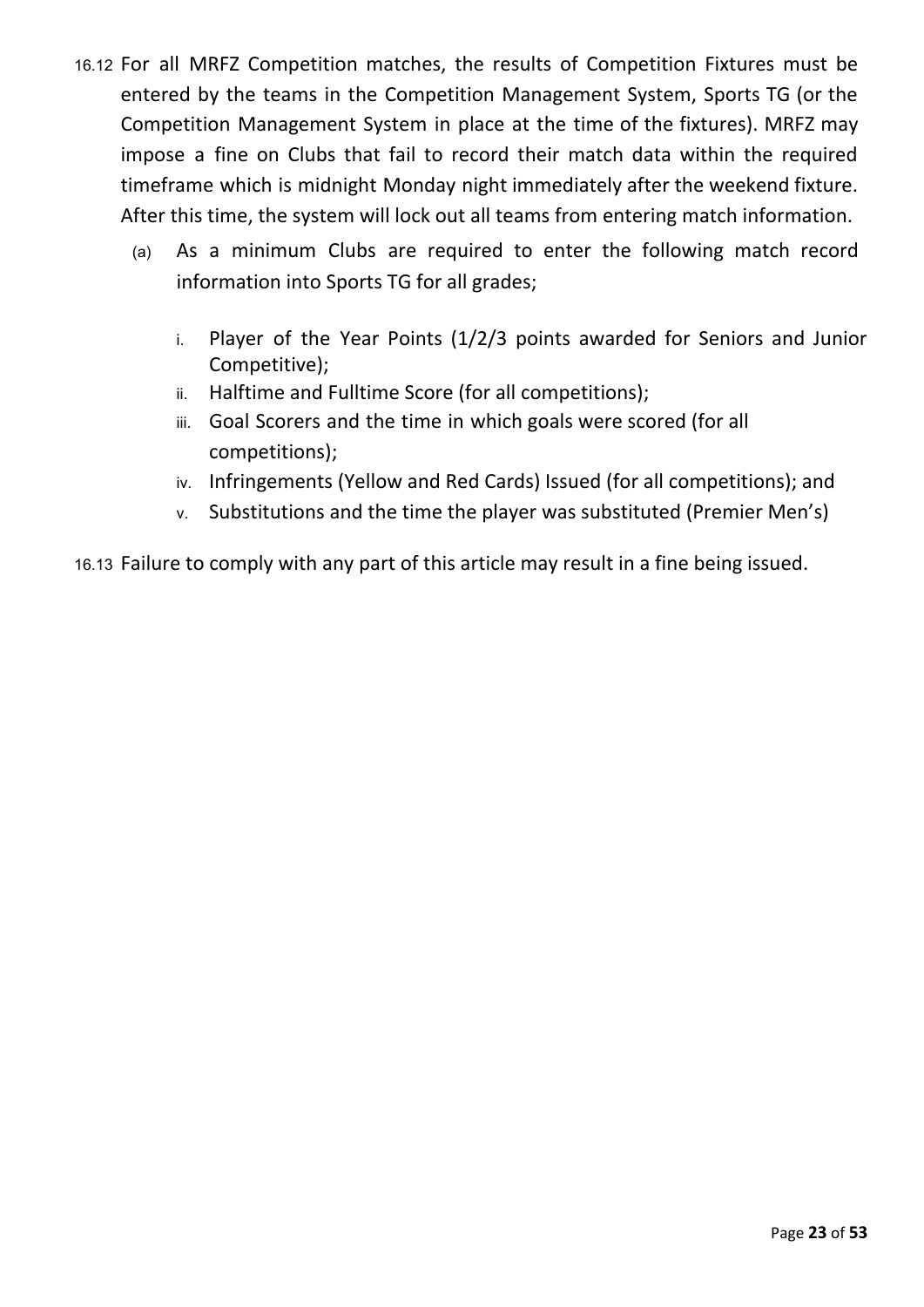#### <span id="page-23-0"></span>**17 TABLE OF OFFENCES and FINES IMPOSED**

17.1 Some aspects of these regulations incur fines for Breaches in MRFZ Competitions. The Table of Offences is outlined below:

| <b>Offence</b>                                                                               | <b>Fine Imposed</b>                                                                                                                                                                             |
|----------------------------------------------------------------------------------------------|-------------------------------------------------------------------------------------------------------------------------------------------------------------------------------------------------|
| Misconduct / Bringing the Game into<br>Disrepute (per offence), player and<br>club official. | Amount determined by MRFZ.                                                                                                                                                                      |
| Ineligible / Unregistered Player (per<br>offence)                                            | \$250 (Senior)<br>\$120 (Junior)                                                                                                                                                                |
| Junior Competitive Forfeits (per fixture)                                                    | Forfeit a match after midday Friday - Junior<br>Competitive - \$50 per match                                                                                                                    |
| Senior Team Forfeits - after drawing of<br>fixtures (per fixture)                            | Premier Men's - \$2000<br>All other senior divisions - \$300<br>Premier Men's on the day prior to kick off - \$1500<br>All other senior divisions - \$500<br>A show cause notice may be issued. |
| Team Withdrawal - after drawing<br>of fixtures (per offence)                                 | Premier League: \$3000<br>All other divisions: \$1000                                                                                                                                           |
| Failure to forward Match Records as<br>defined in the Rules of Competition                   | \$100 per fixture                                                                                                                                                                               |
| Failure to record fixture results in Sports TG<br>by Monday midnight post-match              | \$100 per fixture                                                                                                                                                                               |
| Failure to record voting results on Sports TG<br>PLAYER OF THE YEAR                          | \$100 per fixture                                                                                                                                                                               |
| Failure to complete Team Sheets legibly,<br>accurately and comprehensively.                  | \$50 per fixture                                                                                                                                                                                |
| <b>JUNIORS ONLY</b><br><b>Failure to do Club Duty Roster</b>                                 | \$250 first offence, \$500 second and subsequent<br>offences within the current season.                                                                                                         |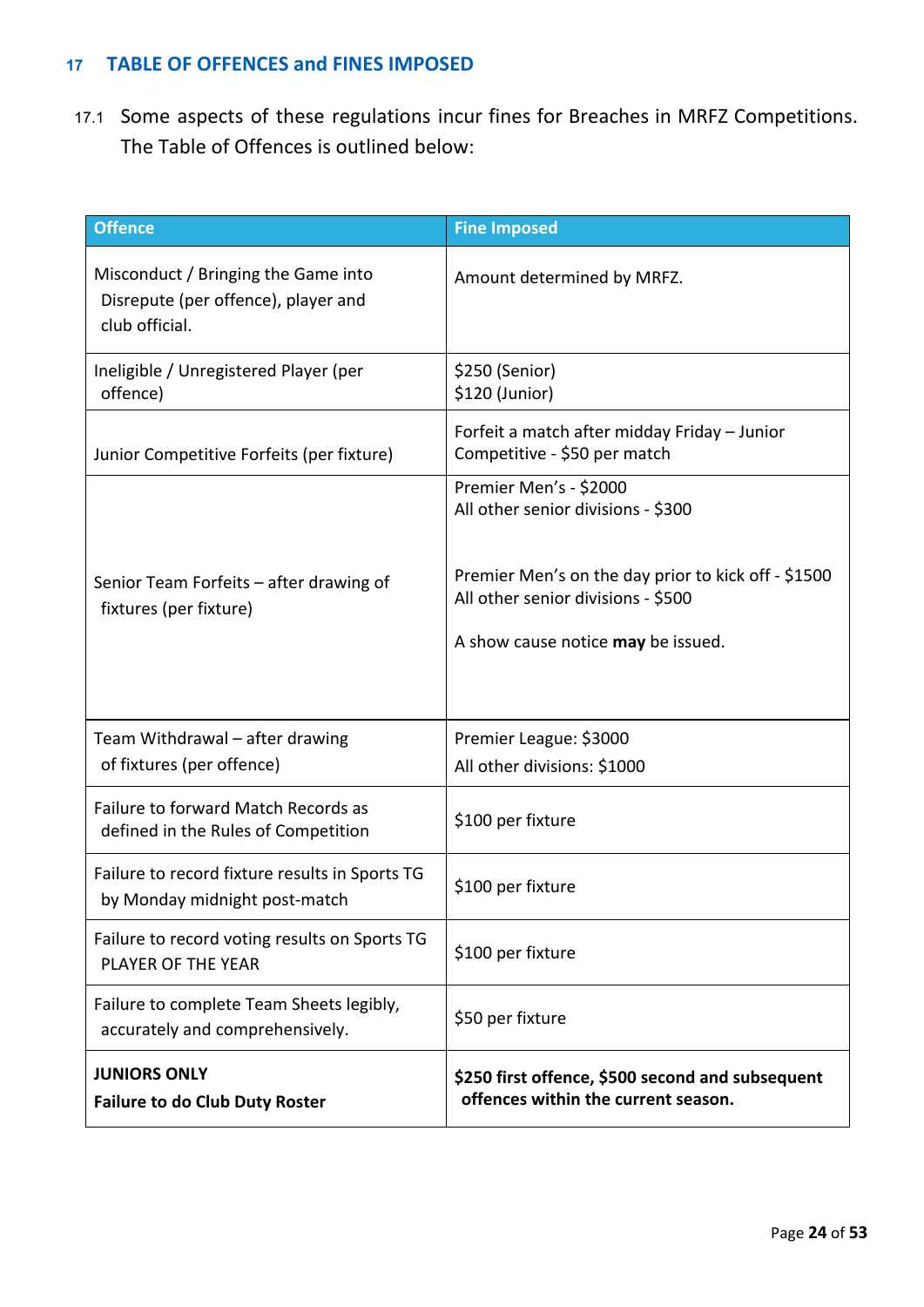#### <span id="page-24-0"></span>**18 PLAYER REGISTRATION**

- 18.1 A Player must be registered for a Club before they are eligible to take the field of play.
- 18.2 Players participating in MRFZ Competitions may be registered as Amateur Players or Professional Players in line with the National Registration Regulations (NRR).
- 18.3 Clubs are required to record the status of each Player on Play Football by having the player register as either an Amateur or Professional.

#### **Status of Players**

- 18.4 As per the FFA National Registration Regulations:
	- (a) A Player participating in football is either an Amateur or a Professional;
	- (b) A Professional is a Player who has a written contract with a Club (NRR05), under which he or she is paid to play football for that Club;
	- (c) An Amateur is any player that is not a Professional;
	- (d) A Club may pay or reimburse a player for any expenses incurred by that Player without affecting the Amateur status, including for travel, kit, equipment, or insurance premiums. If, however, an Amateur is reimbursed more that the amount permitted by a Club, the onus is on that Club to demonstrate to Football Queensland that the amount paid accurately reflects the expenses incurred by the Amateur Player. If the Club fails to satisfy this onus, that player will be deemed to be a Professional;
	- (e) A Player may only be registered with one (1) Club at any time in line with the FFA National Registration Regulations and FIFA. Football Queensland has discretion to permit players to play in multiple clubs that do not compete in the same competition (ie. Shadow Players); and
	- (f) A Player may be registered to up to three (3) Clubs within a season, but may only play for two (2).

#### **Process for Registration of an Amateur**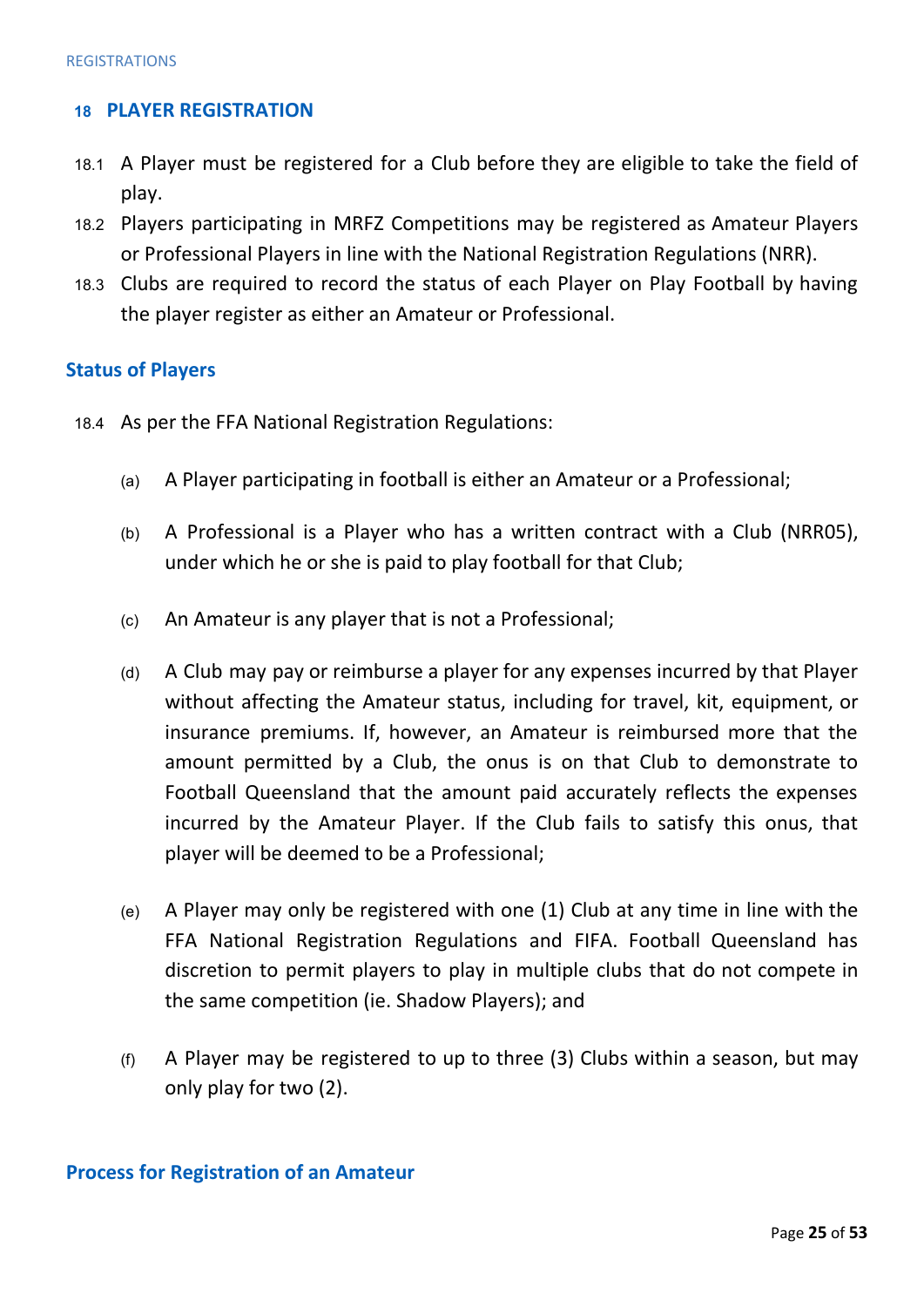- 18.5 All Amateur Players must be registered via the Play Football system. The registration of an Amateur Player with a Club is effective from the date the individual is made active by the Club within the system, unless they also require an International Transfer Certificate
- 18.6 Players new to a Club must provide the Club with evidence of their name, age, and citizenship by producing an original Birth Certificate, Passport or Driver's Licence.
- 18.7 Amateur Players are permitted to register at any time. However, if the player(s) previous registration was with an MRFZ Club then they are not permitted to register with another Club in the same Competition after the 30th June 2020.
- 18.8 Unless cancelled earlier, an Amateur registration is effective from the date of being made active in Play Football until the end of the competition season in which the player is registered.

#### **Application Process for Registration of a Professional**

- 18.9 A Player is eligible to be registered as a Professional with a Club only if the Club with which the Player wishes to be registered has lodged with Football Queensland an original NRR05 Professional Contract, signed by the Club and the Player seeking to be registered, during the prescribed registration period.
- 18.10 The player must also register via the Play Football system as a Professional Player with the Club.
- 18.11 The registration of a Professional with a Club is effective from the date of registration as entered by the Competitions Manager on the Prescribed Form and continues in accordance with the Professional Player Contract.
- 18.12 Professional players may only be registered during one (1) of the two (2) Registration Periods each year. For 2020, the registration periods will be:

#### (a) Period One

#### **11th December 2019 to 16th February 2020**; and

#### (b) Period Two

#### **4th June to 22nd June 2020**.

18.13 Football Queensland may register a Professional Player outside the Registration Periods only if: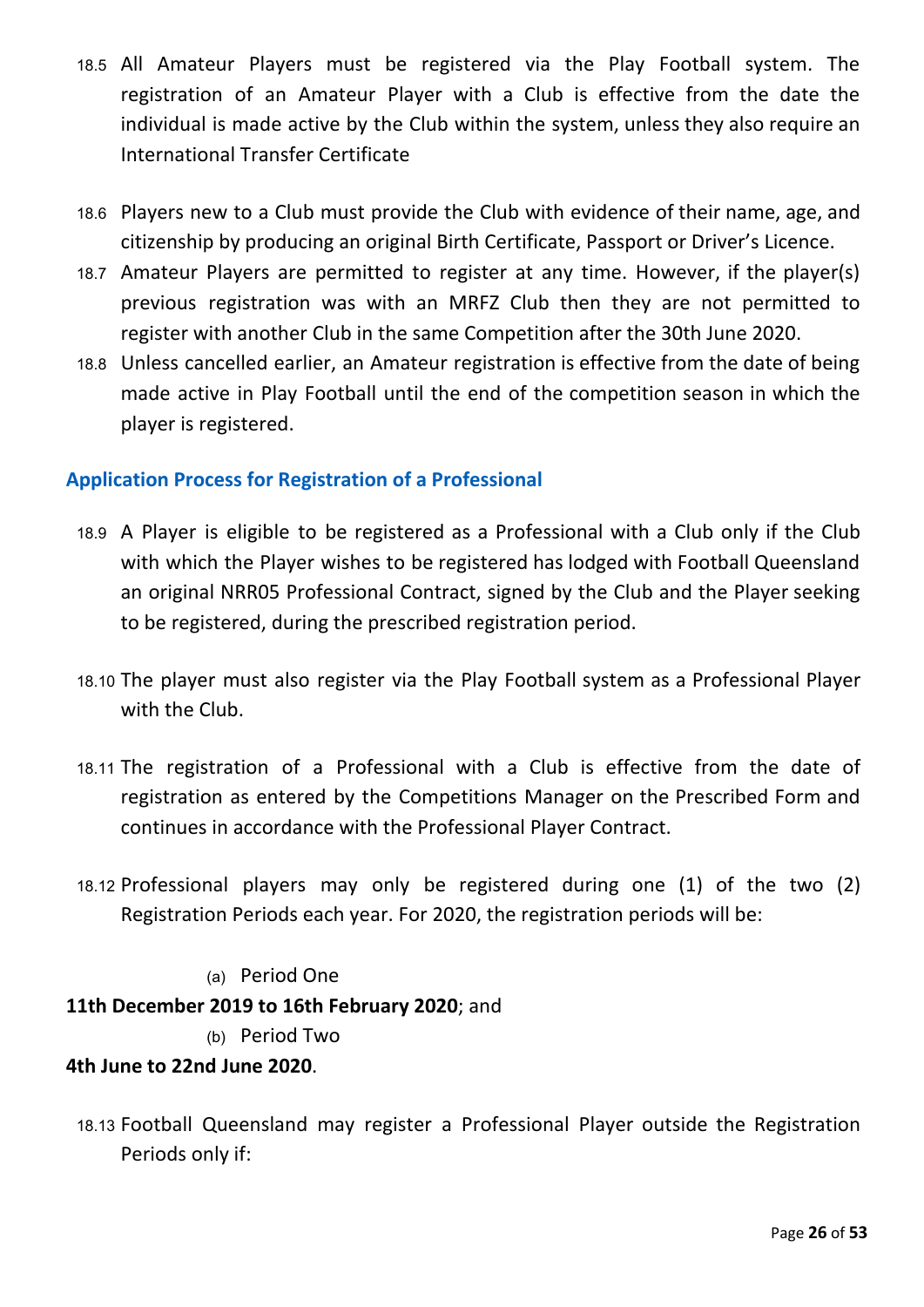- (c) That Player is not bound by a Professional Player Contract before the expiry of the Registration Period;
- (d) That Player is a goalkeeper and Football Queensland is satisfied that the Club has a justifiable reason for the request and has provided appropriate evidence;
- (e) Football Queensland is satisfied in its absolute discretion that exceptional circumstances exist, including if a Player is seeking registration arising out of the termination of the Participation Agreement of his or her former Club or he or she has terminated his or her Standard Player Contract for Just Cause; or
- (f) That Player is a Replacement Player.

#### **Application Process for Registration of an International Transfer**

- 18.14 In accordance with FIFA Statutes, a Player who was last registered (current or otherwise) with an overseas Club, inclusive of Players who are permanent residents or Citizens of Australia, requires an International Transfer Certificate (ITC) from the National Association of that overseas Club in order to be registered in Australia.
	- (g) In addition to FIFA Statutes any foreign national registering to play football in Australia for the first time will require an International Transfer Certificate, regardless of previous playing history.
	- (h) For the avoidance of doubt, players previously registered to a US College team will require an International Transfer Certificate.
- 18.15 An ITC is an official document, physical or electronic, issued by a National Football Association, bearing its logo and physically signed by an authorised officer of that National Body. It can only be received by a Club via Football Federation Australia or Football Queensland.
- 18.16 In accordance with FIFA Statutes, Football Federation Australia is only able to request an ITC from another National Association during the Registration Periods for Football Federation Australia, as specified in FIFA TMS (Transfer Management System).
- 18.17 In accordance with the National Registration Regulations 4.5(b), a player is not registered unless and until the ITC document is received.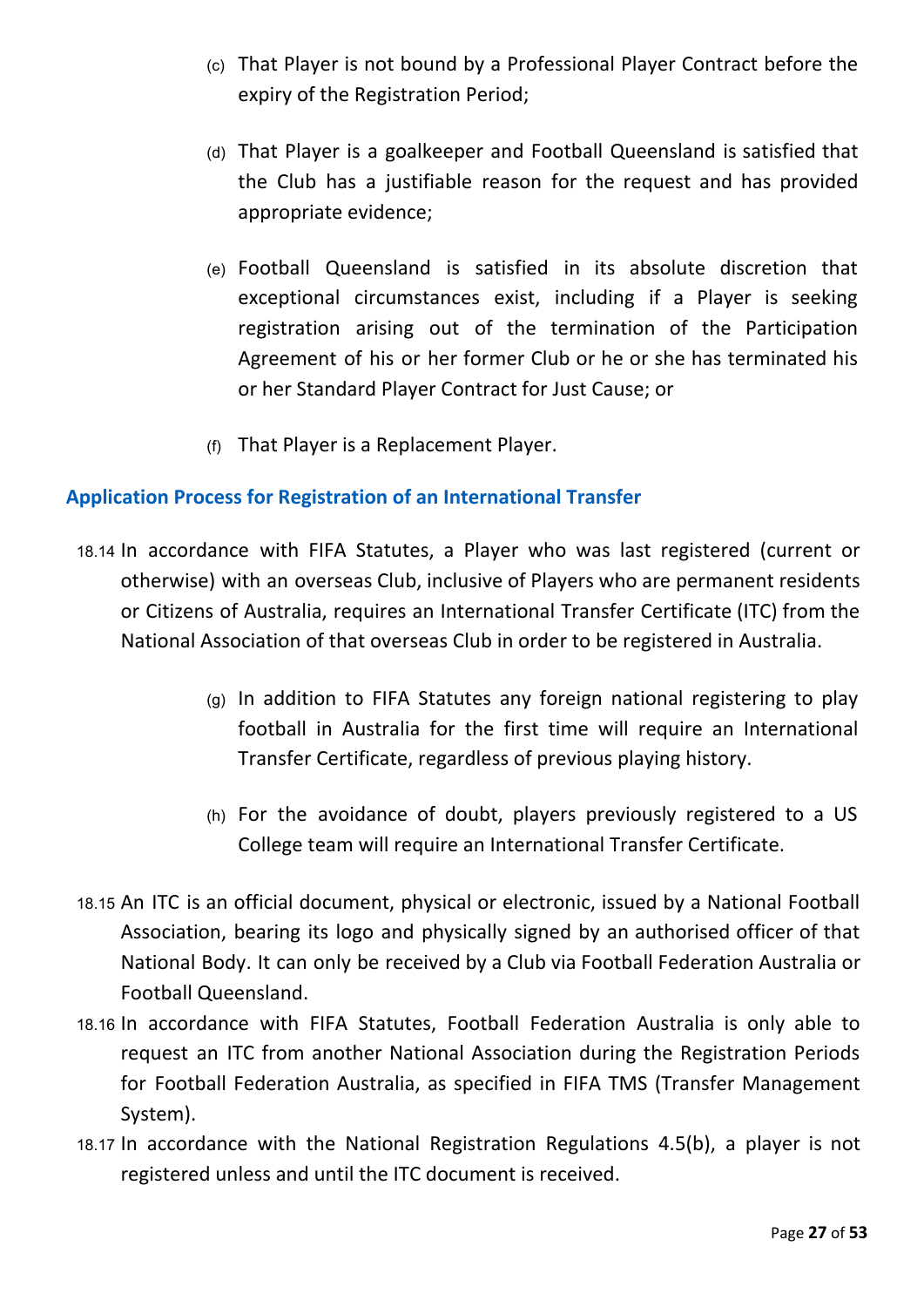- 18.18 Regardless of whether the player is made 'active' in Play Football or not, a player requiring an ITC is not eligible to play any Competition Fixtures for any MRFZ Club until the ITC document has been received by the Club.
- 18.19 It is the Clubs responsibility to ensure an ITC document has been received prior to fielding the Player in a match. Clubs failing to satisfy these criteria will be deemed to have played an ineligible player and will be dealt with accordingly under these Competition Regulations.
- 18.20 On fulfilment of all requirements, the Player can be added to the club's Player Roster.

#### **Application Process for Registration of Team Managers and Coaches**

- 18.21 All Coaches and Team Managers must be registered in order to be involved with a Club participating in MRFZ Competitions.
- 18.22 An application for registration as a Coach or Team Manager by a Club shall be made by completing the following requirements:
	- (i) Registration on Play Football;
	- (j) Working with Children Criminal History Record Check in accordance with Blue Card Services, Justice Services Queensland.
- 18.23 The registration can be affected once the Club accepts the Team Officials' registration and makes them 'active' in Play Football.

#### **Registration of Sports Trainers, Doctors and Physiotherapists**

- 18.24 All Special Care Volunteers must be registered in order to be involved with a Club participating in MRFZ Competitions.
- 18.25 An application for registration as a Sports Trainer, Doctor or Physiotherapist shall be made by completing the following requirements:
	- (k) Registration on Play Football;
	- (l) Working with Children Criminal History Record Check in accordance with Blue Card Services, Justice Services Queensland; or
	- (m) Providing a copy of relevant medical qualification to the Club. This would be either Sports Trainer Accreditation where a check has been carried out, or a Certificate of Registration as a Doctor or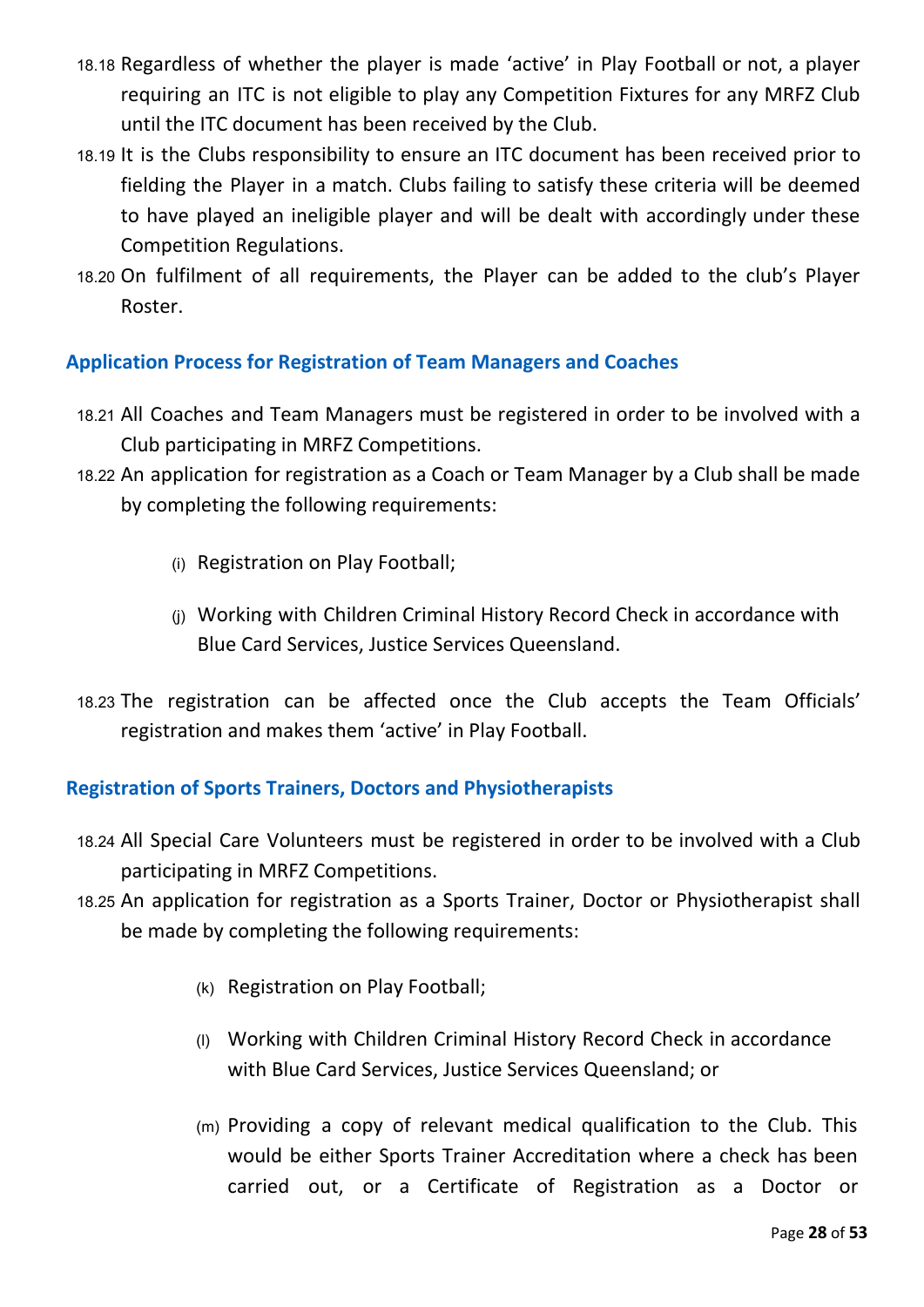Physiotherapist.

18.26 The registration can be affected once the Club accepts these registrations and make the applicant 'active' in Play Football.

#### **Change in Registered Information**

18.27 If any changes occur in the information registered for your Clubs Players and Coaching and Support Staff, the Club is required to ensure the relevant person whom the information relates shall update their information in Play Football no later than 72 hours of the change occurring.

#### **Submission of Registrations**

- 18.28 All registrations to be processed prior to a weekend fixture must be completed via Play Football no later than 10.00am on the Thursday preceding the weekend's matches.
- 18.29 All Clubs must submit approved registrations for all players and officials on the 'Player Roster' as listed in these Competition Regulations.

#### **Player De-Registration**

18.30 The de-registration is effective:

- (a) When the other party (i.e. Club or Player as the case may be) has confirmed the notification or cancellations;
- (b) Amateur Players: seven (7) days from the date the Player/Club requested the de- registration in Play Football system unless a Grievance has been lodged with MRFZ;
- (c) Professional Players require a Mutual Termination of Professional Player Contract (Prescribed Form NRR09) for the de-registration to be processed. If both parties do not agree to mutually terminate, then one of the parties would need to lodge the relevant paperwork to initiate the Grievance Procedure.

18.31 For players Deregistering from a Club, refer to the website, [www.footballqueensland.com.au](http://www.footballqueensland.com.au/) for the policy document.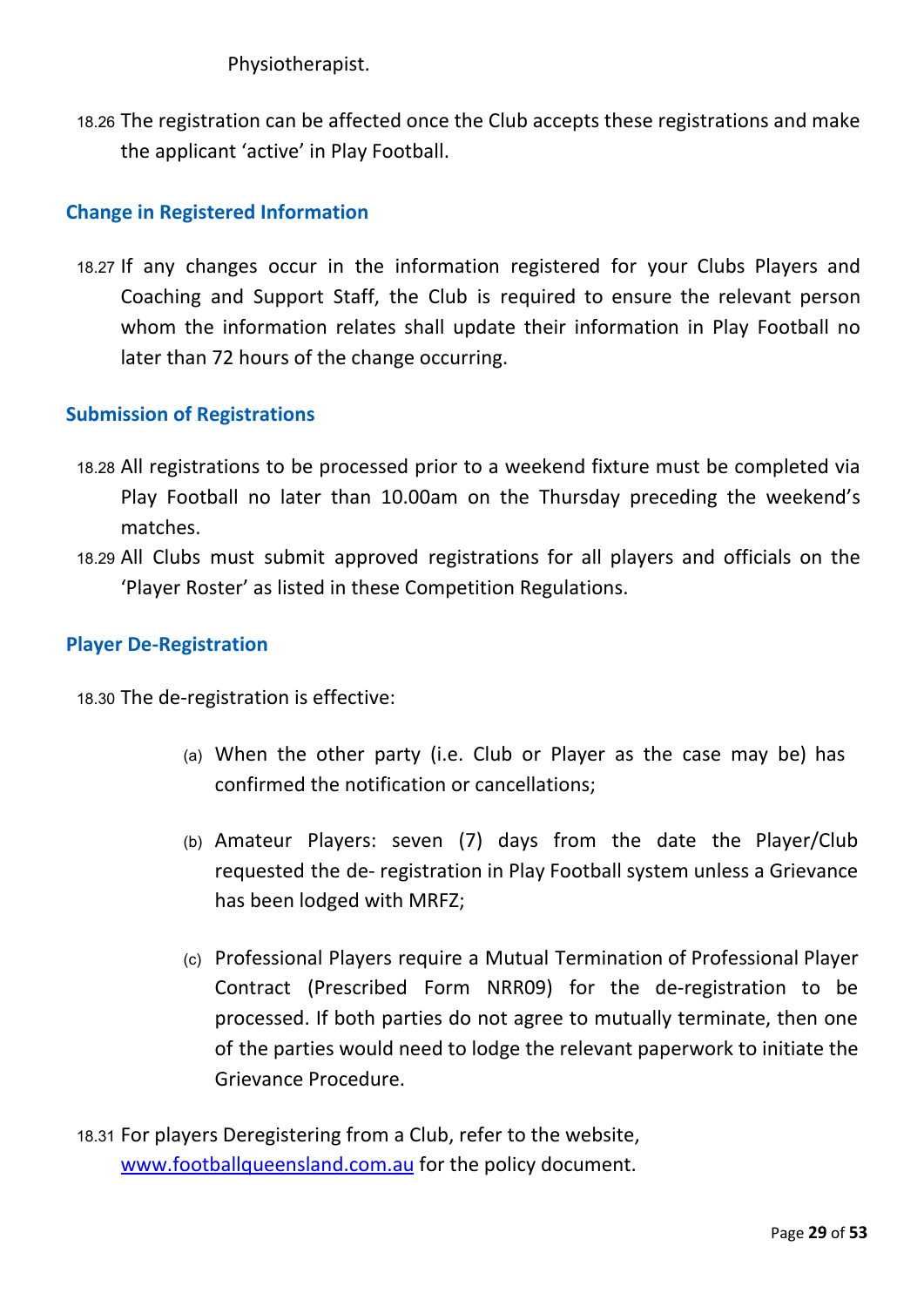#### <span id="page-29-0"></span>**19 PLAYER INSURANCE**

- 19.1 Player Injury and Associated Liability Insurance cover is taken out by Football Queensland.
- 19.2 Policy details and claims procedures are available on the Football Queensland website www.footballqueensland.com.au or the Gow Gates Sports website: <http://www.gowgatessport.com.au/football>

#### <span id="page-29-1"></span>**20 PLAYER ELIGIBILITY**

- 20.1 It is the Clubs absolute responsibility to ensure that only eligible Players take the field in any MRFZ Competition match.
- 20.2 A player is eligible to play in a MRFZ Competition match, provided:
	- a) They have been registered in line with Football Federation Australia National Registration Regulations and Football Queensland Registration Procedures and Guidelines, and is not under suspension by MRFZ or any other Federation;
	- b) Their name appears on the team sheet prior to the commencement of the match;
	- c) They have been given written consent from MRFZ to participate under 'Exceptional Circumstances'.
	- d) They are playing within their designated age group, unless otherwise approved by MRFZ;
	- e) They have not been expelled from a match on the day/s prior to the match but before an infringement notice has been issued;
	- f) They have not been expelled from a match on the same day as the match but played earlier in the day; or
	- g) They are not deemed ineligible due to any article of these Regulations and the Football Queensland By-Law.
- 20.3 Any Club who fields an ineligible player will automatically be deemed to have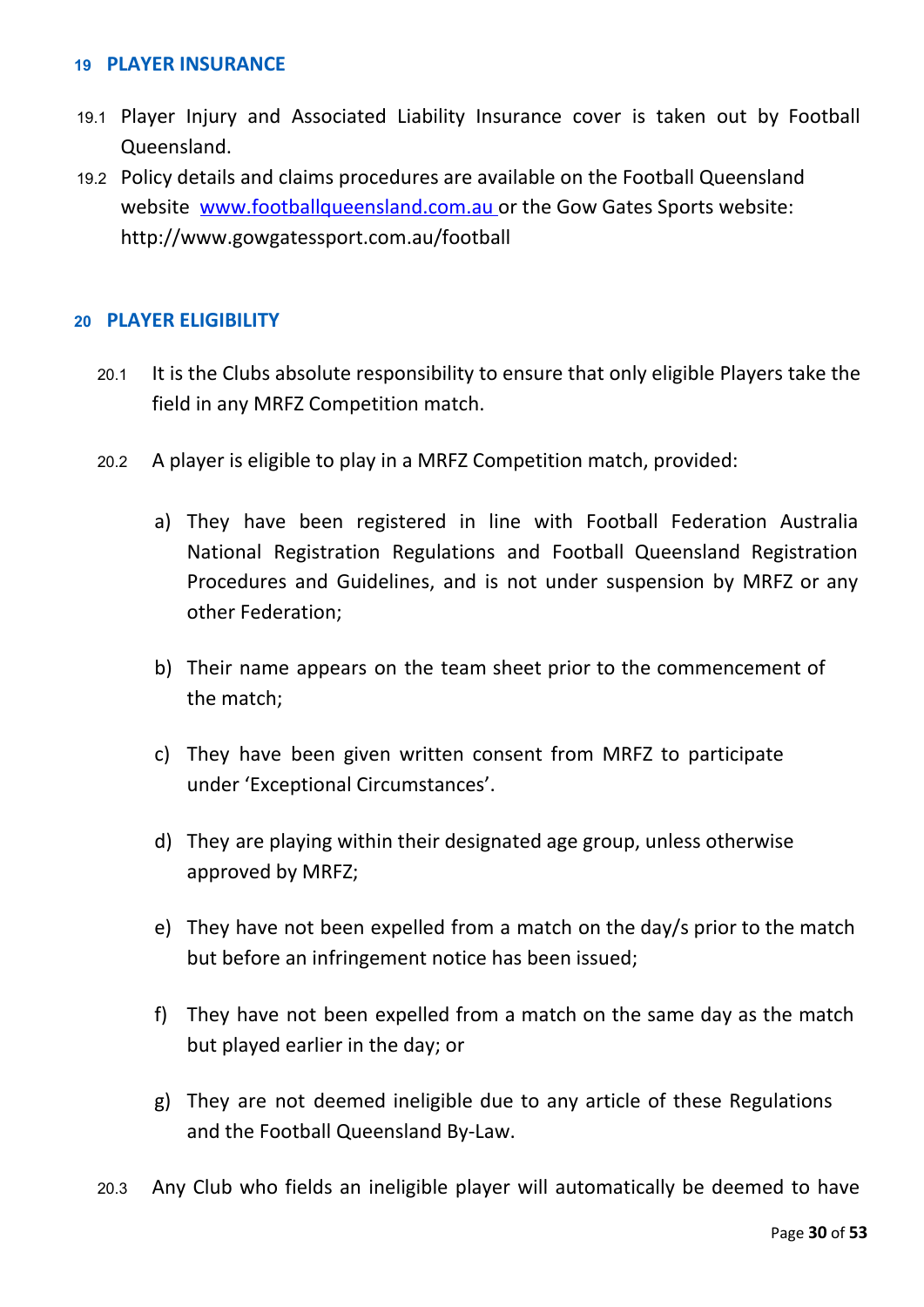lost the match, be fined and may be subject to further disciplinary action. In the case of loss of points the opposing team will be awarded the full points and be deemed to have won the match by a score of three (3) goals to nil (0), unless the score at the end of the match was of a greater margin in favour of the opposing team.

- 20.4 Additionally, the Club, Team Officials and Player may be further sanctioned in accordance with Football Queensland By-Law.
- 20.5 For Finals eligibility, refer to Applicable Appendices Juniors or Men's and Women's Senior Competition.

#### **Exceptional Circumstances /Relative Age Effect (RAE)**

- 20.6 Junior Players (U12 to 16) must play in their designated age group as determined by their date of birth unless exceptional circumstances apply.
- 20.7 Males who are 16 years and turning 16 years of age are permitted to play in the Men's competition in accordance with the player age policy.
- 20.8 Males who are less than 16 years old are required to undergo assessment as per the player age policy.
- 20.9 Females who are 15 years (2005) and older are permitted to play in the women's competition in accordance with the player age policy.
- 20.10 Females who are less than 15 years old are required to undergo assessment as per the player age policy.

#### <span id="page-30-0"></span>**21 MINIMUM SQUAD SIZES AND PLAYER ROSTERS**

21.1 During the MRFZ season, Clubs are required to have a minimum number of players registered and active in Play Football at all times. Refer to schedule below for the 2020 requirements:

MRFZ reserves the right to allow variations to these numbers.

| <b>MRFZ Team</b>                                 | $\vert$ Min Squad Size $\vert$ Max Squad | <b>Size</b> |
|--------------------------------------------------|------------------------------------------|-------------|
| Premier Men's (and Reserve Men's 20<br>combined) |                                          | 30          |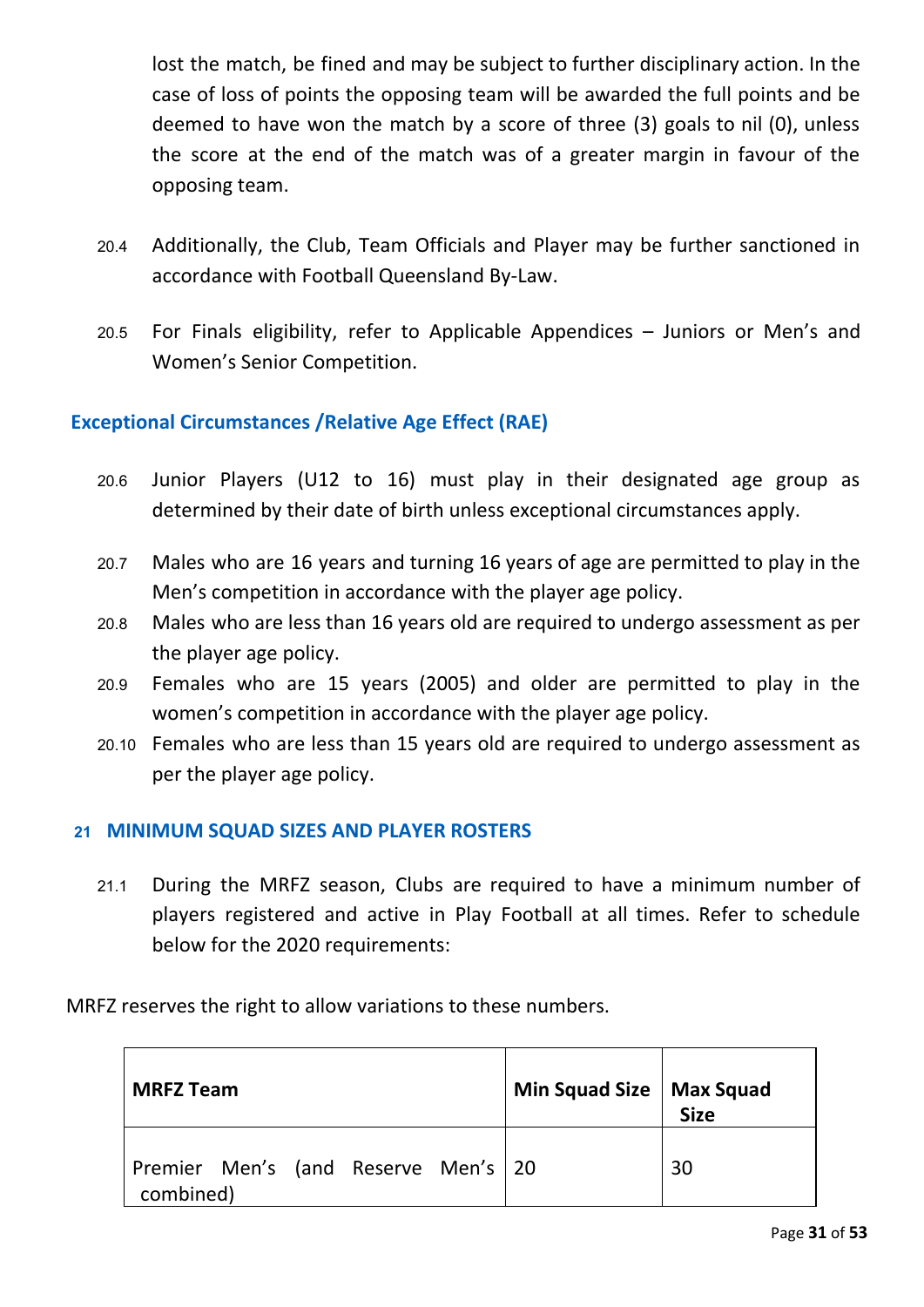| Senior Teams   | າາ | つに |
|----------------|----|----|
| Under 12 to 16 | ຳາ | 16 |

#### **Exceptional Circumstances**

21.2 Exceptional circumstances will only apply where a club would be prevented from fielding a team and/or a specialist goalkeeper in a scheduled match or through Long Term Injury. For the avoidance of doubt, Clubs fielding a player from a different competition, without prior written approval will be deemed to have played an ineligible player and the matter will be dealt with under these Competition Regulations.

#### **Long Term Injury List**

21.3 Should a Club suffer a long-term injury, a club can submit a request in writing to the MRFZ for a replacement player.

#### <span id="page-31-0"></span>**22 National Disciplinary Regulations (NDR)**

The following policy must be read in conjunction with the Football Federation of Australia (FFA) National Disciplinary Regulations (NDR) and is a supplement to those regulations. This policy may be revised subject to any alterations to the NDR.

#### **Match Review Panel**

- (a) Mackay and Regional Football Zone will appoint suitably qualified persons to a Match Review Panel to deal with:
	- (i) Disciplinary matters in any MRFZ Competition
	- (ii) Appeals against Additional Disciplinary Sanctions
	- (iii) Misconduct and other incidents
	- (iv) Appeals against penalties applied by Clubs on their members
- (b) The Match Review Panel has jurisdiction over breaches of the Code of Conduct for Players, Coaches, Club Officials and Referees and is the initial arbitrator on all disciplinary matters.
- (c) The Match Review Panel is independent of Mackay and Regional Football Zone. A Match Review Panel should consist of three (3) members. However, if, for any reason, a third member is unavailable, it may convene with two (2) members and the Chair will have a deciding vote if required.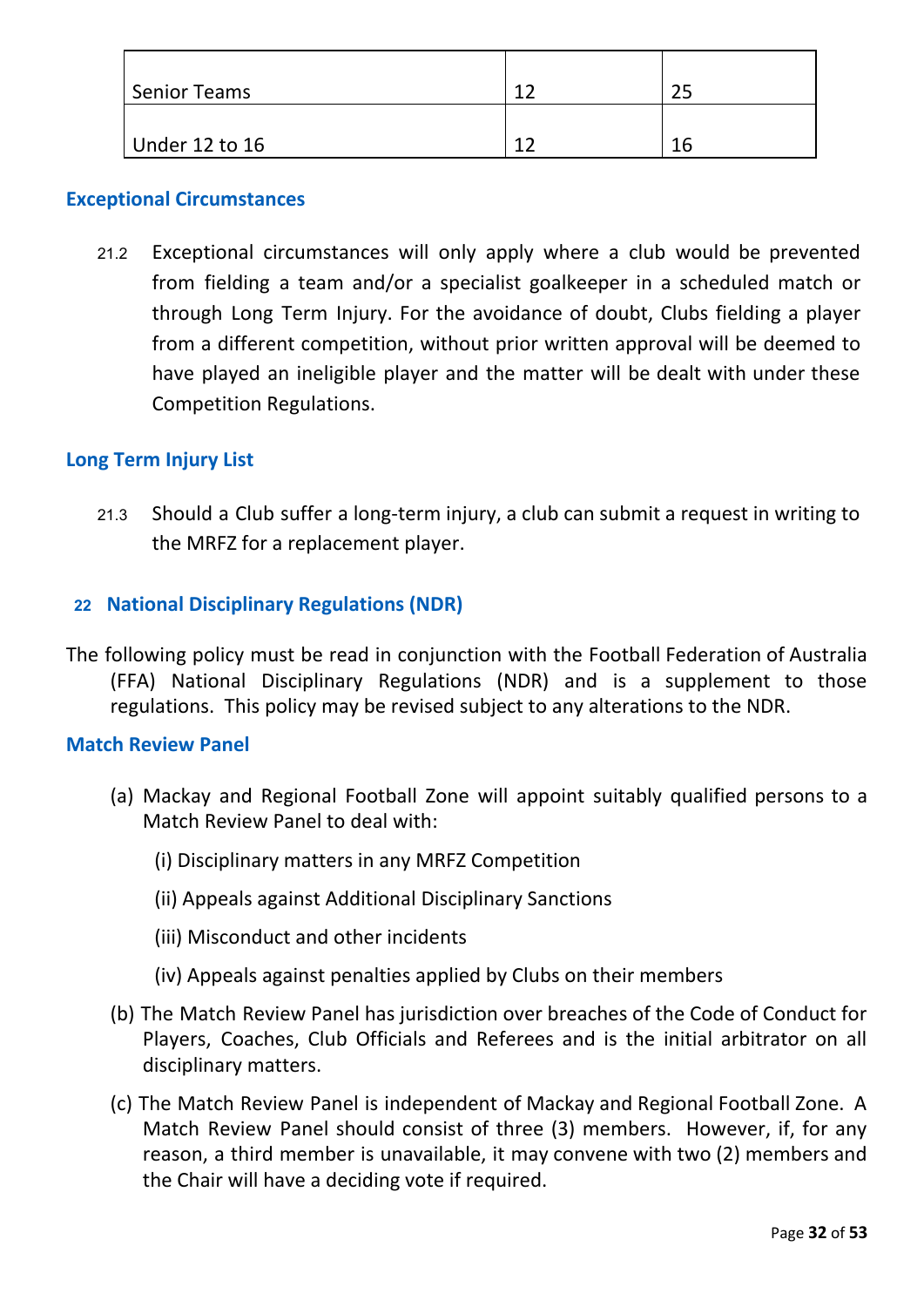- (d) The Match Review Panel will conduct Hearings into:
	- (i) R2 Grade 4 send offs
	- (ii) R3 Grade 2 send offs
	- (iii) Other send offs as it deems appropriate
	- (iv) Appeals against Additional Disciplinary Sanctions
	- (v) Incident reports
	- (vi) Misconduct reports/complaints
	- (vii) Appeals against penalties imposed by clubs
	- (e) Hearings on (i), (ii), (iii) and (iv) should commence no later than the 10th day after the offence and as soon as practicable for (v), (vi) and (vii). If the number of incidents to be dealt with warrants such an action, there may be several hearings operating at the same time and staffed by alternate Match Review Panels.

(f) It must be noted that:

- (i) Permission must be sought from Mackay and Regional Football Zone for the attendance of Legal Representation at any Match Review Panel Hearing and Mackay and Regional Football Zone will determine the conditions for such an attendance
- (ii) A Club representative will be required to attend any Match Review Panel Hearing into the actions of individuals connected to such Club
- (iii) All representatives at a Match Review Panel Hearing will only address the hearing with the permission of the Chair.
- (g) Any party summoned to appear before the Match Review Panel will receive at least three (3) working days notification prior to the hearing.
- (h) Any party summoned to appear before the Match Review Panel is required to attend. The Match Review Panel reserves the right to sanction any party that is summoned to a hearing that fails to appear and has not advised their non-attendance.
- (i) If there is a valid reason for not attending, a party can write to MRFZ requesting a postponement of a maximum of one (1) week. This request must be submitted in writing as soon as possible after the notification of the hearing.
- (j) Hearings may be conducted by teleconference. If any party summoned to appear wishes to participate by teleconference, it is their responsibility to make certain that they can both hear and participate in the hearing.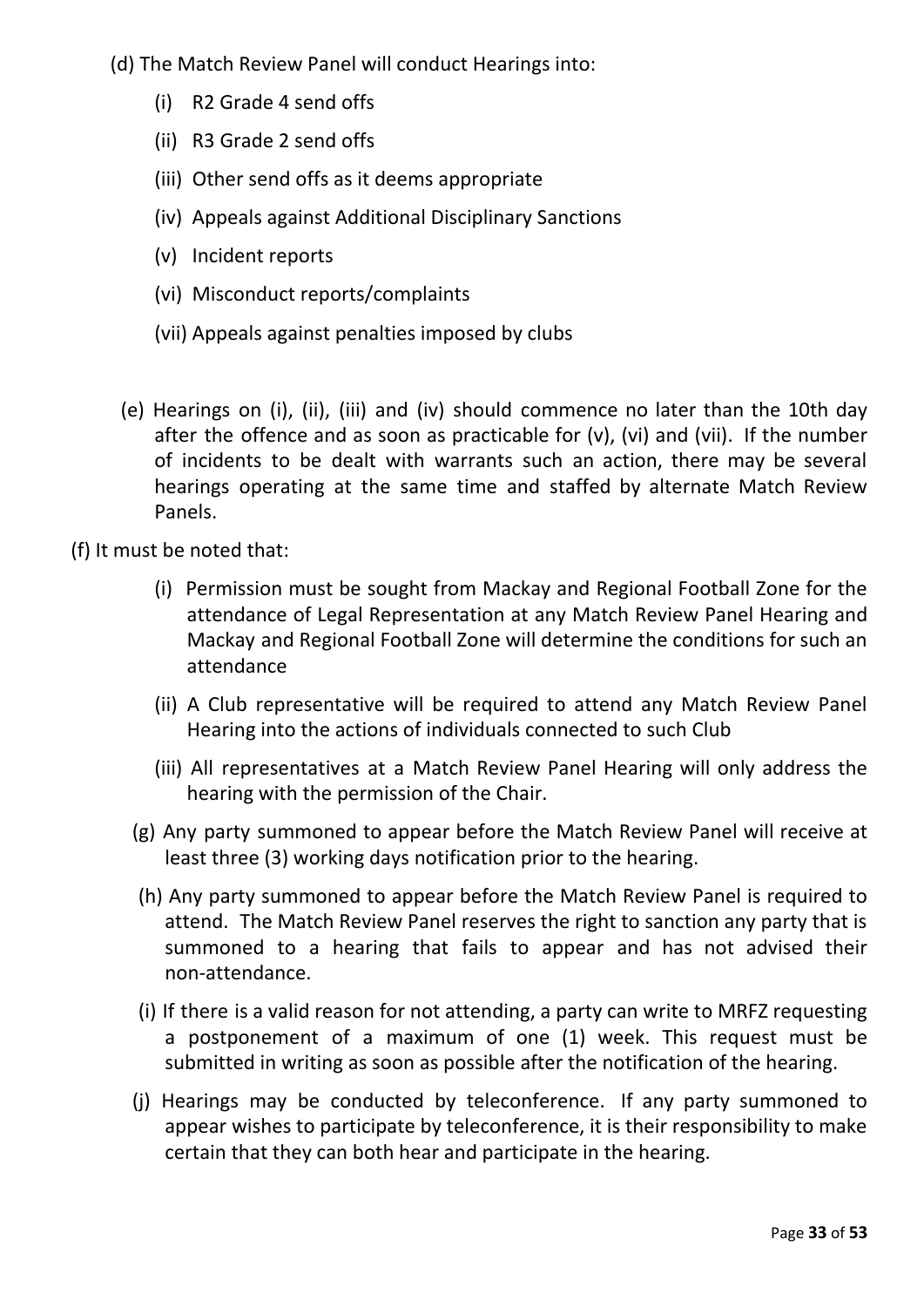- (k) Any party can request that they would like the charge(s) determined by the Match Review Panel in their absence. In this situation, the party must present their plea (guilty or not guilty) and detail their defence to the charge (if pleading not guilty).
- (l) Persons entitled to appear before a Match Review Panel Hearing

are:

- (i) Summoned party accompanied by a Club Representative
- (ii) Player's Parent or Guardian (Junior Players only)
- (iii) Summoned party's Witness
- (iv) Appointed Match Official(s) accompanied by a Referee's

Representative

#### **Definition of Penalties**

Penalties fall into two (2) categories:

(i) Mandatory match suspensions

(ii) Additional Disciplinary Sanctions (as per FFA NDR 5.2 and Part V of the FFA Statutes)

The **accumulation of Yellow Cards** in Pre-Season Matches will not carry over into the Fixture Season Competitions

The accumulation of Yellow Cards in Pre-Season Competitions will not carry over into the Fixture Season. However, should a player receive a suspension as a result of a Red Card in Pre-Season Competitions, the suspension will carry over into the Fixture Season.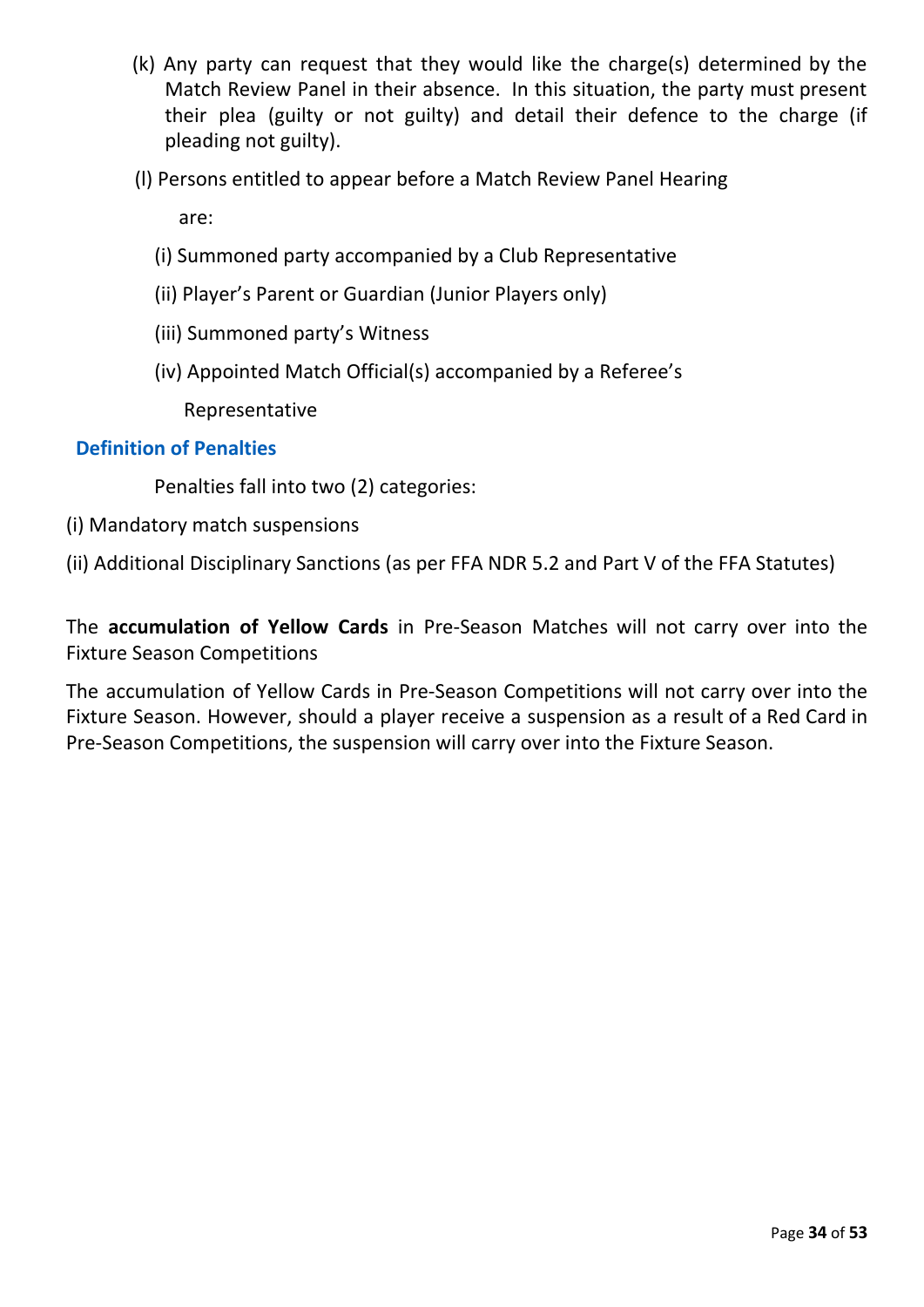#### **Yellow Card Offences (Cautions)**

For Players

A Player will be cautioned if they commit any of the following seven offences:

- Y1 Unsporting behaviour
- Y2 Dissent by word or action
- Y3 Persistent infringement of the Laws of the Game
- Y4 Delaying the restart of play
- Y5 Failure to respect the required distance when play is restarted with a

corner kick, free kick or throw in

- Y6 Entering or re-entering the field of play without the referee's permission
- Y7 Deliberately leaving the field of play without the referee's permission

A Substitute, Substituted or Return Substitute Player will be cautioned if they commit any of the following three offences:

- Y1 Unsporting behaviour
- Y2 Dissent by word or action
- Y4 Delaying the restart of play
- Y6 Entering or re-entering the field of play without the referee's permission.
- Referees must indicate the offence code on the team-sheet before submitting to Club Officials for final approval.
	- If a Player receives two yellow cards during the same match and therefore receives a red card (an indirect red card), the two yellow cards are expunged from their record.
	- If a Player receives a yellow card and then a direct red card in the same match, the yellow card will not be expunged and will be counted in the Player's accumulation of yellow cards
	- If a Referee omits to show the appropriate card when taking action against a Player, this does not nullify the caution.

#### **Accumulation of Yellow Cards**

Two yellow cards accumulated in more than one (1) match automatically means the player will receive a mandatory one (1) match suspension.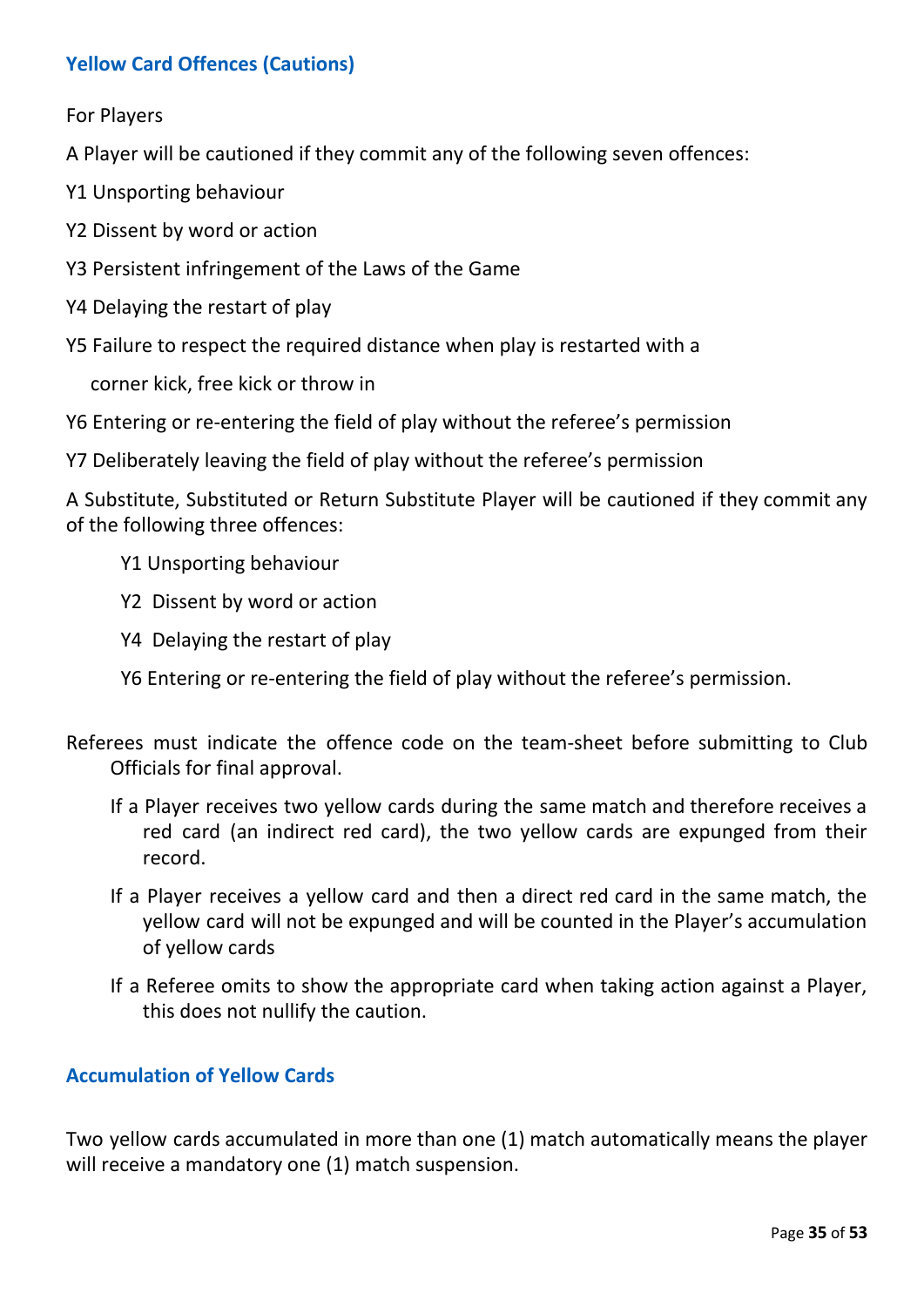Yellow cards accumulated in more than one (1) match will have the following mandatory suspensions applied:

- (i) Five (5) yellow cards accumulated by a Player, 1 match suspension
- (ii) Eight (8) yellow cards accumulated by a Player, 2 additional matches suspension
- (iii) Ten (10) yellow cards accumulated by a Player, 3 additional matches suspension
- (iv) Twelve (12) yellow cards accumulated by a Player, 4 additional matches suspension

#### **Red Card Offences (Send Offs)**

For Players

- (a) A Player, Substitute or Substituted Player will be sent off if they commit any of the following offences:
- R1 Serious foul play
- R2 Violent Conduct
- R3 Spitting at an opponent or any other person
- R4 Denying the opposing team a goal or an obvious goal scoring opportunity by deliberately handling the ball (this does not apply to a Goalkeeper within his own penalty area)
- R5 Denying an obvious goal scoring opportunity to an opponent moving towards the Player's goal by an offence punishable by a free kick or a penalty kick
- R6 Offensive or insulting or abusive language and/or gestures
- R7 Second caution in the same match
- (b) A Player, Substitute or substituted Player who has been sent off must leave the vicinity of the field of play and technical area and return to the dressing room.
- (c) All Players who are sent off receive a mandatory match suspension, which is not appealable except in the case of alleged mistaken identity (see Clause 11.2 of the NDR). They may be subject to an additional disciplinary sanction depending on the offence.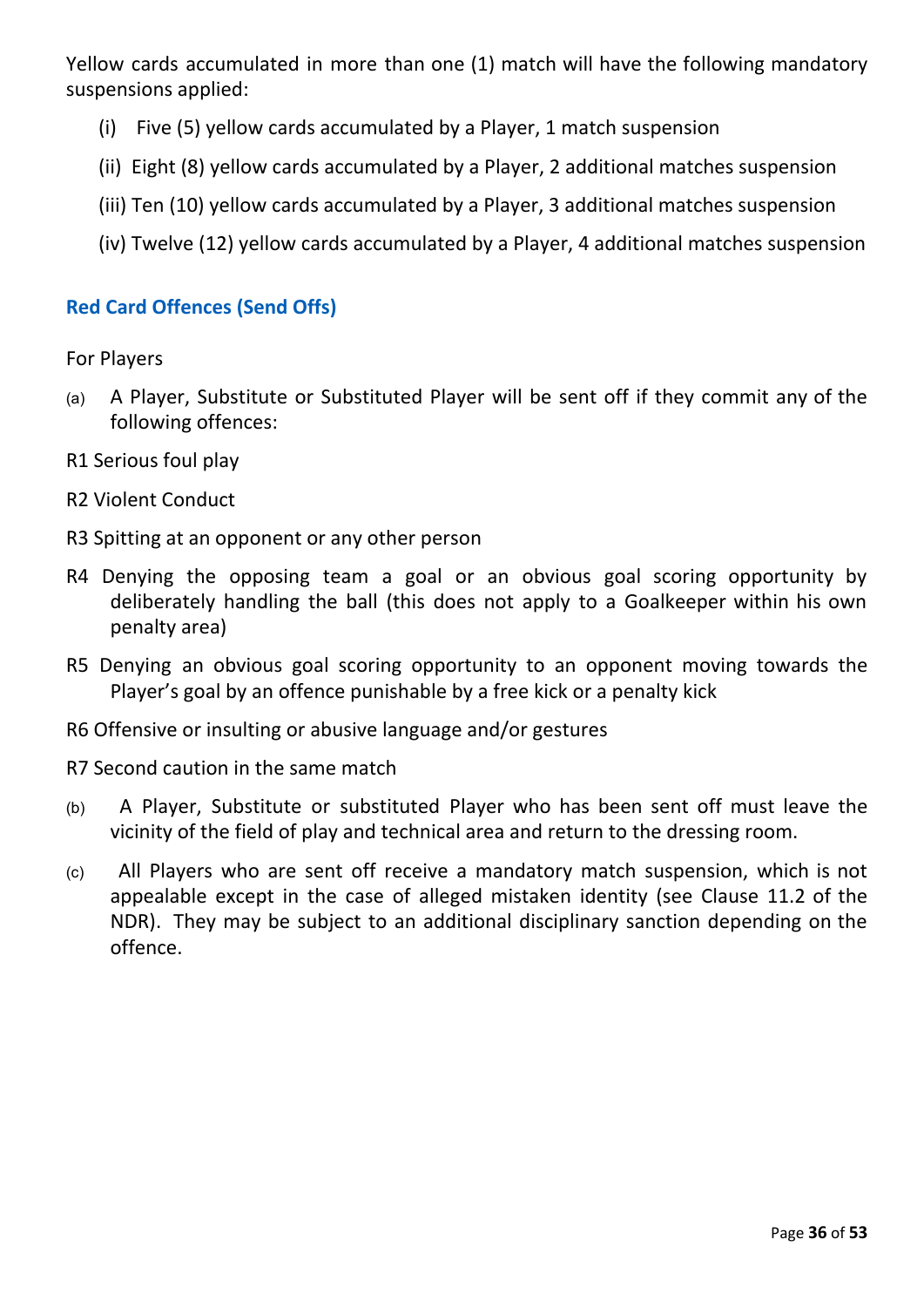#### **Suspensions for Red Card Offences**

(a) The following Standard suspensions will apply for each offence (mandatory match suspension plus any additional disciplinary sanction):

| <b>OFFENCE</b> | <b>GRADE</b> | <b>MANDATORY</b><br><b>MATCH</b><br><b>SUSPENSION</b><br>(non-appealable) | <b>ADDITIONAL</b><br><b>DISCIPLINARY</b><br><b>SANCTION</b><br>(appealable) | <b>TOTAL (STANDARD)</b><br><b>SUSPENSION</b> |
|----------------|--------------|---------------------------------------------------------------------------|-----------------------------------------------------------------------------|----------------------------------------------|
| R1             | Grade 1      | 1 match                                                                   | 1 match                                                                     | 2 matches                                    |
|                | Grade 1      | 1 match                                                                   | 1 match                                                                     | 2 matches                                    |
| R <sub>2</sub> | Grade 2      | 2 matches                                                                 | 1 match                                                                     | 3 matches                                    |
|                | Grade 3      | 2 matches                                                                 | 3 matches + Review                                                          | 5 matches + Review                           |
|                | Grade 4      | 2 matches                                                                 | + Hearing                                                                   | 2 matches + Hearing                          |
| R <sub>3</sub> | Grade 1      | 2 matches                                                                 | 5 matches                                                                   | 7 matches                                    |
| Grade 2        |              | 2 matches                                                                 | + Hearing                                                                   | 2 matches + Hearing                          |
| R <sub>4</sub> |              | 1 match                                                                   |                                                                             | 1 match                                      |
| R <sub>5</sub> |              | 1 match                                                                   |                                                                             | 1 match                                      |
|                | Grade 1      | 1 match                                                                   | 1 match                                                                     | 2 matches                                    |
| <b>R6</b>      | Grade 2      | 2 matches                                                                 | 4 matches                                                                   | 6 matches                                    |
|                | Grade 3      | 2 matches                                                                 | 1 match                                                                     | 3 matches                                    |
|                | Grade 4      | 2 matches                                                                 | 3 matches                                                                   | 5 matches                                    |
| R7             |              | 1 match                                                                   |                                                                             | 1 match                                      |

(b) Any Player who uses offensive, insulting or abusive language and/or gestures towards any Match Official(s) after being sent off will incur at least an additional one (1) match suspension.

(c) Any Player who fails to leave the field of play and the technical area and immediately return to the dressing room after being sent off will incur at least an additional one (1) match suspension.

(d) If a Referee omits to show the appropriate card when taking action against a Player, this does not nullify the sending off offence.

#### **Imposition of Red Card Suspensions**

Suspensions incurred for the receipt of Red Cards come into effect immediately.

#### **Accumulation of Direct Red Cards**

The following suspensions will apply for the accumulation of direct red cards in a season:

(i) Second Direct Red Card Standard + 1 additional match

(ii) Third Direct Red Card Standard + 2 additional matches

(iii) Fourth Direct Red Card Standard + 3 additional matches

#### These **additional match suspensions are mandatory** and **cannot** be appealed against.

#### **Suspensions**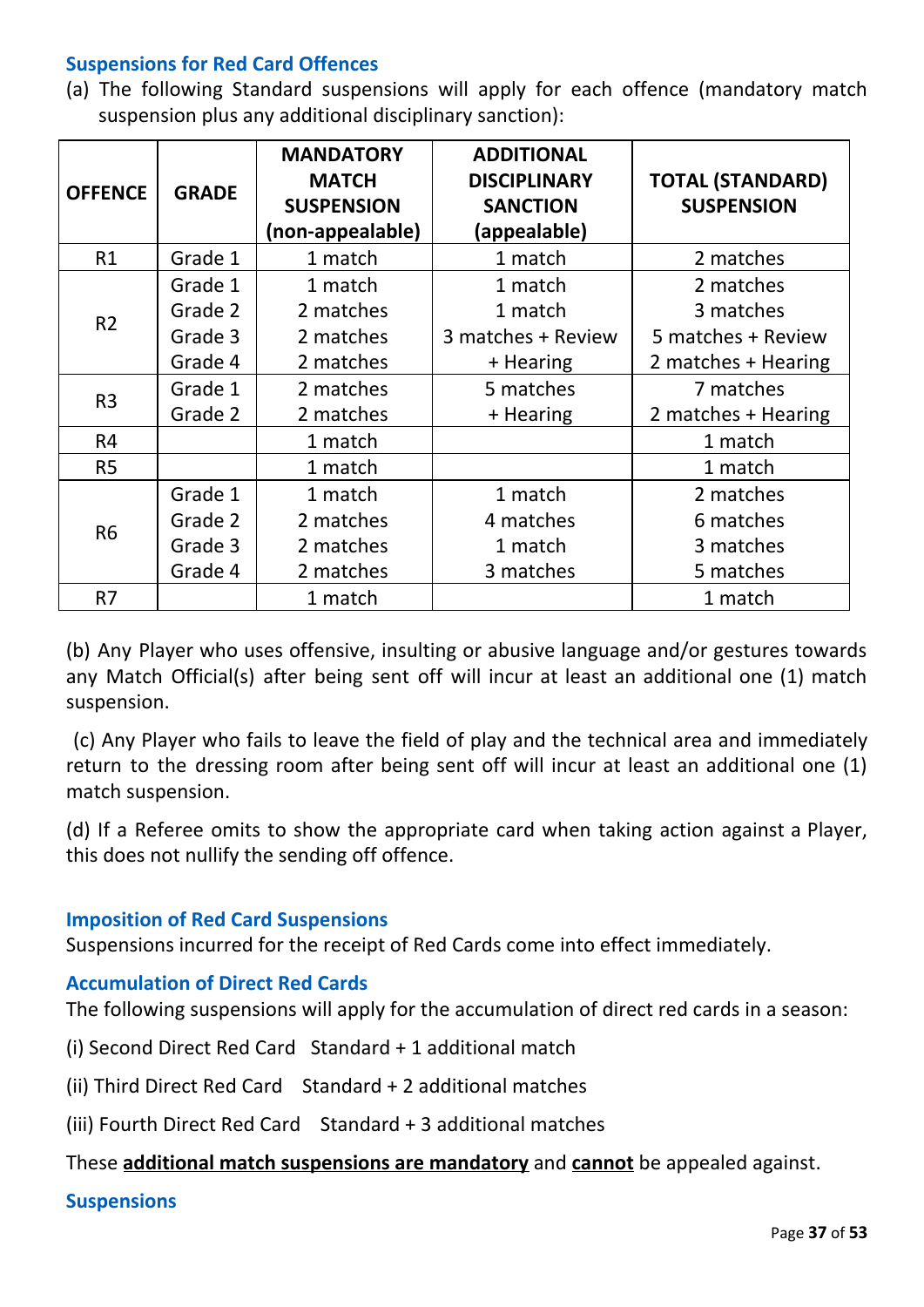- (a) A match suspension means a ban from taking part in a match, either as a Player, a Team Official or a Match Official, or to attend it in the area immediately surrounding the field of play.
- (b) A suspension can either be for a number of matches or for a specified period. If the suspension is for a number of matches, the number of matches specified in the suspension relate to the division of the competition in which the Player or Official incurred the suspension. Therefore, a Player or Official under suspension is not allowed to play or be involved in that or any other division, whether Senior or Junior, until the day after the team in which they were playing in or involved in when they incurred the suspension has played the relevant number of matches for which they were suspended.

In the event that an individual receives a carry-over suspension in a competition which commences significantly later than another competition the individual is involved in, MRFZ reserves the right to review and amend the suspension length. For instance, a junior coach who is also senior player.

- (c) Any match suspensions incurred by Players or Team Officials in any MRFZ Competition will be served consecutively, until such time as those suspensions are completed.
- (d) If, at the conclusion of the Fixture season, a Player or Team Official had incurred a suspension or was still under suspension, then that suspension will carry over and will be served in the next Competition match(es) (including finals) that the Player or Team Official would normally be eligible to play in or be involved in.
- (e) If a Player receives a yellow card and then a direct red card in the same match and this leads to the imposition of more than one suspension from the same game, then these suspensions will be served consecutively.
- (f) If a Player or Team Official is suspended for an offence incurred in a non-MRFZ FFA sanctioned competition (excluding International and Representative Teams), that player or official will not be permitted to play or have any involvement until that suspension has been served.

#### **Player of the Year Awards**

- (a) A suspension incurred by a Player through the accumulation of five (5) yellow cards **will not** render that player ineligible for any such award.
- (b) A suspension incurred by a Player as a result of a send-off in a fixture match or through the accumulation of eight (8) or more yellow cards, **will** render that Player **ineligible** for any such award.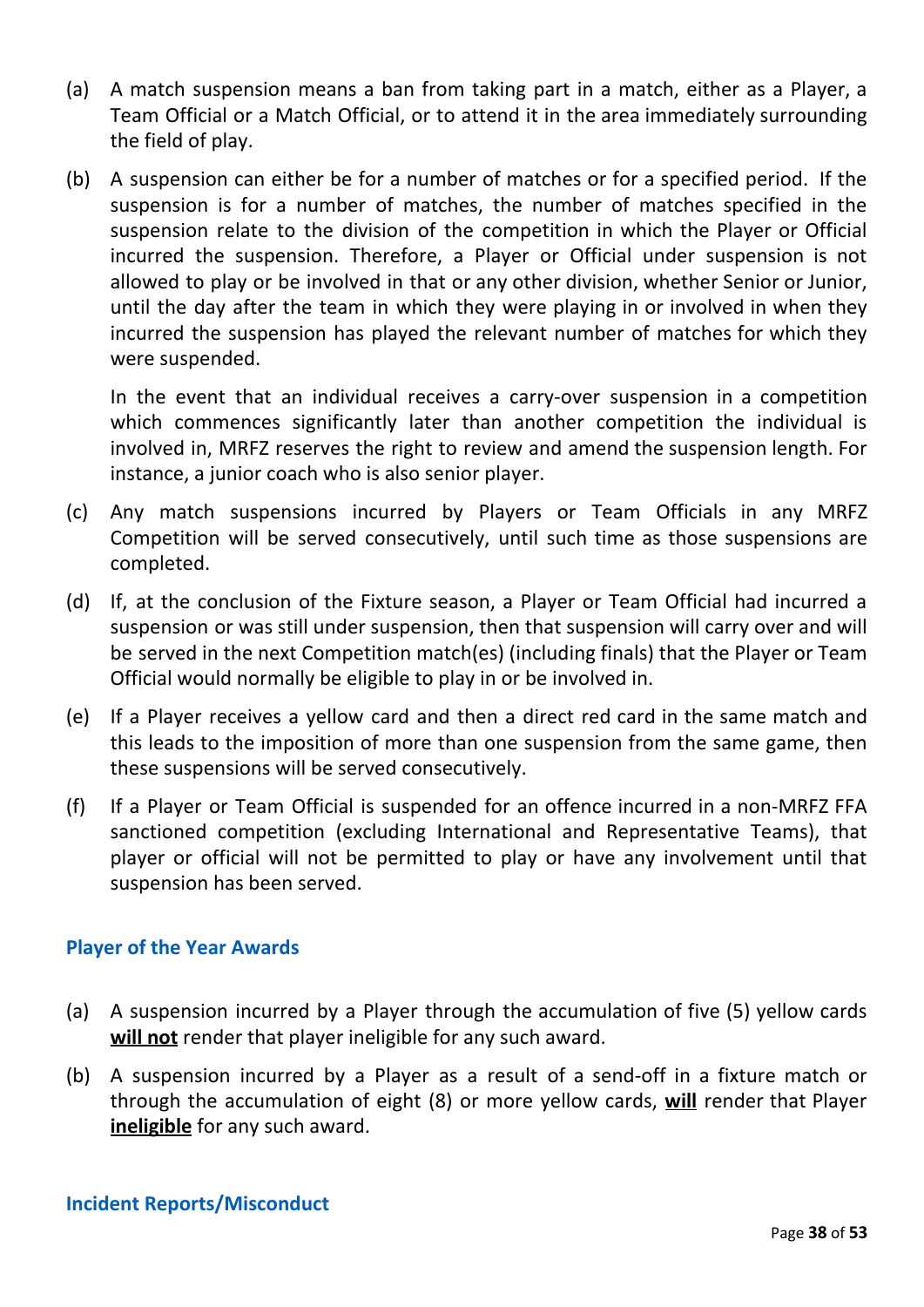- (a) Reports on misconduct will be accepted from Club Officials, Team Officials, Club Members and Spectators. These reports must be factual (i.e. not based on supposition and/or third party allegations). They must be submitted through the Club (i.e. via the Club Secretary).
- (b) Reports can be submitted via letter or email and must contain the Name and Contact Details of the person submitting the report.
- (c) Reports must be lodged within five (5) working days of the incident and Mackay and Regional Football Zone will make all the necessary investigations and gather any other reports it deems necessary. (Refer Attachment 3 for Procedures)
- (d) Mackay and Regional Football Zone will refer the reports to the Match Review Panel for consideration as required.

#### **Penalties for Misconduct**

Clubs are ultimately accountable for the behaviour of their Club Members and Supporters. If a Club Member or Supporter is the subject of a Judiciary Hearing to answer any allegation(s) of behaving in a manner which brings the game into disrepute, then the Judiciary Panel is empowered to impose upon the Club any sanction as specified in Part V of the FFA Statutes. Any fines so imposed will be paid under the terms of the Mackay and Regional Football Zone Debtors Policy.

#### **Disciplinary Fines**

(a) For Senior Competitions (Male and Female), disciplinary fines will be imposed against clubs for offences by players on the following basis:

#### (i) **Accumulated yellow cards in the same season**

- Five (5) yellow cards accumulated by the same player (including sin bin offences) \$50
- Next Three yellow cards (Eight [8] in total) accumulated by the same player (including sin bin offences) \$30
- Next Two yellow cards (Ten [10] in total) accumulated by the same player (including sin bin offences) \$20
- Next Two yellow cards (Twelve [12] in total) accumulated by the same player (including sin bin offences) \$20

#### (ii) Accumulated **red cards in the same season**

Indirect red card (2 Yellow cards in same game) incurred by a player  $$25$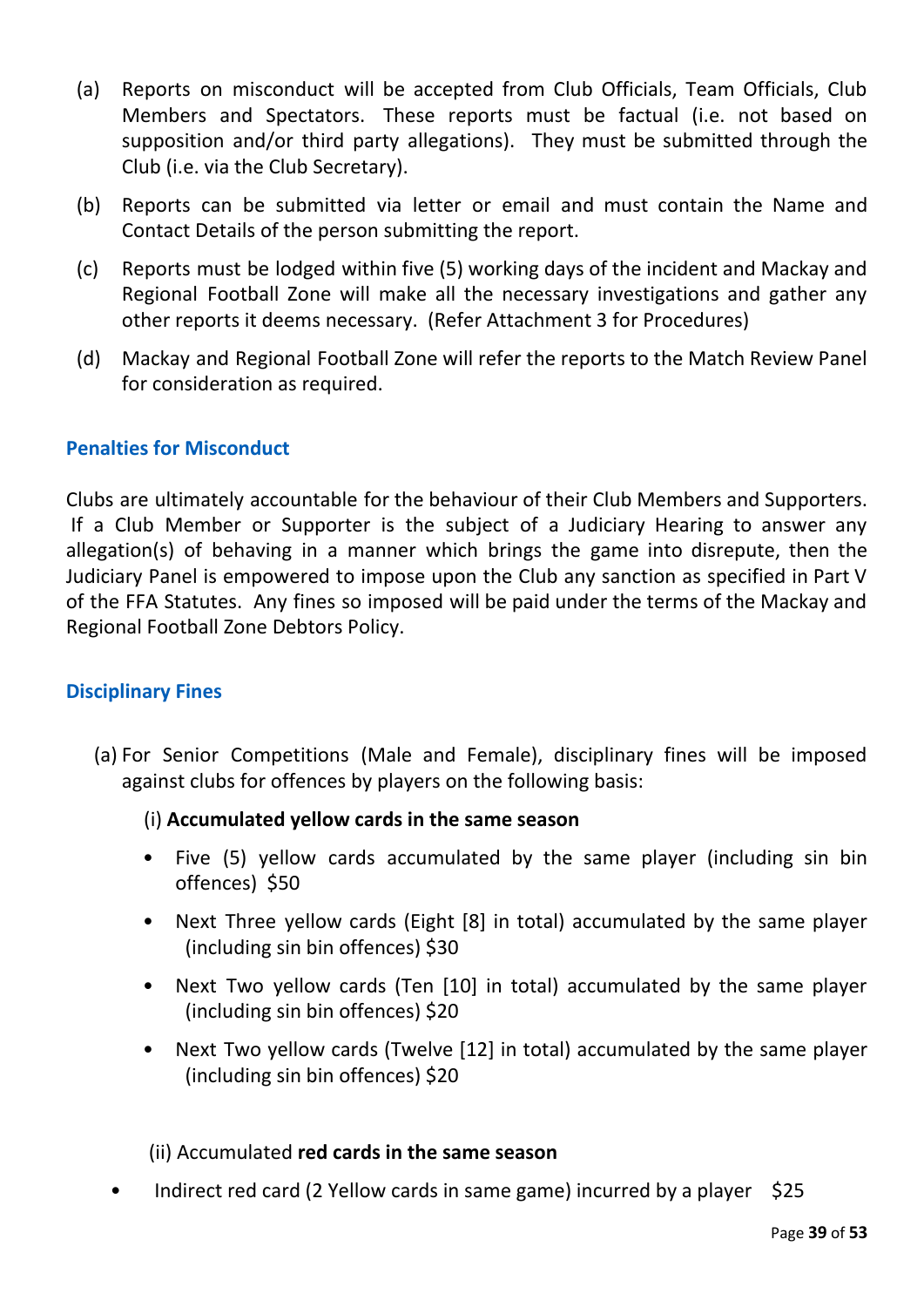- $\bullet$  First Direct red card incurred by a player \$50
- Second Direct red card incurred by the same player \$75
- Third (or subsequent) Direct red card incurred by the same player \$100

(iii) Team Discipline

Five (5) or more players from one team cautioned or sent off during one (1) match

- First offence by a team  $$50$
- Second Offence by the same team \$100
- Third (or subsequent) offence by the same team \$200

Three (3) or more players from one team sent off during one (1) match

- First offence by a team \$100
- Second offence by the same team \$200
- Third (or subsequent) offence by the same team \$400

(b) For Junior Competitions (Male and Female), **no disciplinary fines or Disciplinary Bond** are applicable for offences by Players.

(c) For all Competitions, disciplinary fines will be imposed against clubs for offences by Team Officials on the following basis:

Accumulated Dismissals from Technical Area (in the same season)

First offence by a team official

| Grade 1 | \$25                                     |
|---------|------------------------------------------|
| Grade 2 | \$50                                     |
|         | Second offence by the same team official |
| Grade 1 | \$50                                     |
| Grade 2 | \$100                                    |
|         | Third offence by the same team official  |
| Grade 1 | \$75                                     |
| Grade 2 | \$200                                    |

(d) Clubs will be invoiced for Disciplinary Fines at regular intervals during the season.

#### **Appeals**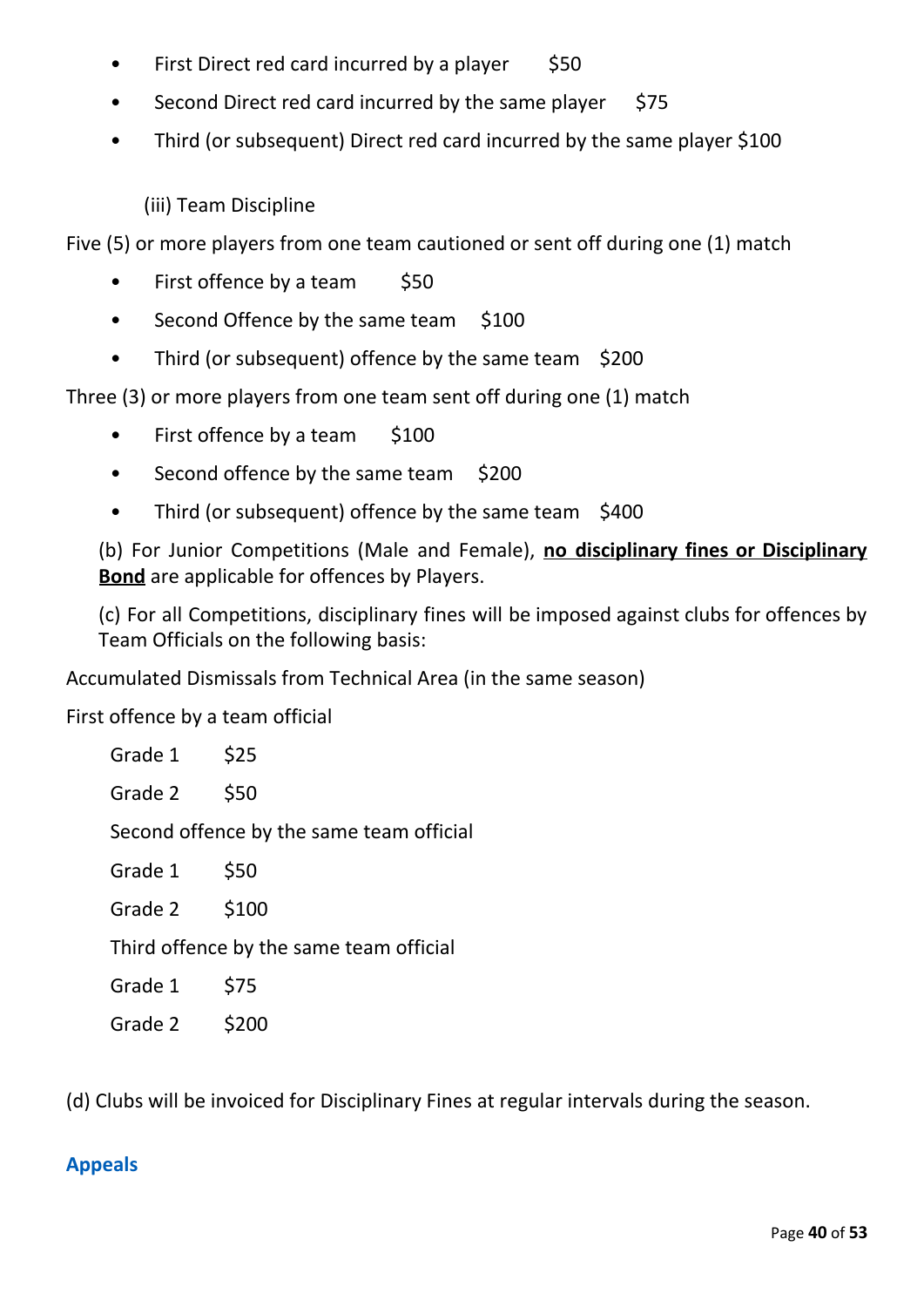- (a) A Player cannot appeal against a yellow card (caution) (including sin bin offences) This also includes being sent off for a second cautionable offence in the same match.
- (b) A Player or Team Official cannot appeal against a mandatory match suspension, except in the case of alleged mistaken identity (see Clause 4.3 (b) of the NDR). In the case of alleged mistaken identity, the alleged actual offender must be named and a statement from the offender must be submitted admitting the offence. (This does NOT include a Player being sent off for a second cautionable offence in the same match.) Any appeal on the basis of alleged mistaken identity must be submitted two days prior to the first match the player would be suspended for (eg if a player was sent off on a weekend and the team's next match is on the following Saturday, the appeal must be submitted by the 5PM Thursday).
- (c) If a Player or Team Official is considering an Appeal, they should request their Club Secretary to obtain a copy of the Match Official's report. The Club Secretary should email the request to [mackay.rfz@gmail.com](mailto:mackay.rfz@gmail.com)
- (d) Under Clause 11.2 of the National Disciplinary Regulations, a Player or Team Official can appeal the Additional Disciplinary Sanction imposed in a Disciplinary Infringement Notice by notifying Mackay and Regional Football Zone **within 7 days of the date on which the Disciplinary Infringement Notice was received** using the Appeal Form available on the Mackay and Regional Football Zone website, and signed by the Player or Official and the Club President or Secretary. **It must include all documentation relevant to the Appeal (Player's Statement and any witness Statements).**

**A \$200 Appeal Fee is applicable for appeals against a Disciplinary Infringement Notice issued in relation to Senior Competitions. The \$200 Appeal fee must be paid at the time of lodgement of the Appeal.**

**NOTE: NO fee is applicable for Appeals against a Disciplinary Infringement Notice issued in relation to Junior Competitions.**

- (e) The Appeals Panel will review the submitted documentation to assess whether the Appeal has sufficient grounds to be heard. The onus is on the Appellant to provide sufficient argument in that documentation to convince the Match Review Panel that the Appeal should be heard. Facts contained in the Match Officials' reports are presumed to be accurate. Proof of the inaccuracy of the contents of these reports can be provided by any party.
- (f) If an Appeal is to be heard, any further documents supporting the charge, Appeal conditions and notification of the date and time of the hearing will be forwarded to all parties as soon as the Appeal is scheduled.
- (g) If an Appeal against the Additional Disciplinary Sanction is unable to be heard prior to the commencement of that suspension, the Player or Team Official will be allowed to participate in the next match pending the Hearing of the Appeal. The fact that a Player is participating in that next match signifies that a lodged Appeal will proceed. If the Appeal is withdrawn, then the result of such a match will be recorded as a 3-0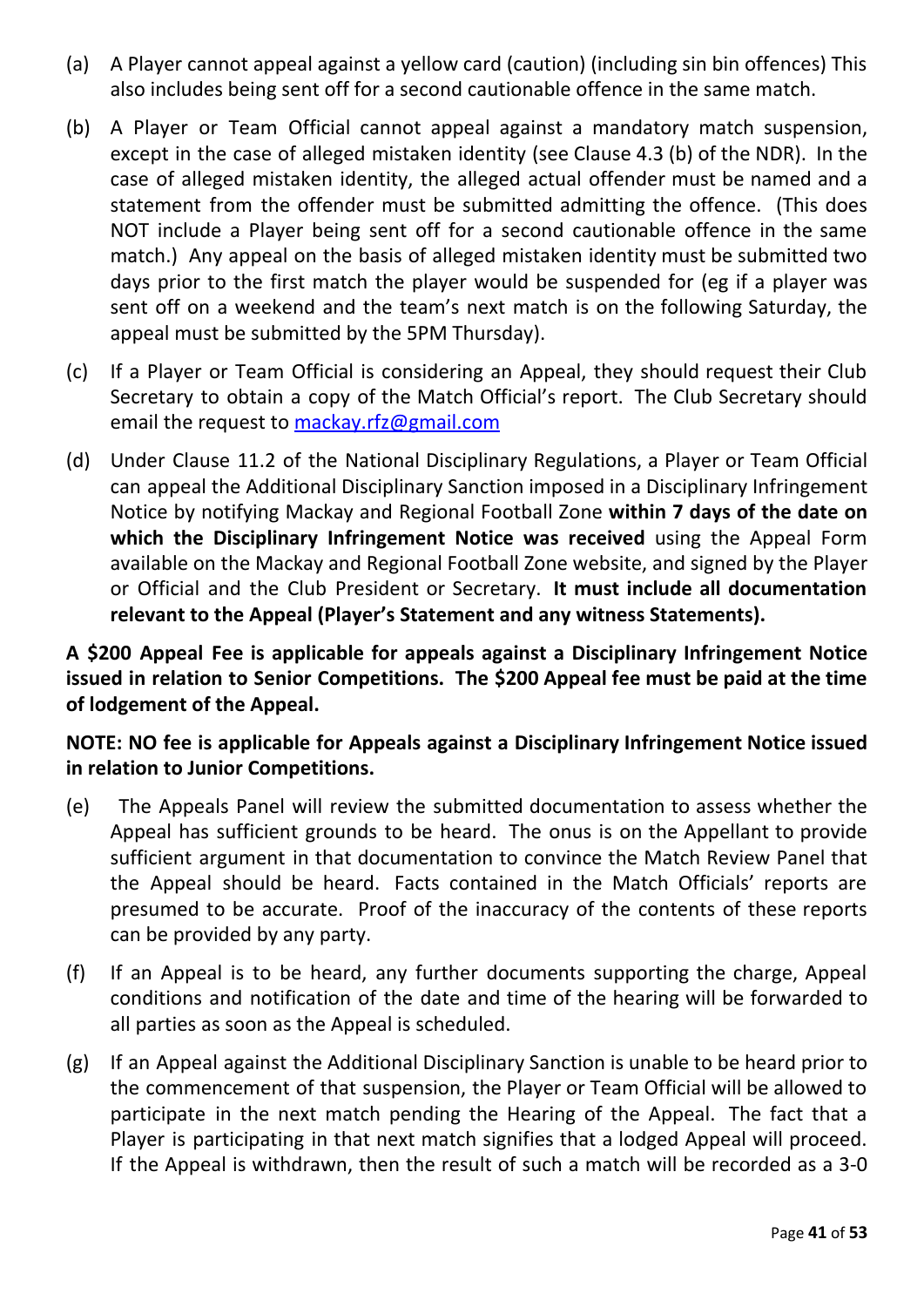win in favour of the opposing Team, unless the final result was of a greater margin in favour of the opposing Team, and the points will be awarded to the opposing Team.

- (h) If a Player or Team Official is found not guilty of the offence with which he has been charged (on the grounds of mistaken identity), then mention of this offence will be expunged from their record.
- (i) In hearing an Appeal, the Appeals Panel has the power to overturn, confirm, increase or decrease the additional disciplinary sanction against which an Appeal is made.
- (j) A Party can appeal the decision of the Judiciary Panel by notifying Mackay and Regional Football Zone **within 7 days of the date on which the decision of the Match Review Panel was received** using the Appeal Form available on the Mackay and Regional Football Zone website, and signed by the Player or Official and the Club President or Secretary**. It must include all documentation relevant to the Appeal. The \$200 appeal fee must be paid at the time of lodgement of the Appeal.**
- (k) An Appeal against a decision of the Judiciary Panel will not be allowed unless the person seeking to appeal satisfies MRFZ that one or more of the following grounds of appeal are involved:
	- (i) That significant new or additional evidence has become available
	- (ii) That the penalty imposed by the Judiciary Panel is not in accordance with the provisions of this Policy or the FFA NDR
	- (iii) That the Match Review Panel or Judiciary Panel failed to follow procedures or requirements of this Policy or the FFA NDR to the significant detriment of the person seeking to Appeal.
- (l) **NOTE – For any Appeal, failure to adhere to the conditions outlined in (d) or (j) above will render that Appeal invalid and the original penalty will stand.**

#### **Match Review Flow Chart**

MRFZ receive an Incident Report or Referees Send Off Report  $\Rightarrow$  Match Review Panel considers report and advises MRFZ of action to be taken  $\Rightarrow$  MRFZ notifies club of Match Review Panel's decision and outcome for the club.  $\Rightarrow$  If a Disciplinary Infringement Notice is issued to a club then a Judiciary Panel Hearing will be held, or in the case of an Incident Report, MRFZ will follow procedure as per Attachment 3. If a Disciplinary Sanction is issued as a result of the Judiciary Panel Hearing a club can accept the decision or appeal as per the appeals process.

#### **Appeal Fees**

(a) Hearing of an Appeal against a Disciplinary Infringement Notice - \$200 (Senior Competitions ONLY)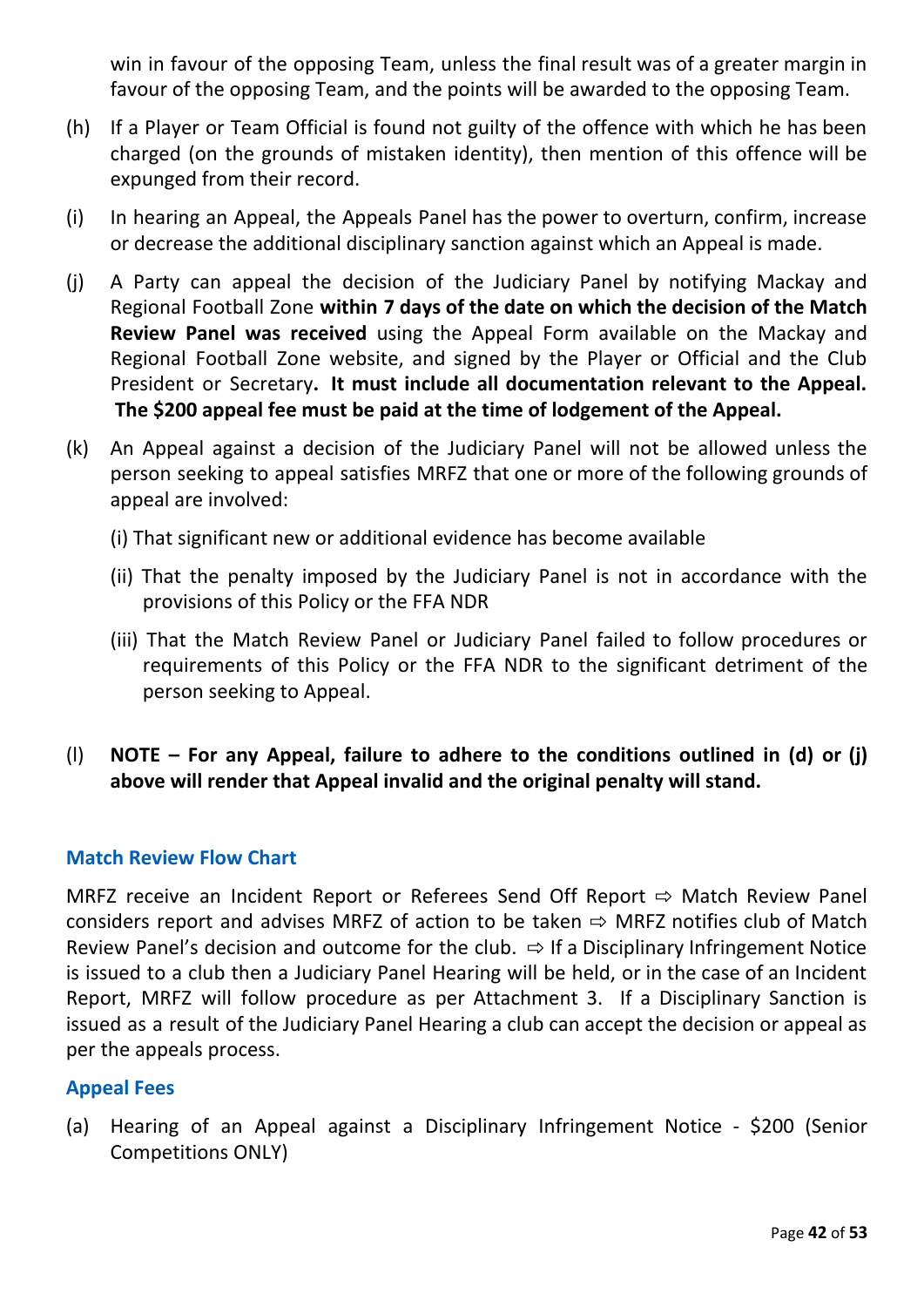If the additional disciplinary sanction is partially overturned or if the Appeal is upheld the \$200 fee will be refunded

NOTE: NO fee is applicable for appeals against a Disciplinary Infringement Notice issued in relation to Junior Competitions.

- (b) Hearing of an Appeal against a penalty imposed by a Club \$200 If the Appeal is upheld - \$200 fee will be refunded.
- (c) Hearing of an Appeal against a penalty imposed at a Judiciary Panel Hearing \$200

If the Appeal is upheld - \$200 fee will be refunded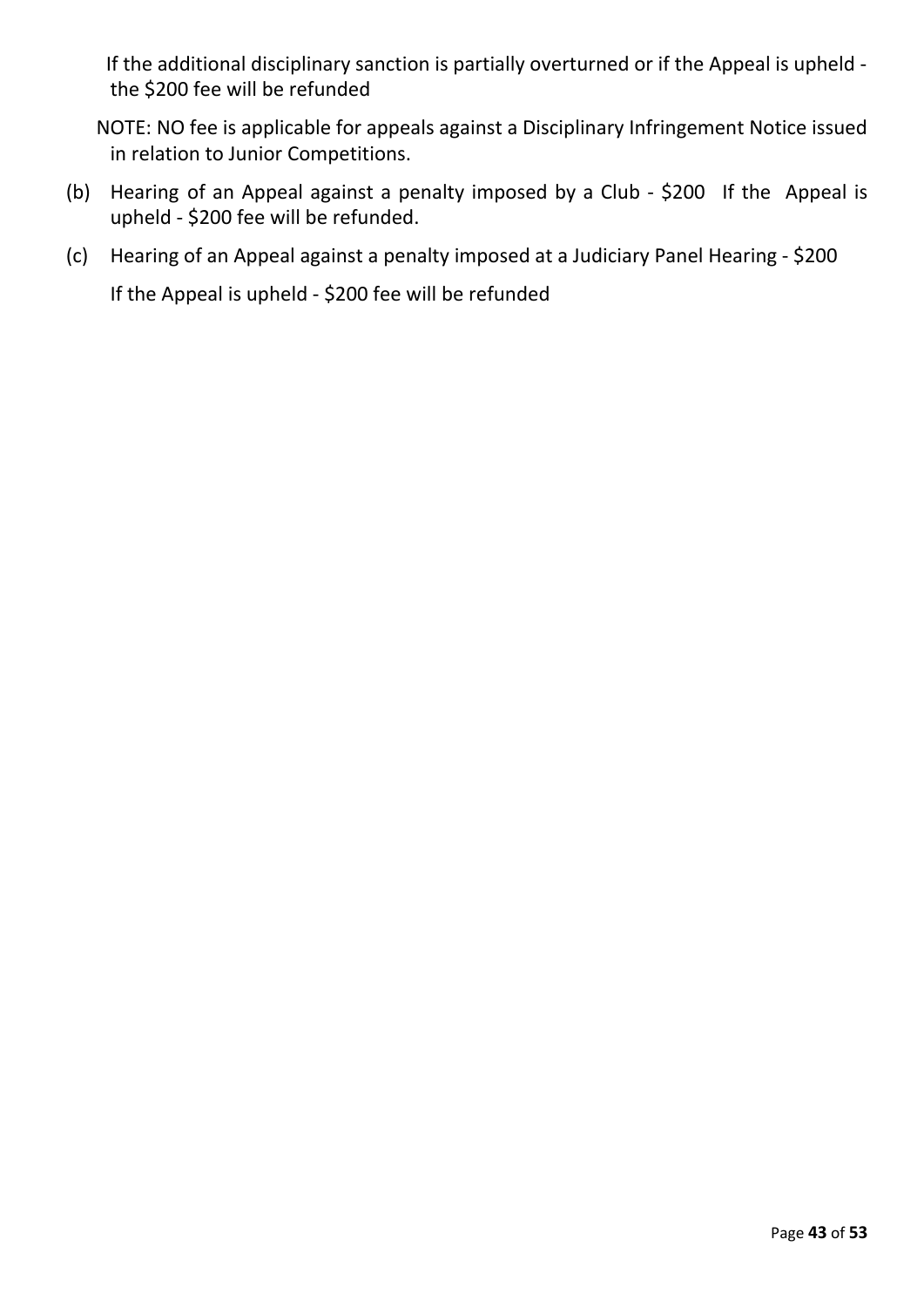### <span id="page-43-0"></span>ATTACHMENT 1 **Grading of Offences**

#### R2

Grade 1 Pushing with no punches thrown Grade 2 Striking, kicking, elbowing or head-butting (including attempting these offences) Grade 3 Intends to cause significant bodily harm to any person, involvement in a brawl Grade 4 Against a Match Official

#### R3

- Grade 1 At a Player or other person
- Grade 2 At a Match Official

#### R6

- Grade 1 Against a Player or other person
- Grade 2 Discriminatory language
- Grade 3 Against a Match Official
- Grade 4 Unsporting conduct toward a Match Official

Dismissal from Technical Area

- Grade 1 Persistent dissent/argument (not involving offensive/insulting/abusive language and/or gestures)
- Grade 2 Offensive or insulting or abusive language and/or gestures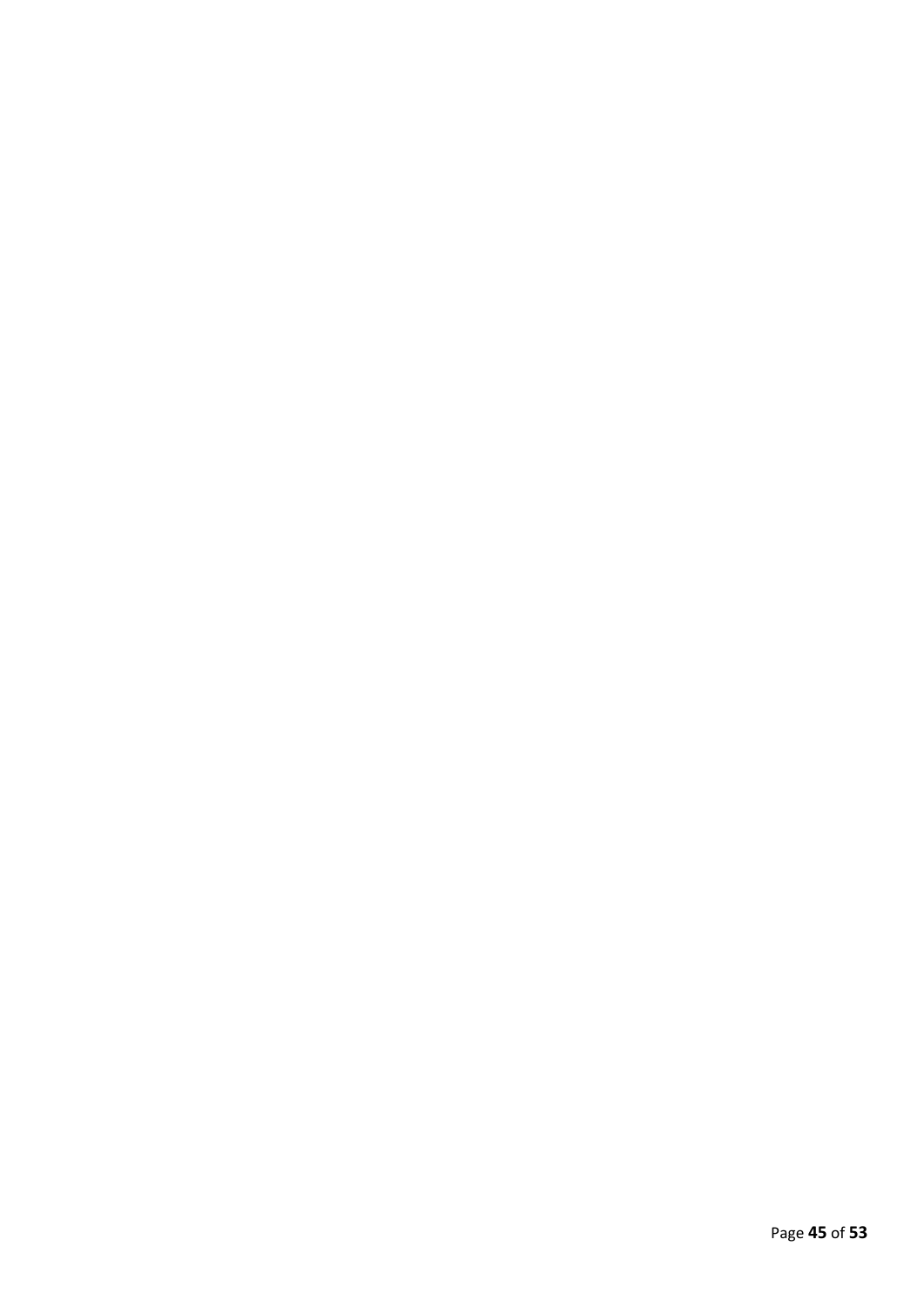### ATTACHMENT 2

#### **Assaults on Match Officials**

Mackay and Regional Football Zone Guidelines for Disciplinary Sanctions to be imposed for assaults on Match Officials.

#### **CATEGORY 1 OFFENCE**

Deliberately striking a Match Official by way of physical contact with any part of the body or the use of any object.

Sanction: 6 months to Life suspension from all facets of the game (for a Player or Team Official) \$5000 fine on Club (for a Club Official or Club Supporter)

#### **CATEGORY 2 OFFENCE**

Attempting to strike a Match Official by way of physical contact with any part of the body or the use of any object.

Sanction: 6 months to 3 years suspension from all facets of the game (for a Player or Team Official) \$1500 fine on Club (for a Club Official or Club Supporter)

#### **CATEGORY 3 OFFENCE**

Spitting at or on a Match Official.

Sanction: 12 months to 18 months suspension from all facets of the game (for a Player or Team Official). \$1000 fine on Club (for a Club Official or Club Supporter)

#### **CATEGORY 4 OFFENCE**

Deliberate physical contact with a Match Official not covered in categories 1, 2 or 3. Such conduct would include, but is not limited to, deliberately pushing a Match Official.

Sanction: 5 matches to 2 years suspension from all facets of the game (for a Player or Team Official) \$500 fine on Club (for a Club Official or Club Supporter)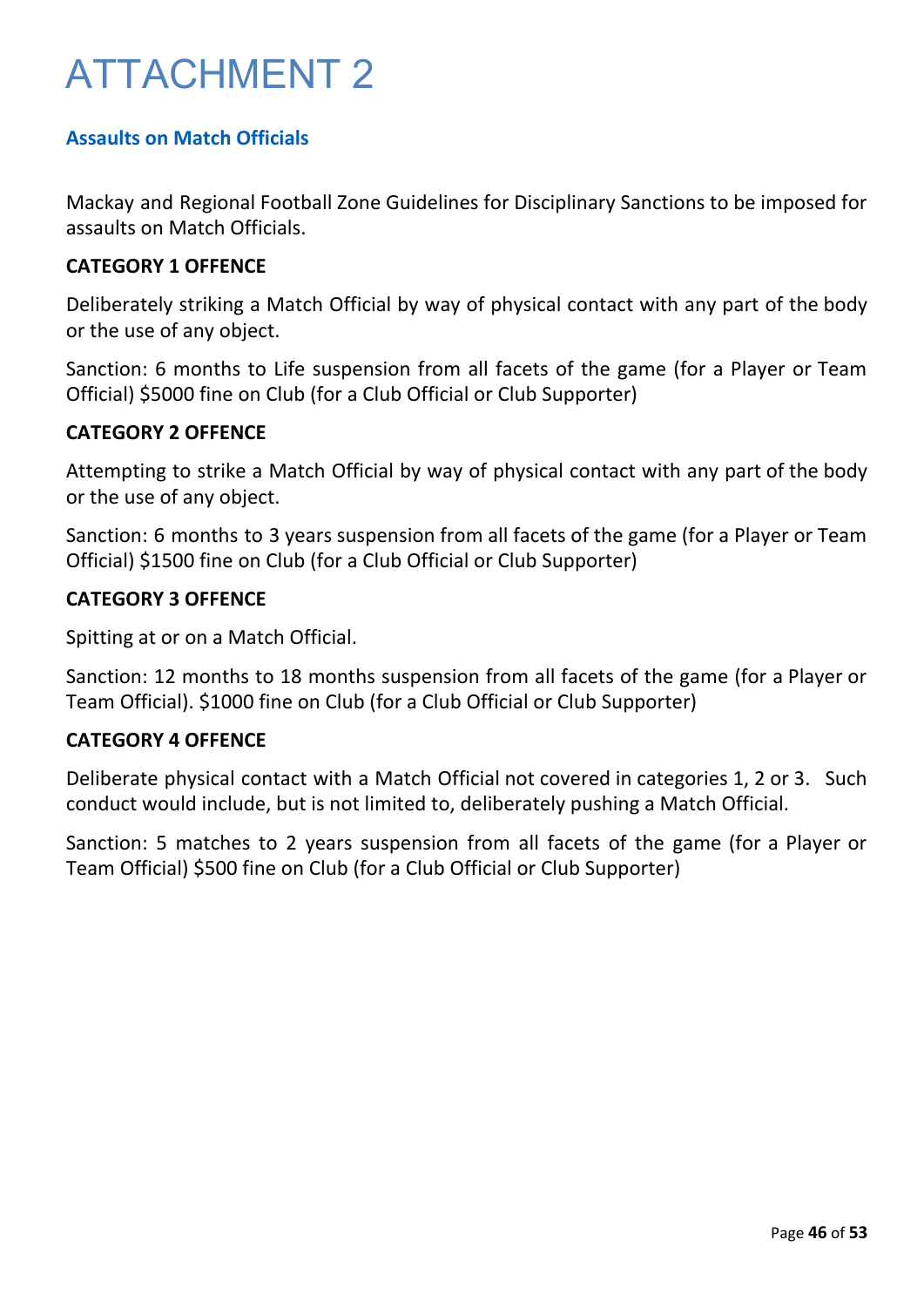## <span id="page-46-0"></span>ATTACHMENT 3

#### **ACTIONS ON RECEIPT OF INCIDENT REPORT FROM TEAM OFFICIAL, CLUB OFFICIAL, CLUB MEMBER OR SPECTATOR**

- Email alleged offending Club advising receipt of report providing details of allegation
- Request confirmation or denial of allegation
- If allegation confirmed:
	- Request explanation
	- Request advice of Club action in relation to incident
	- Assess explanation
	- Assess Club action
	- Determine Penalty to be applied
- If allegation denied:
	- Go back to originator of protest/report for further evidence if available
	- Provide any further evidence to alleged offending Club requesting response
- If allegation confirmed:
	- Request explanation
	- Request advice of Club action in relation to incident
	- Assess explanation
	- Assess Club action
	- Determine Penalty to be applied
- If allegation still denied
- Convene Match Review Committee.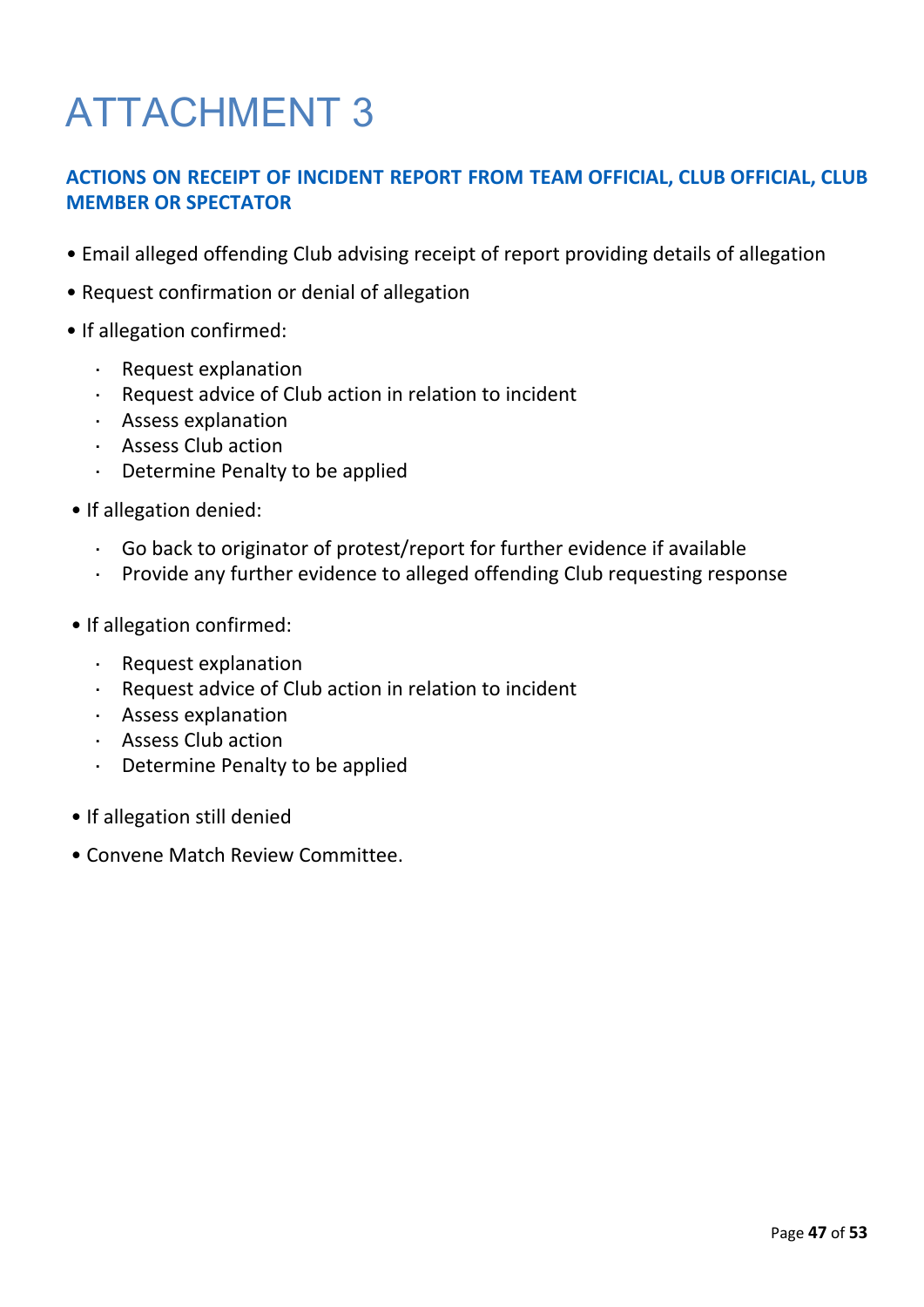### <span id="page-47-0"></span>GLOSSARY

*Abandoned* **Match** means a Competition Fixture which has commenced but was stopped by the Match Official prior to its conclusion.

*Competition Regulations* means these Rules which apply to the PlayStation4 NPL and Queensland Premier League competitions, administered by MRFZ for males as amended and updated by MRFZ from time to time.

*Competition Fixture* means any match played for competition points that is administered by MRFZ.

*Cup Fixture* means any knock-out cup match, fixture or other event organised and/or administered by MRFZ or FFA before, after or in conjunction with a Regular Season and includes, but is not limited to the Westfield FFA Cup.

*Division* means a particular age group or level within MRFZ Competitions.

#### *Field of Play (FOP)* means:

- i. At an enclosed pitch the entire are within the temporary or permanent perimeter fencing; or
- ii. At an open pitch the entire area within three (3) metres of the boundary line of the football pitch.

*Final* or *Finals Series* means a Competition Fixture played to determine the final standings or champion of a specific competition administered by MRFZ.

*Fixture Suspensions* means a suspension imposed on a participant that prevents them from being involved in subsequent match/s.

*Forfeit* means failure to participate in a Competitive Fixture if the Club or team in question has failed to notify MRFZ at least three (3) days prior to the scheduled Competitive Fixture.

*MRFZ* means Mackay and Regional Football Zone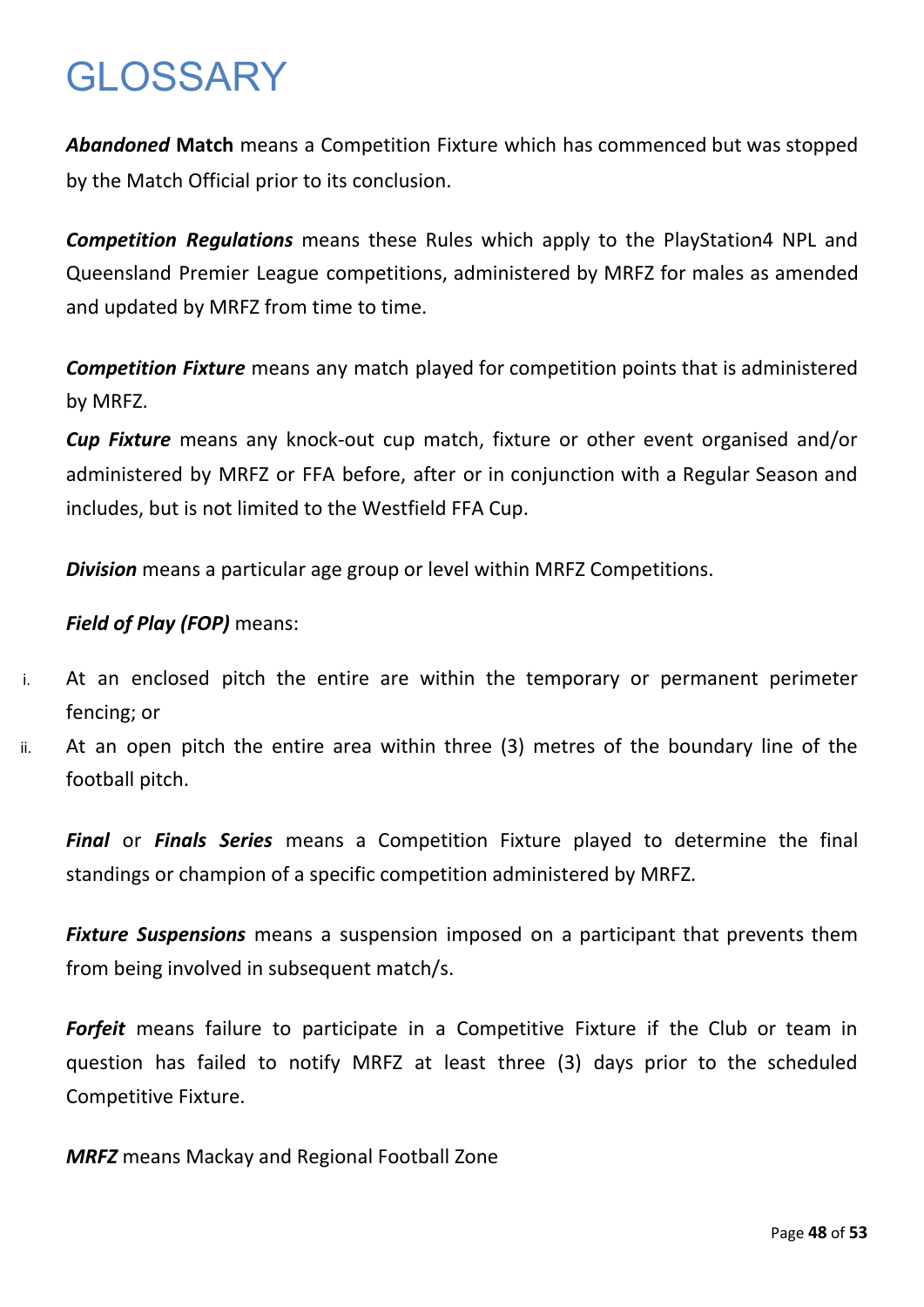*Goal Difference* means the difference between goals scored by a Club/Team (Goals For) and goals scored against a Club/Team (Goals Against) in a match or season.

*Home Club* means the Club named first in a Competition Fixture.

*Host Club* means a Club which hosts one or more Competition Fixtures or Finals at its home venue, whether or not that Club participates in one of those Competition Fixtures or Finals Series matches or not.

*Illuminance (Lux)* means the total amount of visible light illuminating at a point on a surface from all directions above the surface. The standard unit of luminance is Lux (lx). For a lamp it normally refers to the total-light emitted irrespective of the directions in which it is distributed.

*ITC (International Transfer Certificate)* is a certificate provided from one national association to another to facilitate the transfer of a player between countries.

*Match Official* means a match official as defined in the LOTG.

*Match Record* means the official log (hard copy) of the Competition Fixture recording all match details including participants and results.

*Misconduct* is defined as unsporting, rude, offensive, or aggressive behaviour against officials, competitor players, coaches, or fans.

*No Result* means recording a nil all score line in a Competitive Fixture with no points or goals awarded to either team. A 'No Result' is recorded as a Competition Fixture played.

*Non-Participation in a Fixture* means a player listed on the official Competitive Fixture (Match Record) who did not take to the Field of Play (FOP) during the match.

*Normal Time* means the maximum length of two (2) equal periods not including added time as specified in Rule 15.1, unless any time reduction is otherwise determined by Match Officials.

*Play-off Match* means a Competitive Fixture played to determine the final standings of a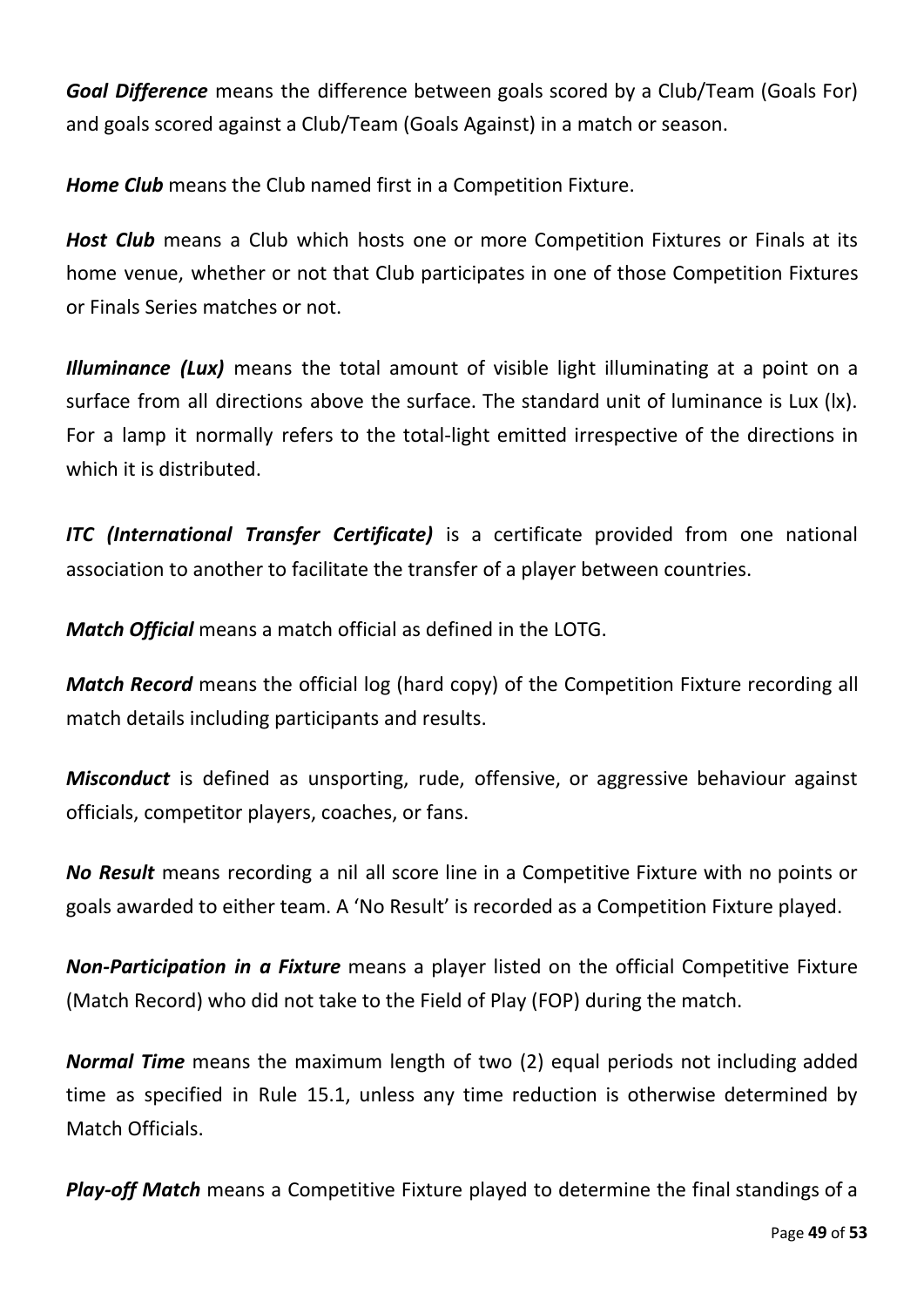League or the eligibly for promotion/relegation of a Team between Leagues.

*Played* means the same as defined in the Competition Regulations.

*Postponed* means a Competition Fixture that does not commence as scheduled.

*Registered* means a player or club official who is registered in accordance with the applicable MRFZ Registration Regulations, and/or FFA National Registration Regulations, including without limitation seeking an International Transfer Certificate (ITC) where applicable.

*Regular Season* means the time and Competition Fixtures between the first and last round of the relevant competition in addition to any Play Off Matches required for the league in question.

*Rule* or *Rules of Competition* means a rule/s set out in a clause or clauses of these 2020 Rules of Competition.

*Sanctioned Match* means any match/s MRFZ approves to be played in accordance with the MRFZ Sanctioning Policy. This includes matches to which MRFZ does not appoint Match Officials to.

*Team* means a Football Team entered by a Club in to MRFZ Competitions.

*Technical Area* is as defined in the LOTG and Venue Standards Minimum Requirements document.

*Tribunal* means the specialist, independent panel of appointed members that hears and determines allegations of Misconduct. Tribunal cases may include on field Misconduct, Suspensions and Member Protection matters, and /or other Misconduct offences as warranted by MRFZ to the jurisdiction as prescribed by the MRFZ By-Laws. References to the Tribunal may be a reference to the first instance panel, or Appeals Board, as relevant in the circumstances.

*Unregistered* means a player or Club Official who is not registered.

*Visa Player* means a player who is not an Australian Citizen, Permanent Resident of Australia and / or resident in Australia on a 'permanent' Visa Class issued by the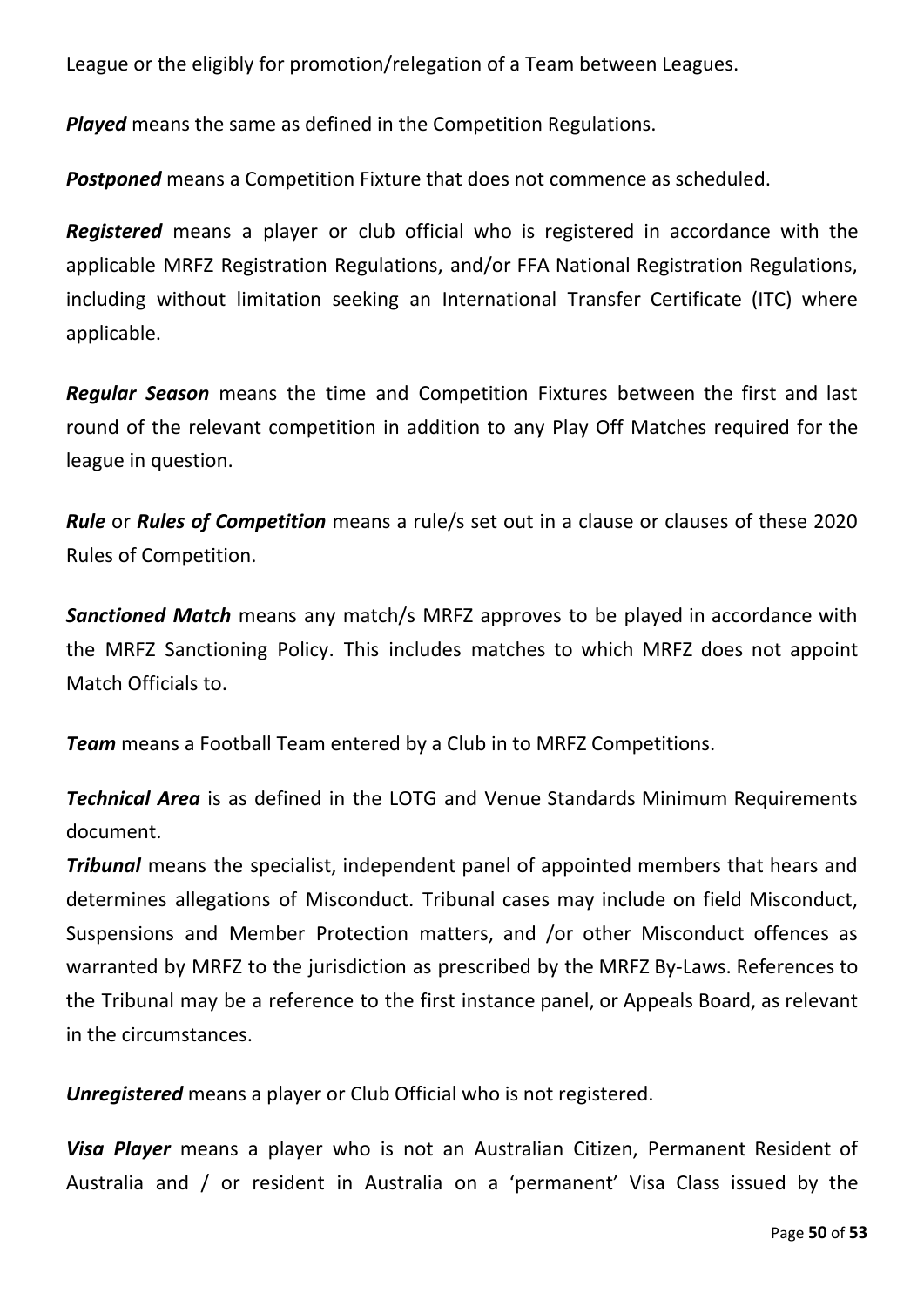Australian Government.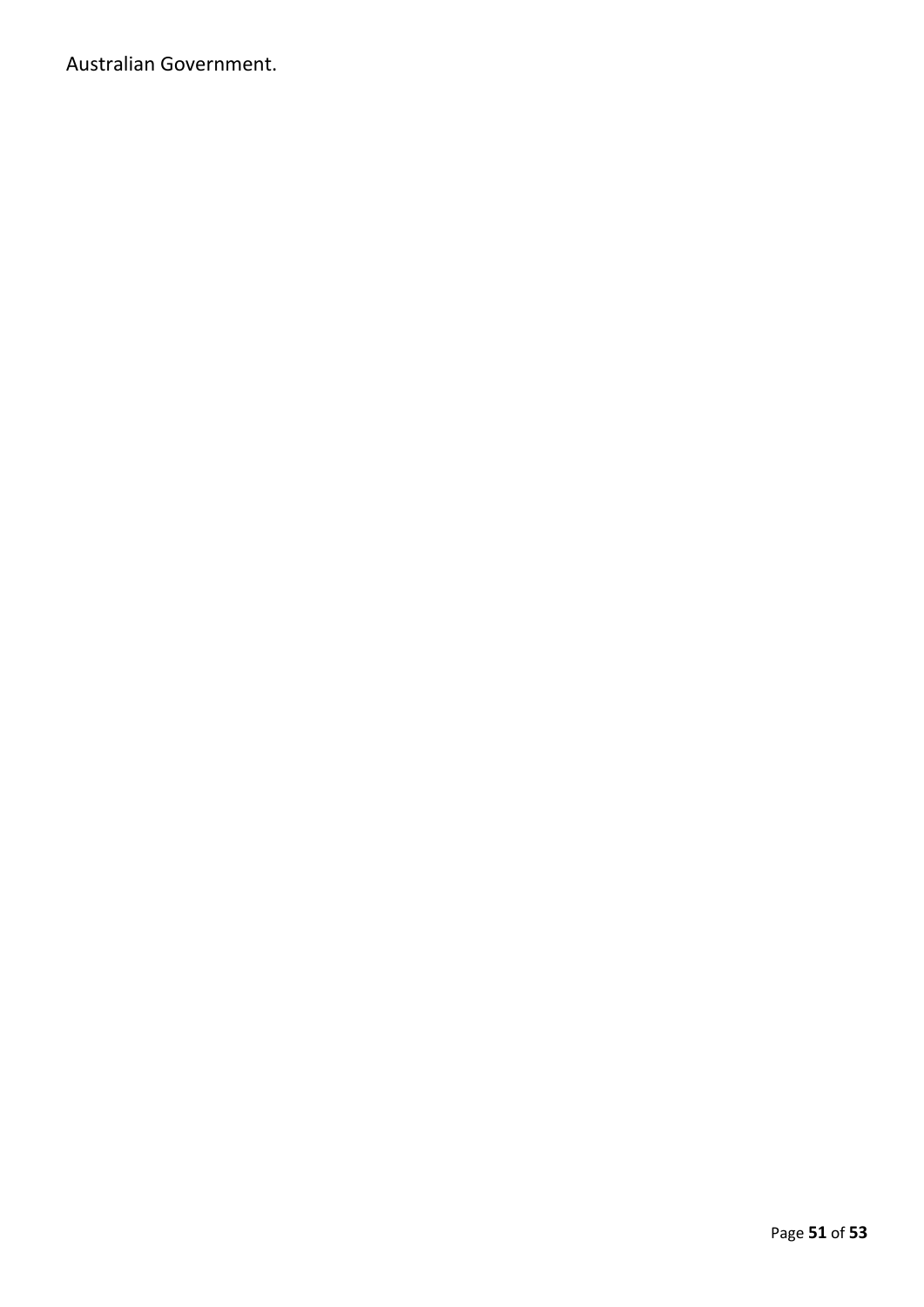### <span id="page-51-0"></span>Schedule 1 – Match Official Fees **REGISTERED REFEREES**

#### **Match Official Fees**

| Competition | <b>Referee</b> | <b>Assistant</b> | <b>Assistant</b> | _th<br><b>Official</b> | <b>TOTAL</b> |
|-------------|----------------|------------------|------------------|------------------------|--------------|
| Premier     | 90.00          | 45.00            | 45.00            | 45.00                  | \$225.00     |
| League*     |                |                  |                  |                        |              |
| City League | 65.00          | 32.50            | 32.50            | N/A                    | \$130.00     |
| U15/16      | 50.00          | 25.00            | 25.00            | N/A                    | \$100.00     |
| U13/14      | 35.00          | 17.50            | 17.50            | N/A                    | \$70.00      |
| U12         | 20.00          | 10.00            | 10.00            | N/A                    | \$40.00      |

\* Premier League – Premier Men's, Reserve Men's, Premier Women's, Premier Reserve Women

#### **CLUB REFEREE**

#### **Match Official Fees**

| Competition | <b>Referee</b> | <b>Assistant</b> | <b>Assistant</b> | _th<br><b>Official</b> | <b>TOTAL</b> |
|-------------|----------------|------------------|------------------|------------------------|--------------|
|             |                |                  |                  |                        |              |
| Premier     | 40.00          | 20.00            | 20.00            | N/A                    | \$80.00      |
| League      |                |                  |                  |                        |              |
| Club League | 30.00          | 15.00            | 15.00            | N/A                    | \$60.00      |